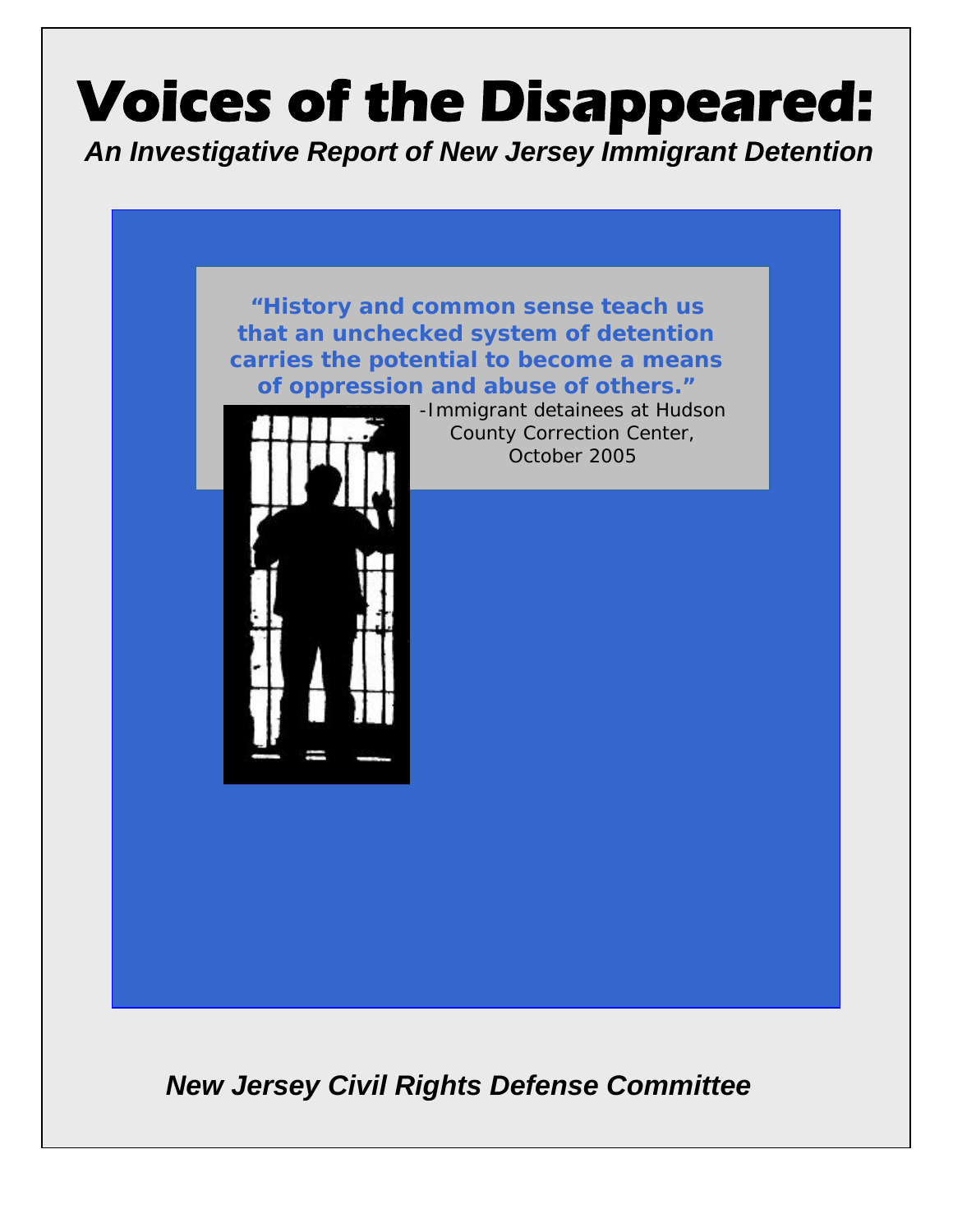

Ba Madani, a released Malian detainee held in Passaic County Jail. **"I just want to prove to myself that I am still a human being…I still believe in America, land of justice and liberty for all. .. I am not a criminal and will never be."**  Photo Credit: Herald News, Ryan Mercer



Saleh Ajaj, a released Palestinian detainee held in Passaic County Jail. **"They did not treat us like human beings, they treated us like animals. But we are not criminals."**  Photo Credit: Laura Barisonzi

Revision 1 October 1, 2007

© 2007 The New Jersey Civil Rights Defense Committee PO Box 353 Piscataway, NJ 08855-0353 http://www.nj-civilrights.org

 *Page 2 Voices of the Disappeared*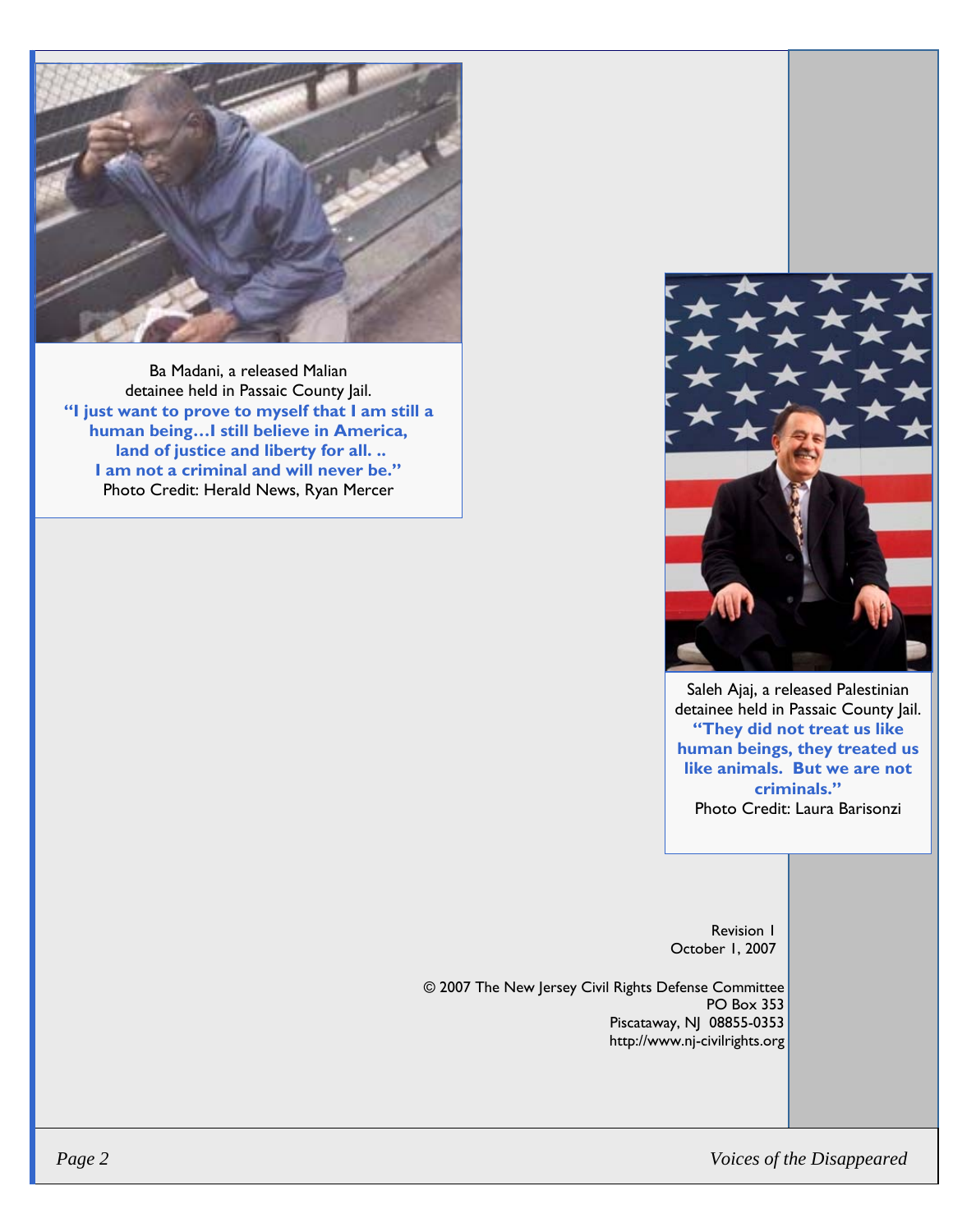# **Voices of the Disappeared:**

**An Investigative Report of New Jersey Immigrant Detention** 

| <b>Executive Summary</b>                   | 4  |
|--------------------------------------------|----|
| Introduction                               | 6  |
| Unconstitutional Detentions Without Charge | 10 |
| Everyday Life in Detention                 | 13 |
| Medical Abuse in Detention                 | 21 |
| Physical Abuse in Detention                | 26 |
| Petition from the Passaic Detainees        | 36 |
| Comments by Bryan Lonegan                  | 38 |
| Strategies to End Immigrant Detention      | 39 |

Contributing Editors: Flavia Alaya, Jeannette Gabriel, Eric Lerner, Marion Munk, Nicki Newby, and Robyn Rodriguez

 *Page 3 Voices of the Disappeared*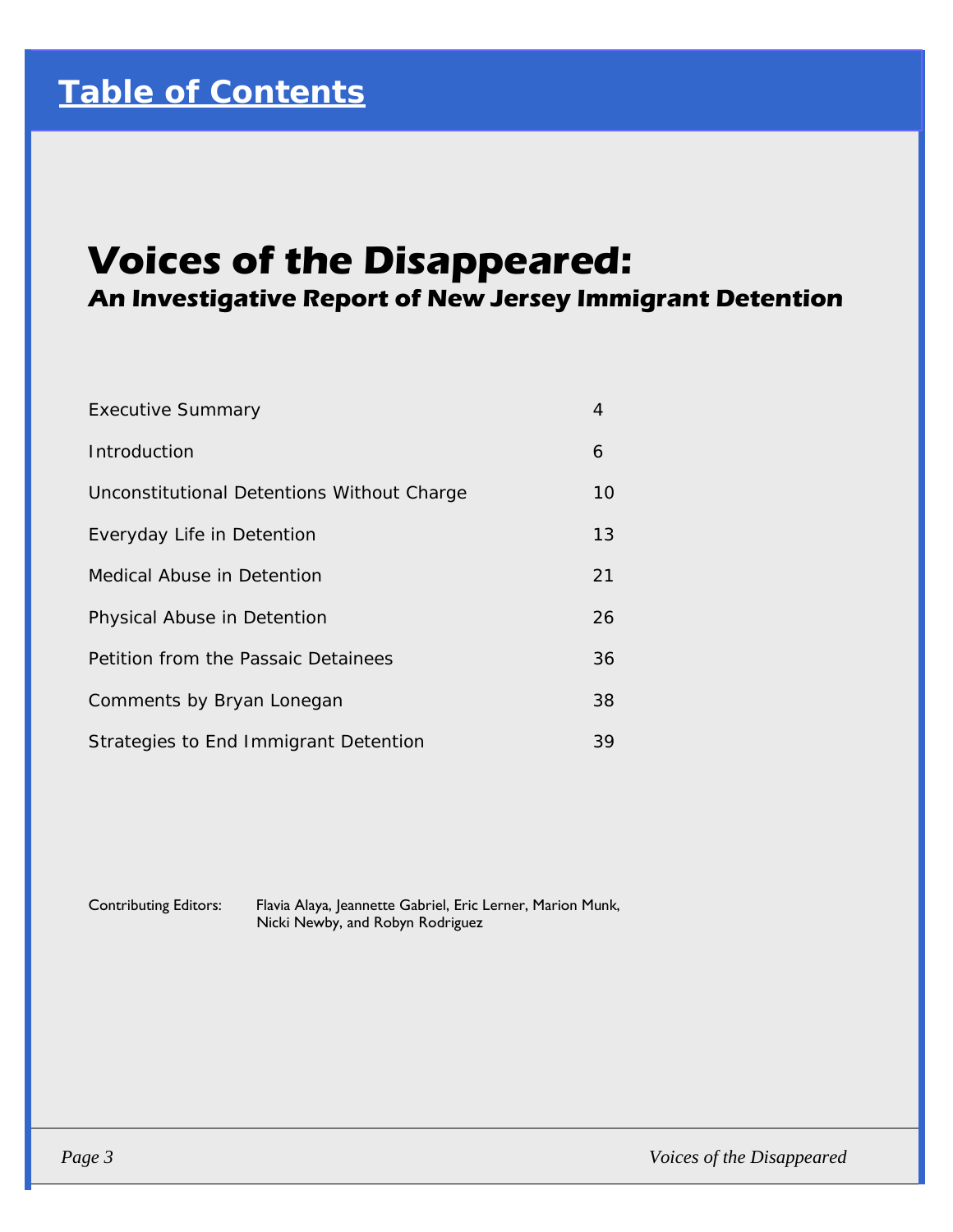This report summarizes the independent findings of a group of citizen activists in New Jersey, the New Jersey Civil Rights Defense Committee (NJCRDC), who organized in early 2003 to expose and prevent the abuse of immigrants via the government's stepped-up immigration detention program after 9/11. It has been written in direct response to the inadequate "audit" of immigrant detention published after two full years of preparation by the Office of Inspector General (OIG) of the Department of Homeland Security (DHS) in December 2006.

For five years before the issuance of this recent audit, NJCRDC members had kept contact with immigrant detainees, especially in the county jail "contract" system maintained by federal authorities in the New York Metropolitan Area. We documented innumerable and systematic abuses and directed the attention of OIG authorities to them. When the OIG announced in late 2004 that two New Jersey jails, Hudson and Passaic, would be included in the audit, we spent many hours preparing for the process, sometimes with the auditors themselves, providing direct testimony from scores of detainees and former detainees and contact information for dozens who had suffered within the system. Detainees too prepared arduously for the audit, hoping their voices would finally be heard. Some suffered retaliation for their activism and were transferred to jails far away from their attorneys and families.

The OIG report was in effect too little too late. It was our deep disappointment with the cursory and bloodless overview that inspired this "Shadow Report." It was obvious to us from the start that county jails, designed only to hold pre-trial people facing criminal charges, were not appropriate for noncriminal, non-punitive immigrant detention. Jailors and County Officials had no experience with such a population and clearly had not been adequately retrained in the wake of 9/11. All across the system we witnessed dozens of independently mounted individual and collective hunger strikes. We'd met with detainees from around the world, timid and angry, articulate and hesitant, we'd seen their individual letters and mass petitions, all similarly decrying the conditions of their detention. . Our data had shown a clear pattern of punitive treatment at the hands of local officials. There seemed no question about flagrant abuses, not just of detention standards but of fundamental human rights.

Even as the official audit was underway, the DHS itself actually terminated its contract with the Passaic County Jail. Although they would not say why, the jail's reputation as one of the worst detention centers in the nation was no secret. Having worked very hard with the detainees to expose conditions there, NJCRDC took some satisfaction in the County spokesperson statement to the Associated Press explaining the termination: "We have 2,000 other inmates in the jail, none of whom send out press releases." NJCRDC 's coordinated inside-outside strategy mobilizing directly with the detainees assured that immigrant detainees voices would be heard.

Now the detainees can be heard again. Their message—and ours—to Immigration and Customs Enforcement (ICE), DHS, and the OIG, is that closing the Passaic County Jail is not enough. This latest audit only muzzles those who have already suffered throughout this system, and sweeps the dirty secrets of widespread abuse in immigrant detention under the rug. NJCRDC's data illustrates a clear pattern of punitive treatment at the hands of local officials. It includes the use of attack dogs, guard beatings and verbal and psychological abuse, squalid and overcrowded living conditions, systemic food and heat deprivation, and inadequate care for detainees' medical needs.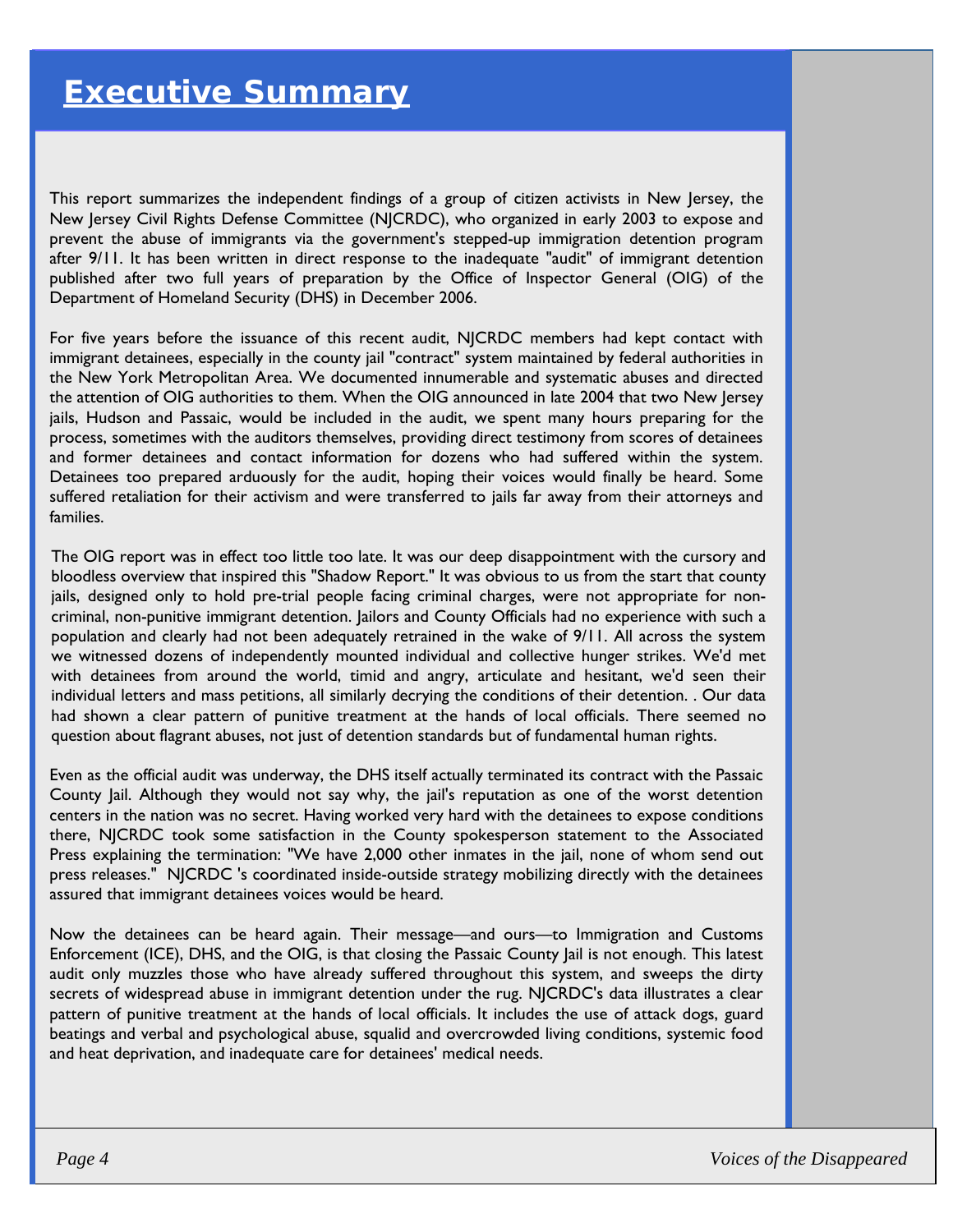But the report is an indicator that abuse like this is only a consequence of a detention system that is abusive in itself, where immigrants who face nothing more than administrative charges are held as criminals, and innocent people are in jail. Although this report is substantially about the terrible conditions of immigrant detention, it is more fundamentally about the inevitability of abuse under unconstitutional conditions. It is not possible to reform unconstitutional detention or to recommend ways to make it better.

#### **The only way to stop the abuses taking place in the New Jersey jails--and other jails throughout the detention system--is to end immigrant detention itself.**

Our desire is to touch readers' hearts and minds. Recent government attempts to develop new even harsher immigration policies are simply another front in a continuing struggle to destroy our basic Constitutional rights. The war on immigrants has created an apartheid system that divides us into those who have a right to the pursuit of happiness and those who don't. Its goal is to stir up anti-immigrant sentiment and push detention abuse even farther below the public radar. Immigrant detention, the "Japanese internment" of our time, is an attack on the very structure of a democratic society. It must be stopped.

#### **Poem from English Detainee**

| <b>Oh Lord I Plead</b>                                                |
|-----------------------------------------------------------------------|
| Trying to be a part of this nation                                    |
| For what the wicked done to us                                        |
| This government is so unjust                                          |
| (WHY)                                                                 |
| In a jail cell I sit                                                  |
| And ask myself why                                                    |
| Do broken spirit die                                                  |
| The voice of my son cry                                               |
| Daddy why why Daddy why                                               |
| (WHY)                                                                 |
| Being from a foreign land                                             |
| Trying to be a part of this nation                                    |
| But instead I am in prison                                            |
| <b>Fighting deportation for my freedom</b>                            |
| (WHY)                                                                 |
| Oh government, why Judge                                              |
| If your constitutional rights are not guaranteed                      |
| Your plan is to segregate                                             |
| Us detainee from our family immediately                               |
| (WHY)                                                                 |
| Oh Lord I plead                                                       |
| And you show mercy on we                                              |
| Thank you for the NJ Civil Rights Defense Committee for doing justice |
| By helping us immigrants, the detainees                               |
| (O Lord I plead)                                                      |
|                                                                       |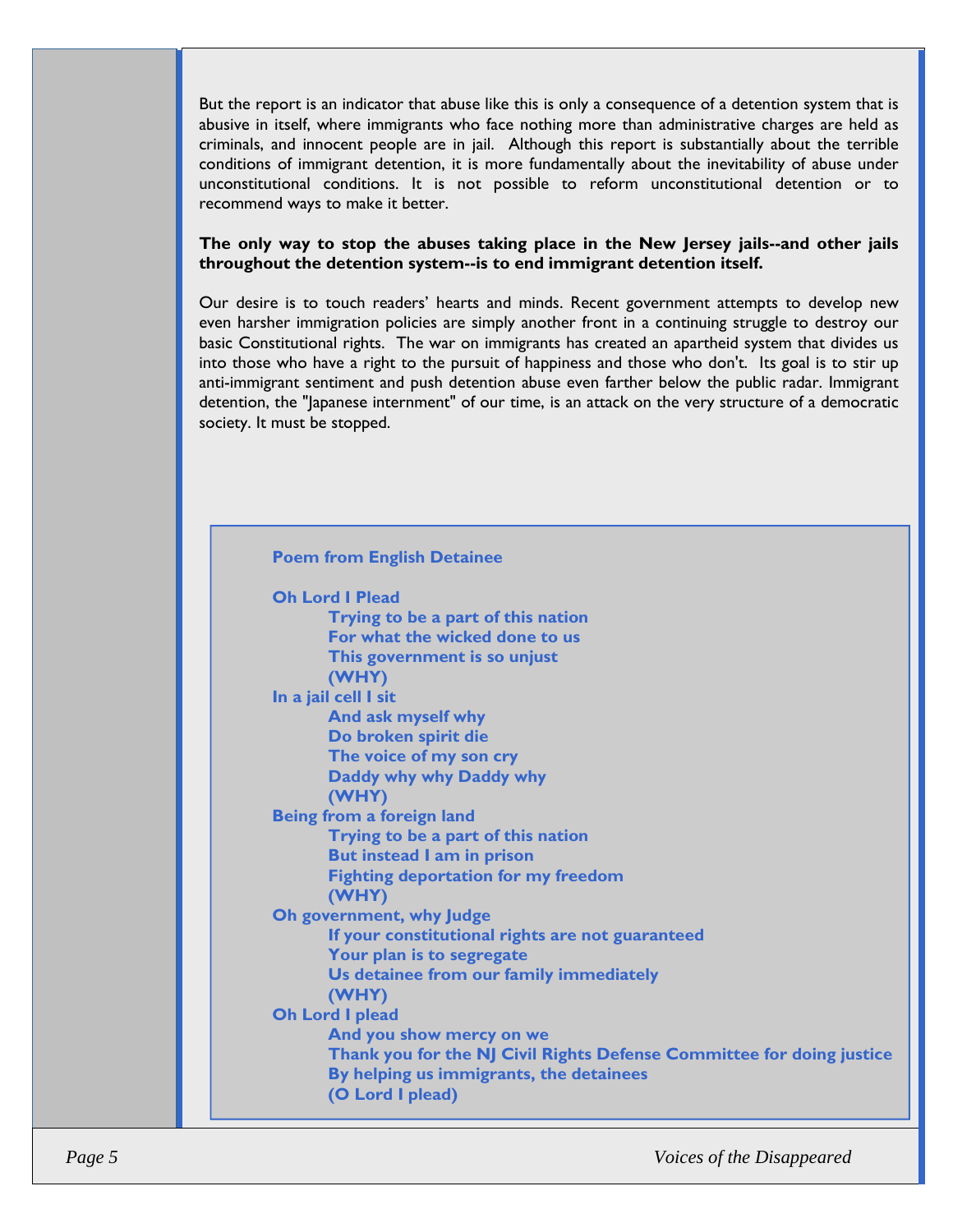New Jersey Civil Rights Defense Committee is a state-wide organization whose individual members come from many walks of life. Inspired by a sense of justice denied to many American immigrants, we have been working with immigrant detainees held in New Jersey's county jails since 2002. The group was initially organized to meet a direct need: to hold officials accountable, especially at Passaic County Jail in Paterson, for brutal responses to detainee hunger strikes and protests inside the jail. We formally came together following a well-organized and nationally-reported public demonstration, a "March Against Fear" in the Muslim community in South Paterson in March, 2003.

Our work with detainees gradually and inevitably spread throughout the state as detainees were transferred to other jails, often in retaliation for their protests against terrible and degrading conditions. Although we too protested these conditions, our mission was then and has remained to facilitate detainees' speaking and organizing for themselves. For a time we published a newsletter that offered a forum for detainees held in administrative detention to speak out and to engage others inside in protest and resistance.

Inevitably, we found ourselves also compiling an archive of this testimony, a living documentary record of the detainees' own written and verbal witness of abuse. Our principle purpose in collecting this information was to keep it before our own eyes, and make it a credible witness both to ourselves and others--to counter the disbelief that such horrific crimes could be taking place against immigrants' rights here in the United States, sight unseen, every day, without any effective legal oversight or accountability.

**The Inspector General** 

The first major audit of immigrant detention centers after 9/11 conducted by the Department of Homeland Security's Office of Inspector General was published in 2002. It found "a pattern of physical and verbal abuse" against the 762 mostly Arab and South Asian immigrants rounded up during the immediate post 9/11 period, but argued that these were isolated incidents. Nevertheless, as New Jersey detainee protests continued throughout 2003 and 2004, and as they drew special attention to the use of attack dogs in immigration facilities, the government was forced to intervene again. In November 2004, right after an NPR report on the use of attack dogs in NJ detention facilities, ICE announced that using dogs for detainee control would no longer meet detention standards in contracted facilities. Immediately following this, in December, Homeland Security's Inspector General Clark Kent Ervin announced a second national audit of immigrant detention centers.

NJCRDC worked very closely with this office and the assigned auditors, offering them access to our archive. Initially the DHS OIG charge had been to investigate 15 detention centers, but after President Bush replaced Ervin as Director of the OIG with Richard Skinner (who moved into the position from FEMA), the audit was sharply curtailed to ten units, and then to five. Notably, after every cut of the numbers of facilities to be audited, two in New Jersey, Hudson and Passaic County Jails, still made the cut.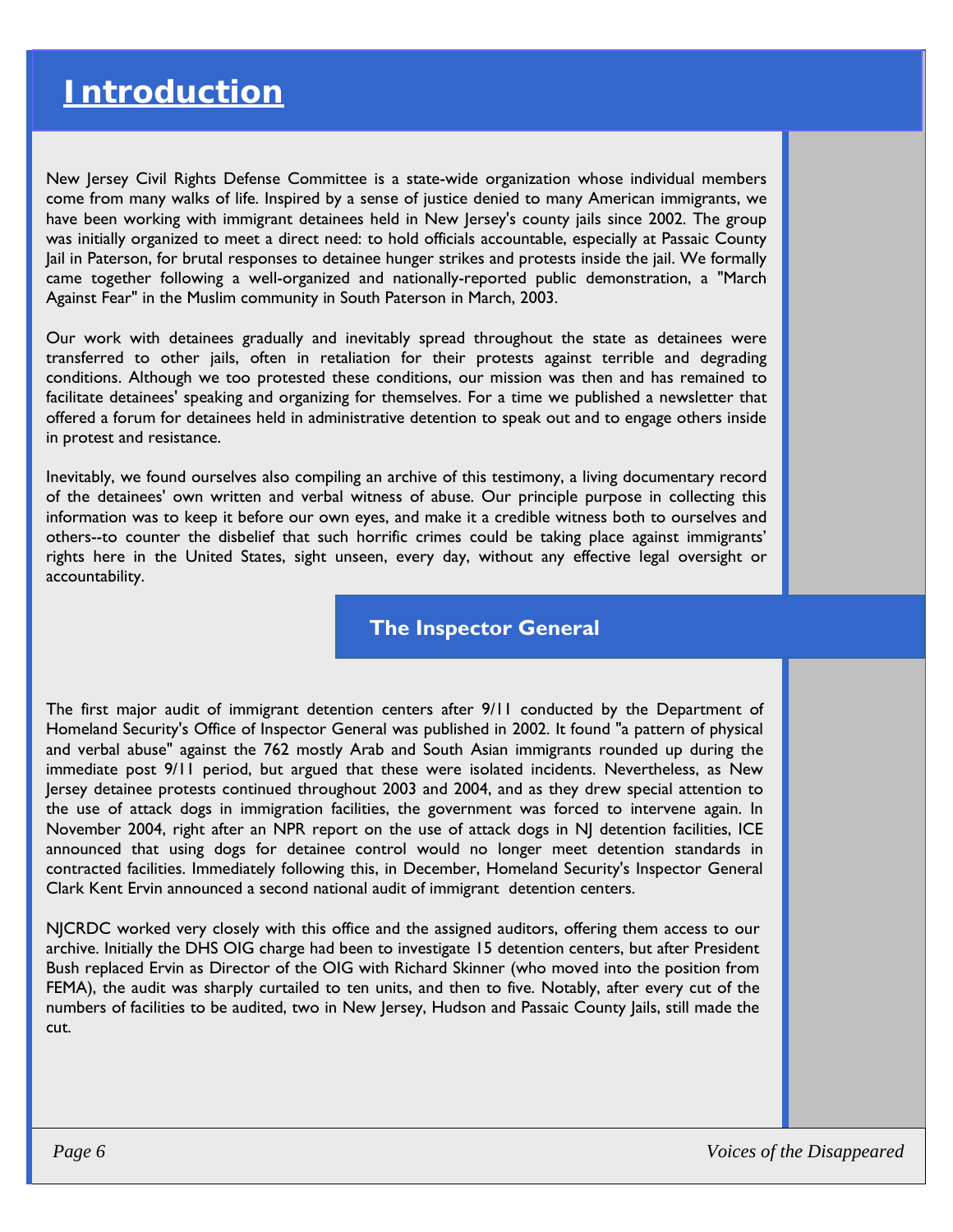The long, difficult interaction of the NJCRDC with the OIG (which included meeting in their Washington DC offices along with organizational representatives from Amnesty International, Immigration Forum, Families for Freedom, and other groups) has been recorded in several articles appearing in the on-line journal *CounterPunch* in 2004 and 2005. One stumbling block in the process included disagreement over whether non-lawyers could witness detainee interviews in cases where detainees did not have lawyers and feared retaliation by authorities. Initially the OIG requested our help in providing names of detainees and initially agreed that witnesses from NJCRDC could be present at interviews. However, they later reneged on this agreement, and as a result, many of the detainees were afraid to speak with the OIG since they had expected we would be present. Other issues must have arisen as well that the groups consulting with OIG were not privy to, since the *North Jersey Herald-News* in August, 2005, announced that Sheriff Jerry Speziale had actually "thrown the auditors out" of his jail.

The auditors did resume some version of their activity a month later, but by then our own communication and interaction with the OIG had broken down. Official announcement had it that the audit would be completed by September, then October, then December. Passaic detainees mounted a thunderous petition in December. The NJCRDC, by then shut out of the process, mounted a demonstration at the jail in early January. By the end of that month, ICE had announced that they were phasing out the detention "contract" with Passaic. The Passaic detainees were slowly transferred or released.

The OIG's final audit was not issued until a year later, early in January 2007. It contains no identifiable information that detainees and advocate groups like NJCRDC had provided. Though it quantifies a few abuses, it effectively reads as a bloodless whitewash of DHS detention policies. It went barely noticed in the press and underwhelmed the immigration communities. It was at this point that NJCRDC decided to take matters into our own hands and produce our own report.

## **The Wide Scope of Detention**

It is important to point out that immediately after 9/11 the federal government swept through Middle Eastern immigrant communities, targeting Muslim immigrants who were out of immigration status and throwing them into mandatory detention. Since those initial round-ups, however, the government has significantly widened its net, continuing the raids against Mexican and Latin American immigrants and punishing immigrants from all nations with mandatory detention for immigration violations.

This policy has helped push the immigration detention system to its breaking point, as there are not enough beds available for the number of detainees, especially those with green cards, who have any legal standing to appeal their deportation. The Bureau of Immigration Appeal process, as many lawyers agree, is antiquated and ramshackle. Mandatory detention policies have led to serious overcrowding in immigration units. Increasingly, detainees are transferred far away from their loved ones and communities. The vast majority of detainees being held in New Jersey county jails are from New York City, but some are then transferred even farther away--into rural Pennsylvania, or even Louisiana and Alabama.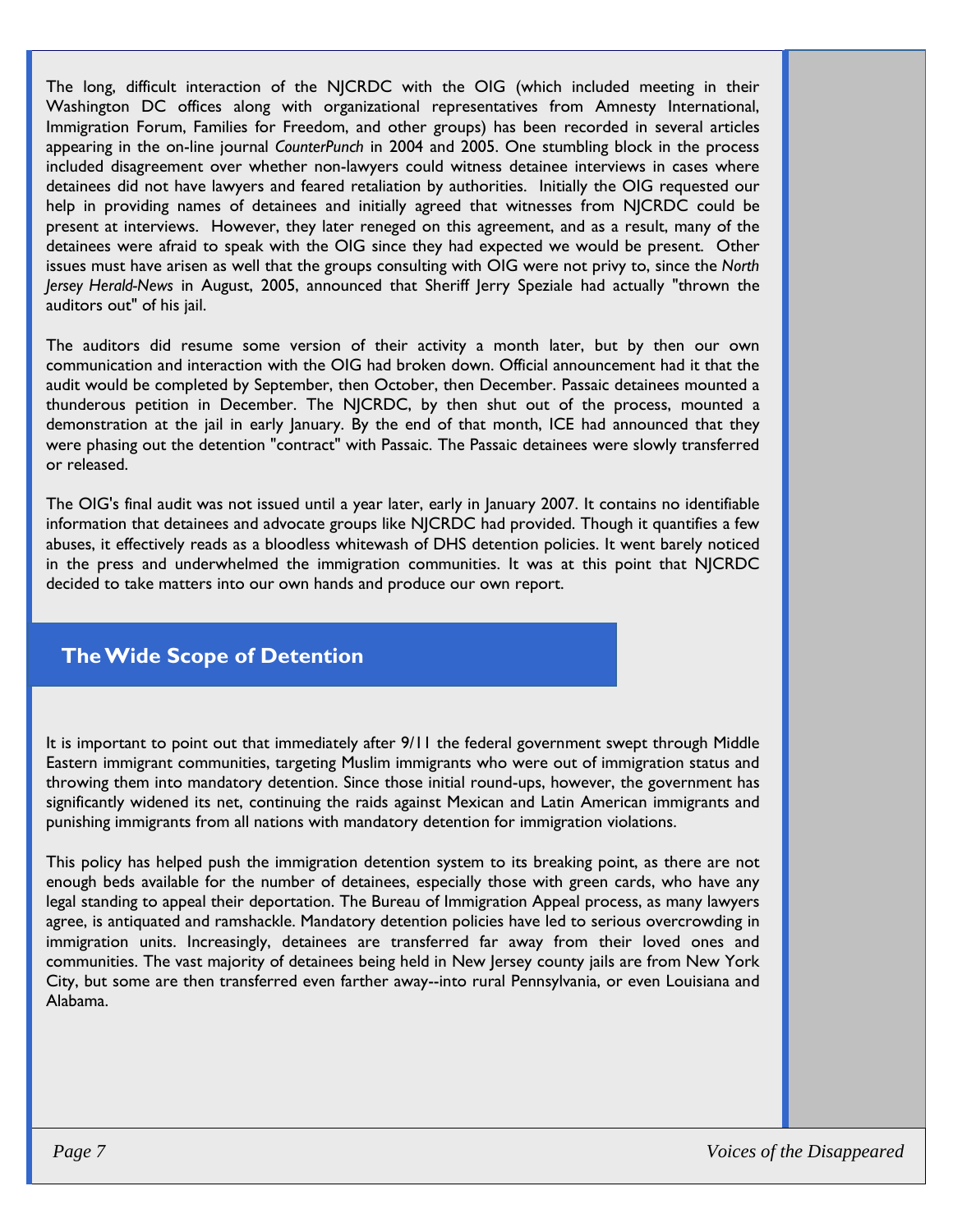## **Why Should We Believe the Detainees?**

Jail officials have continually sought to discredit immigrant detainees' reports of poor treatment and abuse. They write them off as criminals, presumably mendacious by nature, and not deserving of our concern or sympathy. Or they argue that prisoners, no matter how good conditions are, always want them to be better. It was typical of the Sheriff's spokesman at the Passaic County Jail to disparage detainee complaints as nothing more than "publicity stunts."

These are fallacious arguments. Of course the outcries of detainees were pleas for attention; most of them, without access to lawyers, had no other means of calling for help. And the reason they had no routine access to lawyers was precisely because they were not, within the definition of the system, criminals. They languish in administrative detention because the government believes it has no other way of controlling them, not because they are being punished for a crime, or, if they had previously committed a crime, because they are no longer subject to legal punishment for it.

It should go without saying that even the treatment of criminals should stay within accepted standards of human rights. Yet because detainees in fact are not criminals ICE standards are specific on the point that detention is not punitive, and not meant to be. It is clear, however, that detention in New Jersey jails--the detention we know best--is punitive. There is every reason to suppose it is no different in other places where immigrants are rounded up into unsuitable holding facilities or dispersed into jails never meant to be lived in for long periods, and kept in check by correction officers and guards who in most cases lack training specific to this population, and (as we have found) may even consider it their patriotic duty to terrorize them.

Yet our experience tells us that the punitive character of detention is not only to be measured by instances of extreme abuse, though there are many instances of such abuse. It can be seen also in terms of the actual day-to-day living conditions detainees face over protracted periods of time, from months to (in some cases) years. It can be measured in breakdowns of health that no one attends to. It can be ticked off in numbers of families that are broken or destroyed by separation and the loss of mutual support.

> **Finally, on the issue of credibility, there is a significant amount of overlap in detainee reports from inside the jails. The cases raise similar complaints, the stories are consistent, and witness statements are abundant. Often such witnesses have nothing to gain and everything to lose by speaking out. They speak out anyway.**

In all facilities over time, we can see the same officers' names cited for abuse. Again and again reports of mistreatment mention the same issues regardless of the detainees' religious or ethnic background or their location within the jail. They will sometimes initiate petitions signed onto by many detainees protesting the same guard or staff behavior. There are instances of independent overlap in complaints. This is difficult behavior to invent, especially in an intimidated population of prisoners. In one instance, at Bergen, we actually saw a series of petitions emerge from different units within a single facility over a period of months, charging in this case that detainees are being made to pay to secure an appointment with the doctor.

This is one example of the types of issues documented in this report. Perhaps each will inspire various levels of credibility. Taken together, however, they cannot be ignored or dismissed.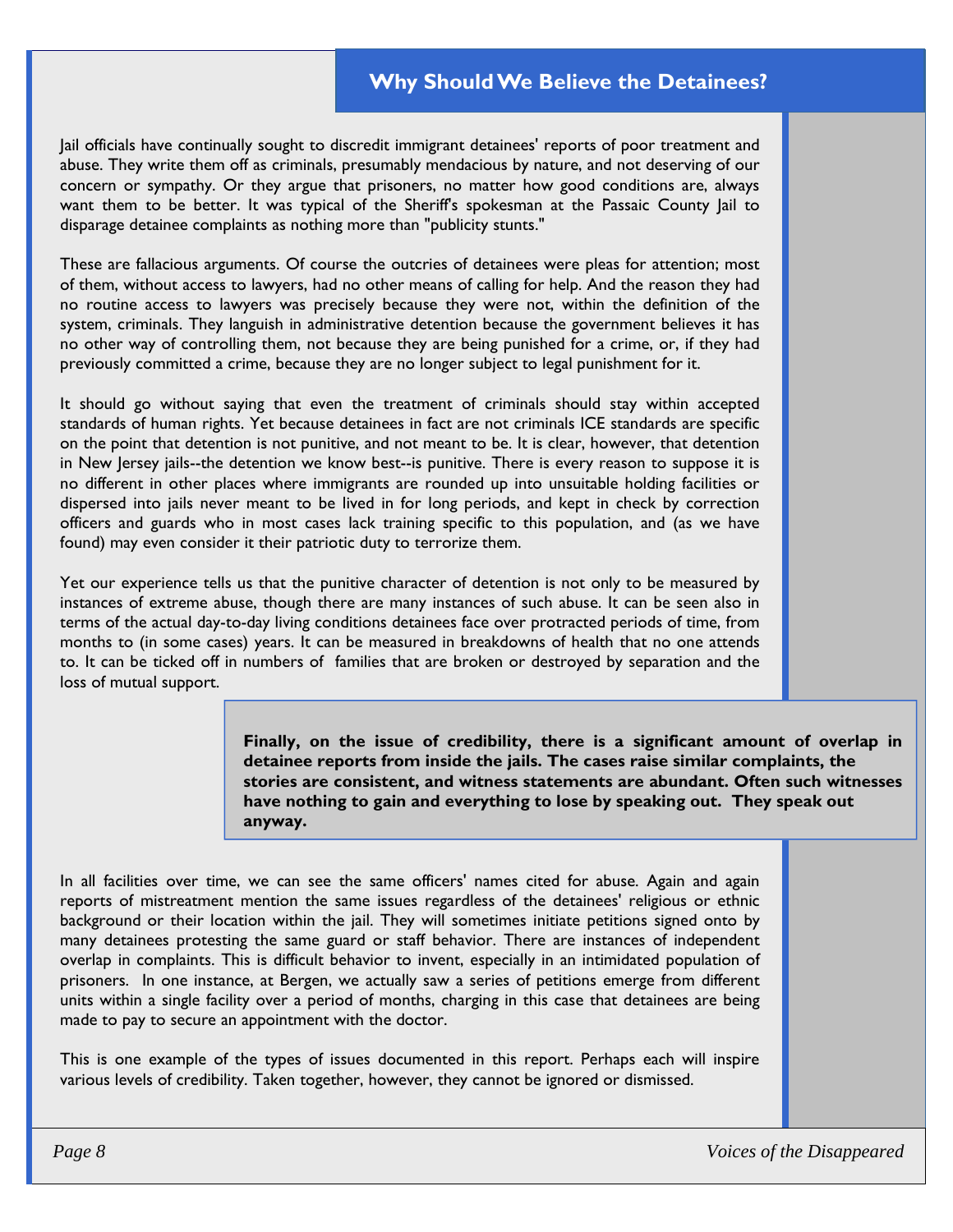## **Detention as a Problem of Policy**

Detainees' concerns are many. NJCRDC has subsumed most of them here into three main categories:

- (1) The conditions of day-to-day living in mandatory detention. As already suggested, this can often be the most painful kind of abuse over the long term. It has no shock value. It is not sensational enough to interest the press. It is demoralizing. And it is compounded by the isolation detainees face, separated from families and religious communities, and without access to legal assistance.
- (2) Inadequate medical care and lack of access to medical care. Detainees often do not receive adequate treatment for ongoing medical concerns, sometimes turning small problems into life threatening conditions.

 The harsh nature of detention itself often causes medical problems that are compounded by difficulties in getting medical documentation and treatment.

(3) Abuse the detainees face from jail officials. Some of the more sensational---or hookable-- stories, like those involving attack dogs, have received considerable press. Immigrant detainees have suffered or been witness to many abusive incidents within county jails, some of them horrific. Yet we have seen many credible cases in which no steps have been taken by jail officials OR ICE to remedy the abuse, let alone condemn it or bring the abusers to justice,

OR to address the lack of procedure for grieving it,

 OR at the very least to acknowledge that there are problems and take measures to assure that such practices do not continue.

 They do continue. So does the struggle to address them. The detainees in coalition with groups like ours, have taken matters into their own hands to publicize their own plight to the rest of the world, through letters, petitions, lawsuits and hunger strikes.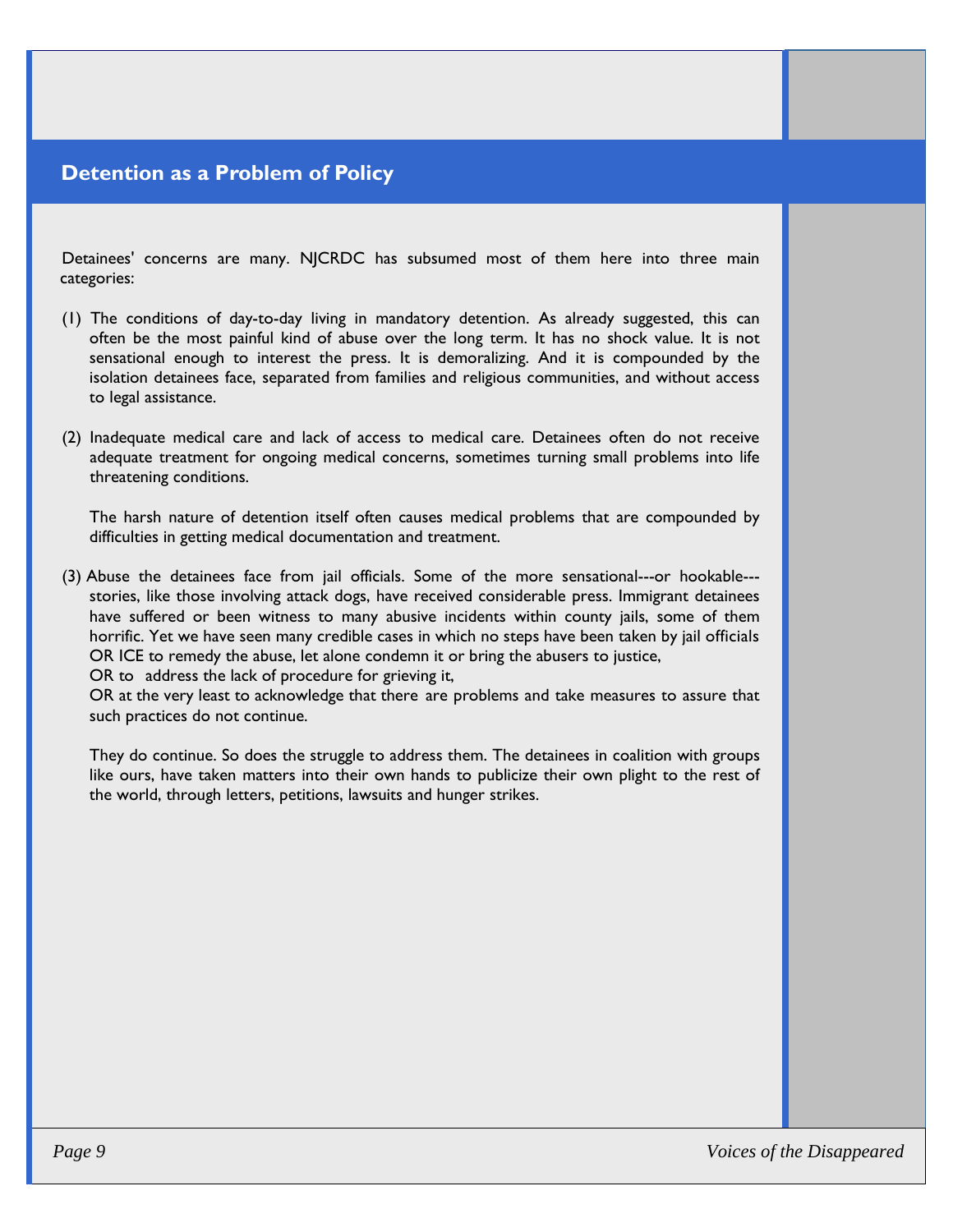## **The Constitutional Context**

The US government policy of detaining hundreds of thousands of immigrants without criminal charge or trial in socalled "administrative detention" is unconstitutional, a fundamental violation of the Bill of Rights. It poses a threat to the basic rights of all who live in this country, whether immigrant or citizen. It forms a part of the government's broad campaign to establish a system of detention outside the protection of the Constitution, extending from the immigrant detention centers to the horror of Guantanamo Bay.

By its nature, such detention encourages the abuses that are documented in this report. In a broader political context, the detentions are also an important aspect of the government's general war of terror against immigrants. The threat and reality of detention for those fighting deportation acts as a severe deterrent against such resistance, and greatly enhances the government's ability to deport hundreds of thousands of immigrants each year. Given the choice of indefinite detention and deportation, most choose deportation. The aim of these deportations, in turn, is not some elusive goal of actually eliminating the 12 million or more undocumented immigrants. Rather it is the enforcement of an extreme climate of fear that makes this large population, and much of the legal immigrant population as well, afraid to defend their rights. It has also led to the creation of a huge underclass forced to work for substandard wages and substandard conditions. The only beneficiaries of this system are the employers, who not only pay the undocumented less, but use these depressed wages to drive down wages and working conditions for all US workers.

> **The Bill of Rights protects everyone, everywhere, from being held without charges by the US Government. It makes no distinction between citizens and non-citizens or detention within or outside the US border.**

The Bill of Rights puts limits on the action of the government. The Fifth Amendment says that "No person … shall be deprived of life, liberty or property without due process of law." The Fifth and Sixth Amendments define what due process of law is: that to hold a person, an indictment by a Grand Jury is required, that in all cases the accused shall have "the right to a speedy and public trial; to be informed of the nature and cause of the accusation; to be confronted with the witnesses against him; to have compulsory process for obtaining witnesses in his favor, and to have the Assistance of Counsel for his defense." There are no exceptions for non-citizens or for actions of the US abroad. The only exception is for accusations against US armed forces personnel "when in actual service in time of War or public danger."

The prohibitions of the Fifth and Sixth Amendments against holding people without charge are critical to the basic rights won by the American Revolution---and defended again and again by succeeding generations. Because of these guarantees, government officials of any kind are allowed, at most, only 48 hours to hold people before they must be either charged or released. Yet the immigrant detentions respect none of these rights. Detainees are not charged with any criminal offenses, are not indicted by a Grand Jury, are not given a trial, and are not guaranteed lawyers (although they may obtain them if they can pay them). Instead they are punished with imprisonment---detention-- often for many months or years without any due process of law.

 *Page 10 Voices of the Disappeared*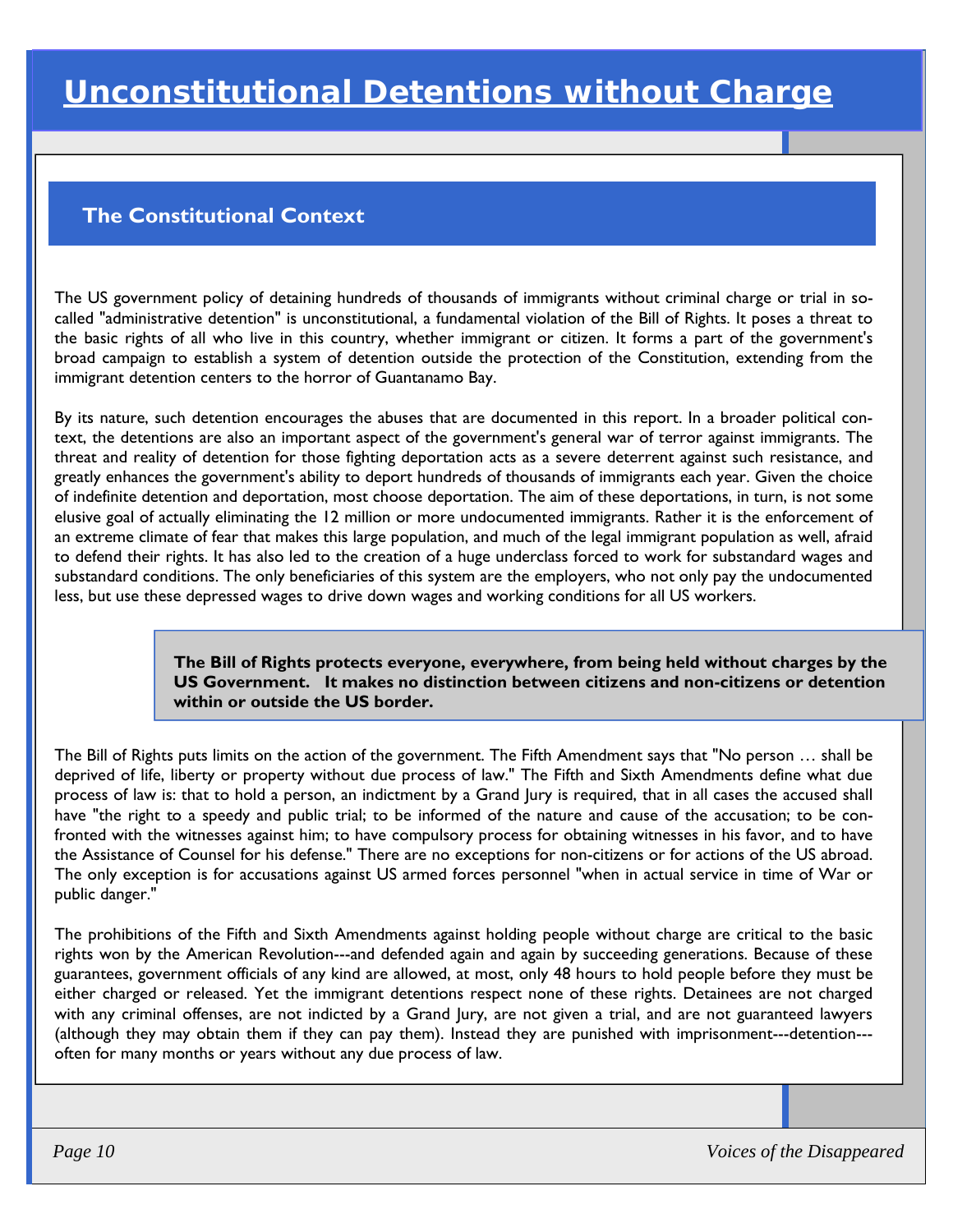## **The Legal Background**

**The framework for unconditional detention of immigrants was prepared long before Sept.11, 2001, although detention was greatly expanded after 2001.**

#### **The origins of unconstitutional detention**

The 1996 Illegal Immigration Reforms and Immigrant Responsibility Act set up a sweeping system of mandatory detention for those facing deportation proceedings and sharply restricted the use of parole which had been routine. Since this law provided that immigration detention, like deportation, was to be treated as an "administrative" matter, and since it made immigration violations merely civil offenses, it effectively did an end-run around the protections of the Bill of Rights. That is, simply by re-naming imprisonment "administrative detention," the law denied to immigrant detainees all those Constitutional protections.

Congress and President Clinton could have made immigration violations into criminal offenses but that would have required juries to cope with tens of thousands of cases of long-time residents being threatened with deportation and imprisonment and would have allowed immigrants all the rights of other criminal defendants. Instead, they chose to create a parallel system of punishment-- "administrative detention" outside of the guarantees of the criminal justice system. Among the many legal fictions this "administrative" system creates is that detention is not punishment, even though in reality it is indistinguishable from imprisonment for a crime.

While detention began to increase sharply in 1997, it was not until September, 2001, that the full force of the 1996 laws was applied, and even exceeded. Immediately after September 11, Attorney General John Ashcroft ordered that all immigrants from Middle Eastern countries picked up for any immigration violation be held without bond until cleared of terrorist ties by the FBI. This resulted in a random sweep of Middle Eastern communities, with more than a thousand individuals detained, most on mere suspicion of immigration violations and held without access to lawyers for months.

But these widely publicized detentions were only the beginning. The new Department of Homeland Security's enforcement arm, Immigration and Customs Enforcement, almost at once began greatly increased sweeps of all immigrants, so that those detained on any given day rose to more than 27,000. These included permanent residents, green-card holders who had committed even trivial crimes, and asylum seekers, as well as those who had overstayed their visas. In many cases it also included those who had merely missed immigration appointments, often because mail had been sent to the wrong address, and of course those who had no infractions whatsoever, but were picked up by mistake.

Denied access to lawyers, unless they could pay for them, subjected to an "administrative" system that often delayed hearings for months or even years, facing "administrative" charges with no prospect of going before a jury, or even an actual judge, many of these detainees linger as much as several years in detention and all are subject to a punishment--imprisonment---meted out to them without due process. Of course the lack of access to the judicial system, and, for 90% of the detainees, to legal counsel, makes the detainees easy targets for the widespread abuse documented in this report.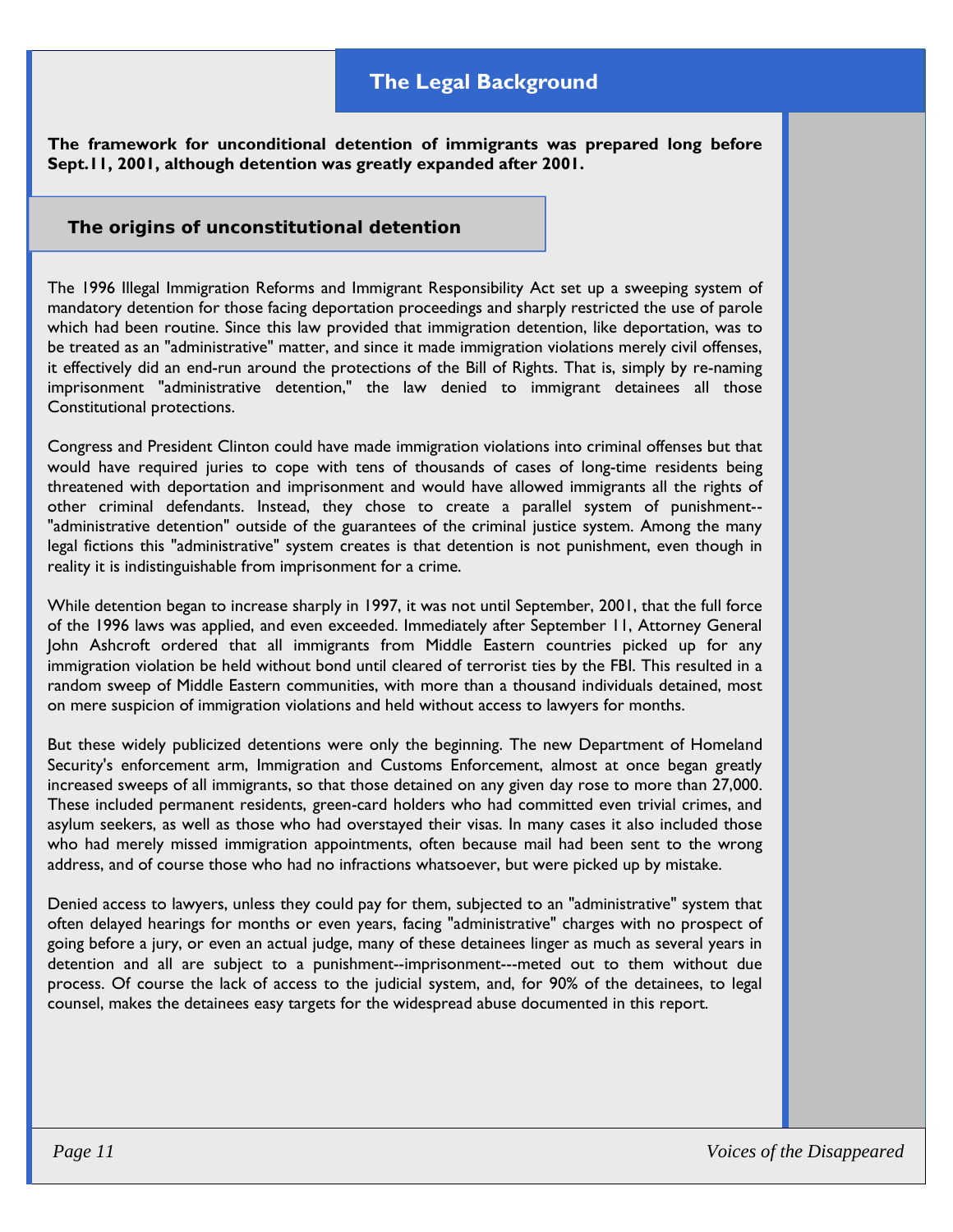#### **The government has argued that immigrants do not deserve the protection of the Constitution.**

For example, the government brief in the Supreme Court case Demore vs. Kim argued that "Because illegal aliens' presence in this country is unlawful, the necessarily limited associations, rights, and responsibilities that they accumulate during their unlawful presence convey only the most attenuated entitlement to constitutional protection." They link this denial of rights to the needs of national security: "The ongoing war in Iraq, military operations in Afghanistan, and vigorous efforts to protect the Nation against further terrorist assaults only underscore the importance of preserving the Political Branches' control over the borders and their capacity to prevent the insinuation of dangerous aliens into American society," the Government said in its brief in another Supreme Court case, Clark, v. Martinez.

The Fifth and Sixth amendments protect "all persons" from the actions of the US government, regardless of who or where they are. In recent years, the conservative Supreme Court majority has unfortunately not consistently upheld this clear wording, but a dissenting minority of the Court has stated the case forcefully. In their dissent in Demore vs. Kim, Justices Souter, Stevens and Ginsburg argued that "It has been settled for over a century that all aliens within our territory are "persons" entitled to the protection of the Due Process Clause....[T]he government [cannot] avoid the Due Process Clause…by selecting a class of people for confinement on a categorical basis and denying members of that class any chance to dispute the necessity of putting them away."

The government denial of due process guarantees to the tens of thousands of immigrant detainees is part of the same repressive strategy that has led to Guantanamo and the far more absolute deprivation of the rights of the detainees there. It is a strategy, moreover, that threatens the basic rights of all who live in the United States and indeed, many others around the world. George Bush's order of November 13, 2001, setting up detention of "enemy combatants," arrogated to himself the right to designate any non-citizen anywhere in the world an enemy combatant and to detain them indefinitely without any recourse. "The individual shall not be privileged to seek any remedy… in any court of the United States… or any international tribunal," the order read. This same sweeping, monarchical power is given to the president by the Military Commissions Act, allowing him alone to designate anyone, **citizen or non-citizen** as an "unlawful enemy combatant" and denying to noncitizens so designated, and held at Guantanamo, even the most basic right of habeas corpus to challenge their designation or their detention.

#### **The deprivation of rights of this huge swath of Americans is a wedge that undermines the rights of citizens as well.**

While the immigrant detentions, along with the far more egregious Guantanamo detentions, are aimed at non-citizens, the deprivation of rights of this huge swath of Americans is a wedge that undermines the rights of citizens as well. In the cases of Yaser Hamdi and Jose Padilla, both U.S. citizens, the Government has used the "enemy combatant" designation to deprive them of liberty and subject at least Padilla to sensory deprivation and other forms of torture. The fact that the Administration decided to release these two from military detentions to avoid a potential Supreme Court challenge should give little comfort. The apparatus of arbitrary detention, now aimed largely at non-citizens, stands ready to engulf citizens at the next opportunity. The issue of immigrant detentions is therefore one that involves the interests not just of immigrants, but of all Americans.

 *Page 12 Voices of the Disappeared*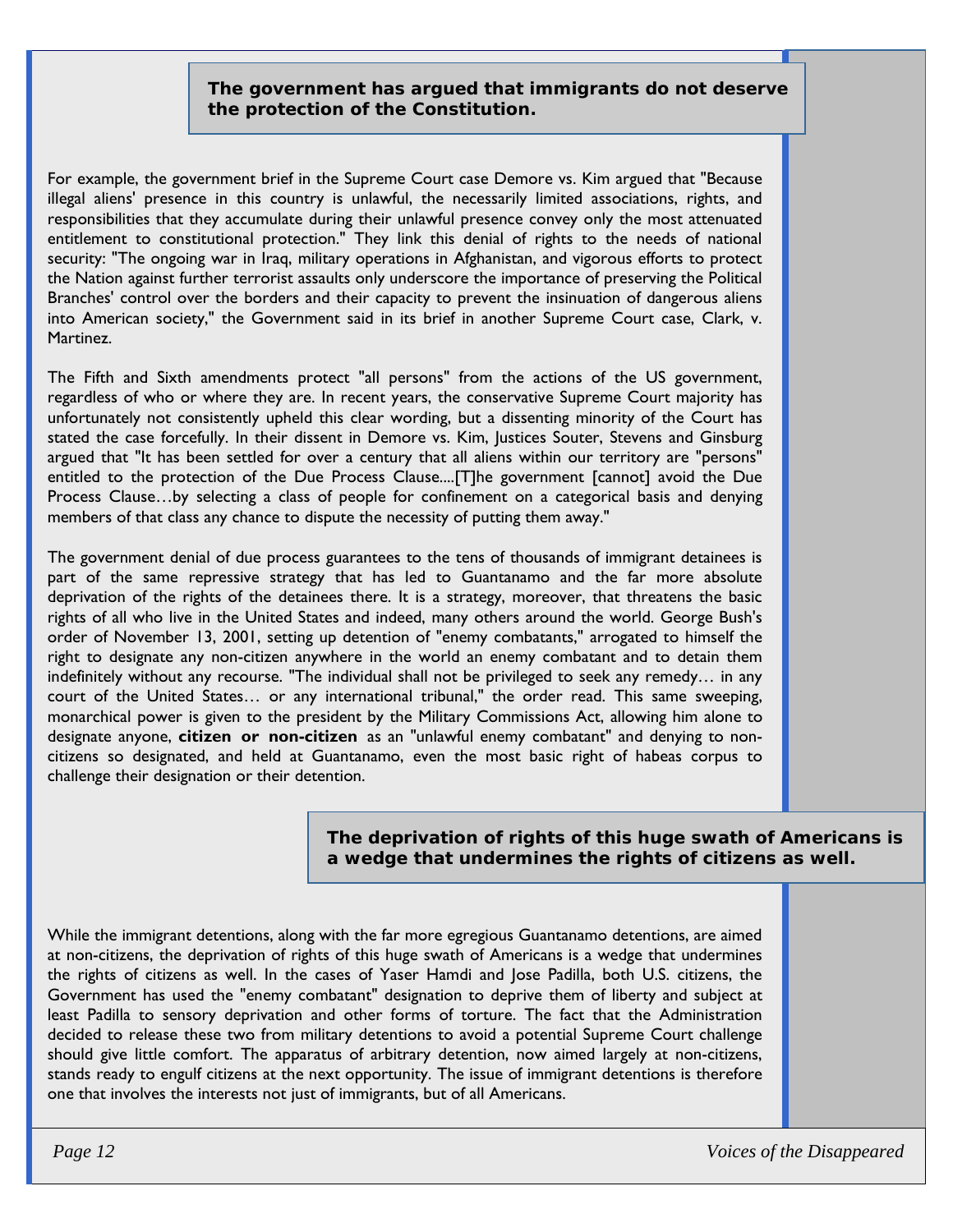Letters from immigrant detainees incarcerated in New Jersey county jails across the state indicate that they are forced to live in overcrowded, dirty, unsanitary and unsafe facilities. Though the Passaic County facility was singled out for the most egregious violations of detainees' rights by the Department of Homeland Security, what is striking is that immigrants' letters from other facilities describe conditions remarkably similar to those found in Passaic. For instance, a January 2006 petition filed by 13 detainees from Latin America, the Caribbean, Africa and the Middle East in Bergen County notes: "The housing conditions are deplorable. Mice are running all over the living area. This has been brought to the officers' attention on duty. The response was that there is nothing they could do about it."

Two months later, in March 2006, 55 detainees (including many of the original 13 petitioners) submit an additional petition to jail authorities as their concerns about housing conditions (as well as other issues related to access to medical care, guard abuse and access to their family members) have still not been addressed.

By June 2006, six months later, conditions in Bergen have worsened. Detainees describe in a short, hurriedly written letter that demonstrates the urgency of their situation: "We… have filed many grievance forms concerning major health violations. We have rain coming in unit an electrical problem of major concern a fire hazard."

In January 2007, one year after the first petition was filed, and significantly, only a month after the DHS-OIG released its report on immigrant detentions, Bergen County inmates' demands are still not being met as 44 detainees file yet another petition protesting inhumane living conditions. Notably, Bergen was left out of the DHS-OIG report which limited itself to only Passaic and Hudson County Correctional facilities.

A.H., writing in November 2005 from Monmouth, describes how the cells are so crowded that he is forced to sleep on the floor. This arrangement has worsened his pre-existing problems with his vertebral column, and short right leg. Indeed, because he had been denied the use of his doctorprescribed orthopedic shoes, he has experienced even more pain and suffered injury. He complained to the Monmouth authorities several times, but they denied him treatment even though a jail doctor approved new special orthopedic shoes.

Comparing the situation at Bergen and Monmouth with the conditions of Passaic, we note eerie similarities. In an interview with a released Jordanian detainee conducted in the fall of 2006, he describes how the Passaic facility was so overcrowded that detainees were forced to sleep on plastic containers since there were not enough beds to accommodate them. Passaic's cells, like Bergen and Monmouth's, were rat and roach-infested and lacking in proper ventilation.

**"We cannot all fit into the day room unless we are shoulder to shoulder.…There are mice bite holes in our commissary, leaky roofs, cockroaches, and we're being housed in a jail built to house 800 inmates, where today, it houses over 2,200 inmates." R.E., Passaic**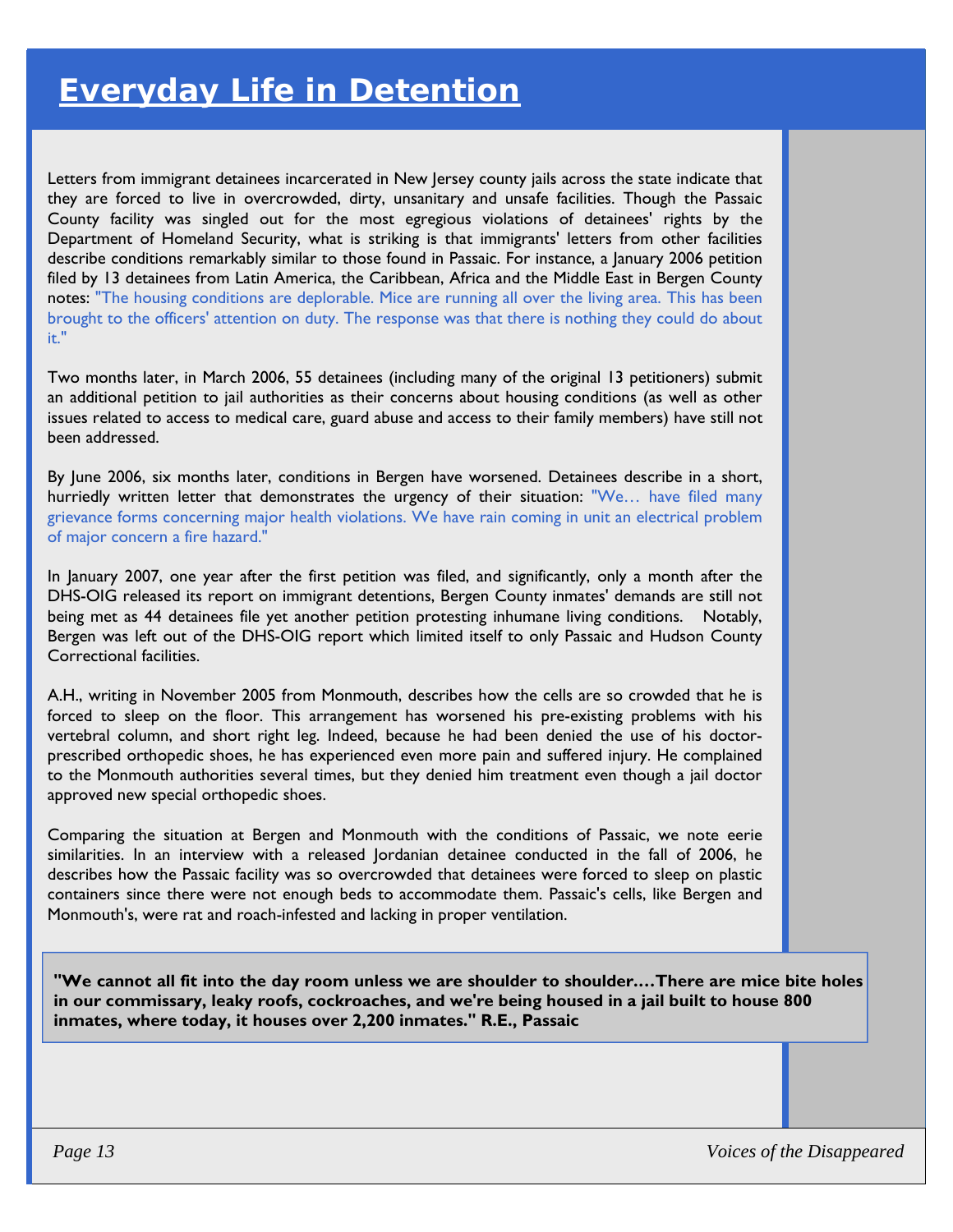Getting through the day can often be a deeply degrading experience for detainees. Basic toiletries are a luxury, not a privilege, as detainees actually have to acquire money to replenish their supply of toothbrushes, toothpaste, soap, shaving cream, etc. Those who cannot pay go without. A petition from Passaic detainees details how:

**"All we get is one prison jumpsuit, one blanket, 2 sheets and a bag of toiletries. A contract for a detainee is average from \$75-\$90 per day. We would truly believe a pair of underwear should be included."** 

The contract reference is to the per diem by the DHS to the county jails to house the detainees. County officials see detention as a source of revenue and encourage cost-cutting. Laundry services are abysmal as clothing is returned dirty and wet. According to a Jordanian immigrant detained at Passaic, immigrant detainees who attempted to remedy the problem by hanging their clothing to dry were punished by guards.

Detainees often lack any privacy while bathing which they believe not only exposes them to potential violence, but is ultimately a violation of their basic human rights:

**"We believe we are entitled to not only privacy but to the protection of the law. We must be secured when we are taking a shower otherwise it will be a violation of human rights, civil rights and against the respect of all religions on earth to expose your body or your sexual parts to anybody. This is by itself a sexual abuse." (Petition, Bergen, January 2006 )**

Detainees describe situations where they are transferred from cells designated for immigrant detainees to other areas within the jail meant for the general criminal population, either without provocation or as retaliation for raising legitimate complaints.

#### **Transfers**

When B.G. was transferred from Passaic to Monmouth in late September 2004 he was put into 23 hour lock down with two other detainees for three weeks. After filing a series of complaints, he was moved to slightly better facilities and allowed some privileges. By February 2005, however, he and other detainees were transferred to a maximum security pod to live with the general prison population. No explanations have been given for the detainees' transfers into the maximum security cells at Monmouth.

**"They treat us like animals because we are immigrants, they think we have no human rights in all this world." B.G., Monmouth, 2005** 

**Food** 

Detainees are fed cold food served in dirty plates, bowls, and trays. Often, food does not conform to requested religious standards, such as Halal or Kosher. Detainees at Passaic went on periodic hunger strikes demanding Kosher food to which the jail periodically acquiesced for a brief time. Detainees who have serious medical conditions like diabetes, high blood pressure or hypertension, are not given the kind of special diets they need to stay healthy. In Passaic, a Guyanese detainee was violently punched and beaten by officers in 2004 for simply asking for a vegetarian meal.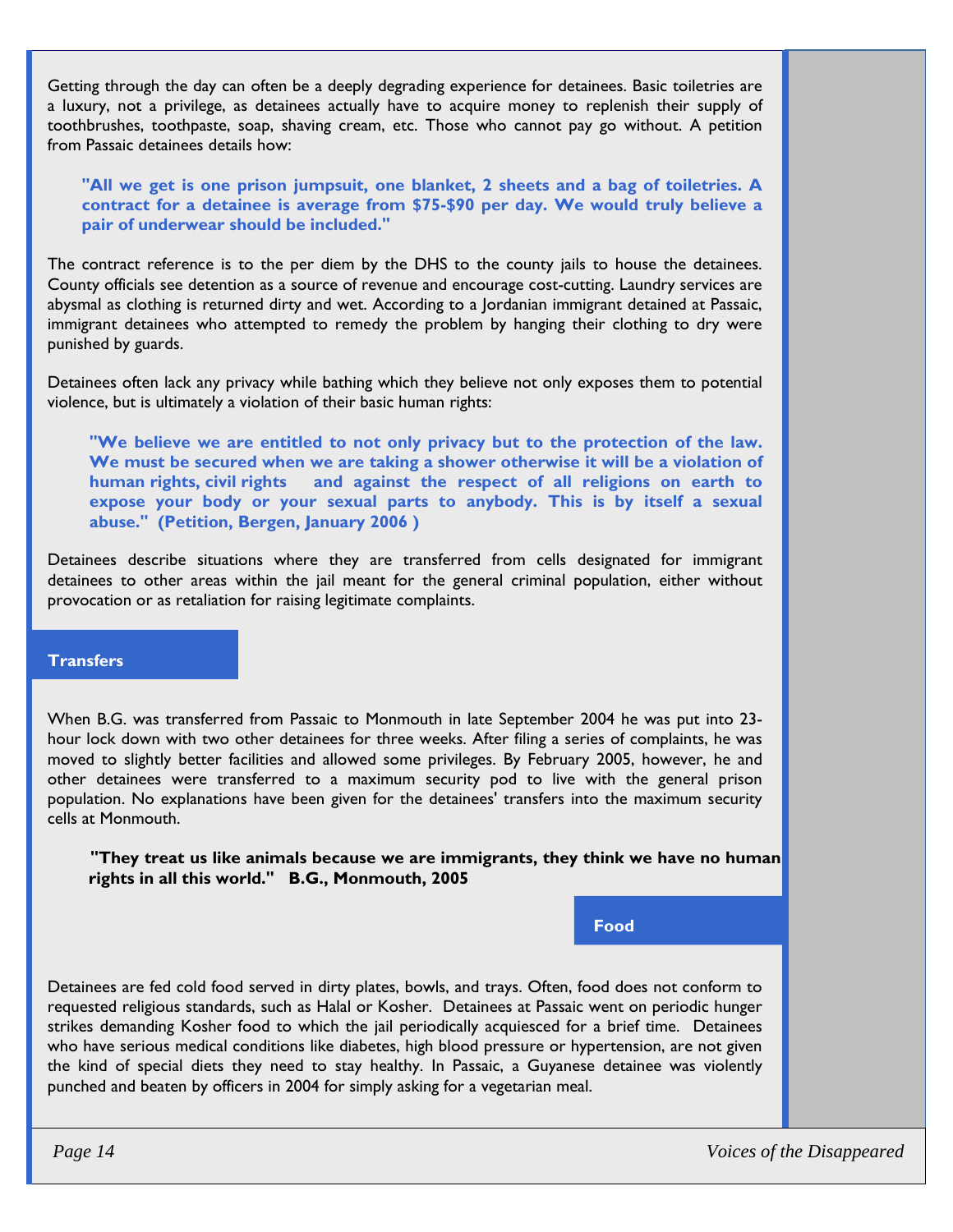**"I literally poured milk onto the cereal in the tray and grease was floating on top of the milk due to the spaghetti with tomato sauce we had for dinner the night before."** 

**Petition of detainees from 3 units in Passaic, December 2005** 

Detainees in Bergen complained about food and linked it to human dignity issues. In January, 2006, fifteen detainees signed a petition complaining about the food and when their concerns were ignored another petition was issued in March, 2006, where 55 detainees joined the protest:

**""The food we are served is inadequent (sic), and not enough for one human being. When its served most of the time its cold and never a complete diet. We are being served bread soaked in water half the time, and two pieces is not enough. Sugar is also always wet with either water or vegetable sauce. The food sometimes is spoiled which presents some health risks. We are served Bologna Meals 3-4 times a week. Many times the trays are dirty from previous meals. The kitchen should serve a good Kosher or Halal Meal. The diet meals should have some white meat. We should be served more vegetables. Just need to be served our food in a human fashion."** 

Certainly some of the conditions that detainees describe are universal to the jail system. On their own terms, these problems need to be addressed, since the United States on principle extends even criminals the right to a decent life while incarcerated. In other cases, however, it is apparent that detainees are subject to worse treatment than other inmates. There is indisputable evidence that jailers often share the racism and xenophobia exacerbated in this country since 9/11, which immigration debates of recent years have made only worse.

## **Family Contact**

Detainees across all county facilities in New Jersey are systematically prevented from contacting their legal representatives and their family members. If they are allowed contact with lawyers and loved ones, their privacy is violated. For example, in July, 2005, 26 detainees from Latin America, the Caribbean, the Middle East, Africa and Eastern Europe, signed a petition listing 10 grievances at the Monmouth County jail. Their number one concern was that county authorities were opening correspondence from their lawyers before making it available to detainees.

The petition states,

"**We immigration detainees are having a problem here at the Monmouth County jail with regards to legal mail have been opening [sic] before it reaches the hand of the detainees…It's a great possibility that the jail reads the legal mail. The jail authorities is (sic) violating our confidentiality."**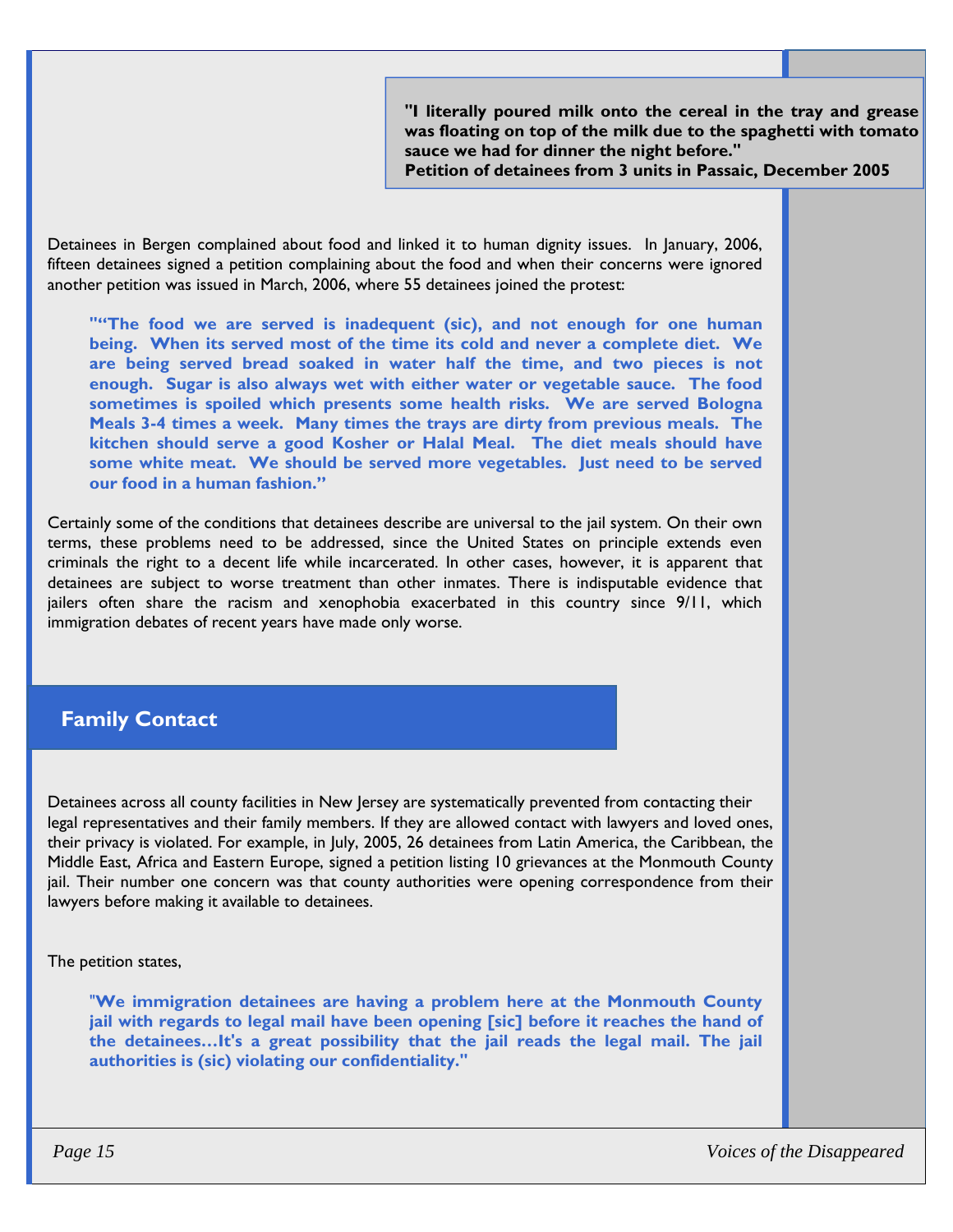**"Pictures that come in your mail from our family is (sic) not given to us when it should be in our mail when it come to this facility." Petition from Hudson, 2005**

One month later, a detainee from Guyana and one of the signatories of the July petition further details how detainees are denied contact with their attorneys (text transcribed as in original):

 "**On August 1, 2005 the jail have changed there telephone company to a company called (Global Tel Link) since the phone company has changed, all my attorneys' phone numbers have been collect call blocked by the jail contracted telephone company. Which is (illegal) to block legal phone calls to attorneys and legal representatives. The jail-contracted telephone company requires each individual attorneys to set up an account before the detainee would be able to place a collect call to their legal representative."** 

The problem of telephone access is one that plagues other facilities. In another petition from 2005, this time issued by Hudson County detainees, they note that a, "**majority of phones on C-100- West is always broken or systems are always being change without given a notice."** 

> **"If I want to make a phone call to my family, it costs \$4.89 for the first minute and \$.89 for each additional minute." Pakastani detainee in Passaic, 2005**

Jail officials systematically appear to deny detainees contact, phone or face-to-face time with their family members. They are prevented from meeting with their wives, partners, parents and children. Writing from Passaic in 2004 about a situation that is not atypical in New Jersey jails, a detainee from Barbados writes:

**"The visiting schedule is too short and our families are traveling long distance and we only get to talk to them for about 15 minutes in front of a big glass and unable to touch our kids, nieces, nephews, etc…The phone system is not helping us, it is too expensive and we have to buy phone cards from the jail and there are many times inmates lose time on calling cards because the phones are having problems which we won't get reimbursed for. "** 

The legal implications of not being able to communicate with family members is described by a Peruvian detainee in Bergen in January 2005: **"The phone system is organized to exploit the call[er] or their families or omit the communication that at times vital to decision making due to…lack of communication with lawyers…family is unaware of court dates, etc."** 

> **"We only have one visit a week from family. That's not enough for somebody behind bars. Inmates need moral and mental support."**

**Petition of 13 detainees in Bergen in January 2006** 

 *Page 16 Voices of the Disappeared*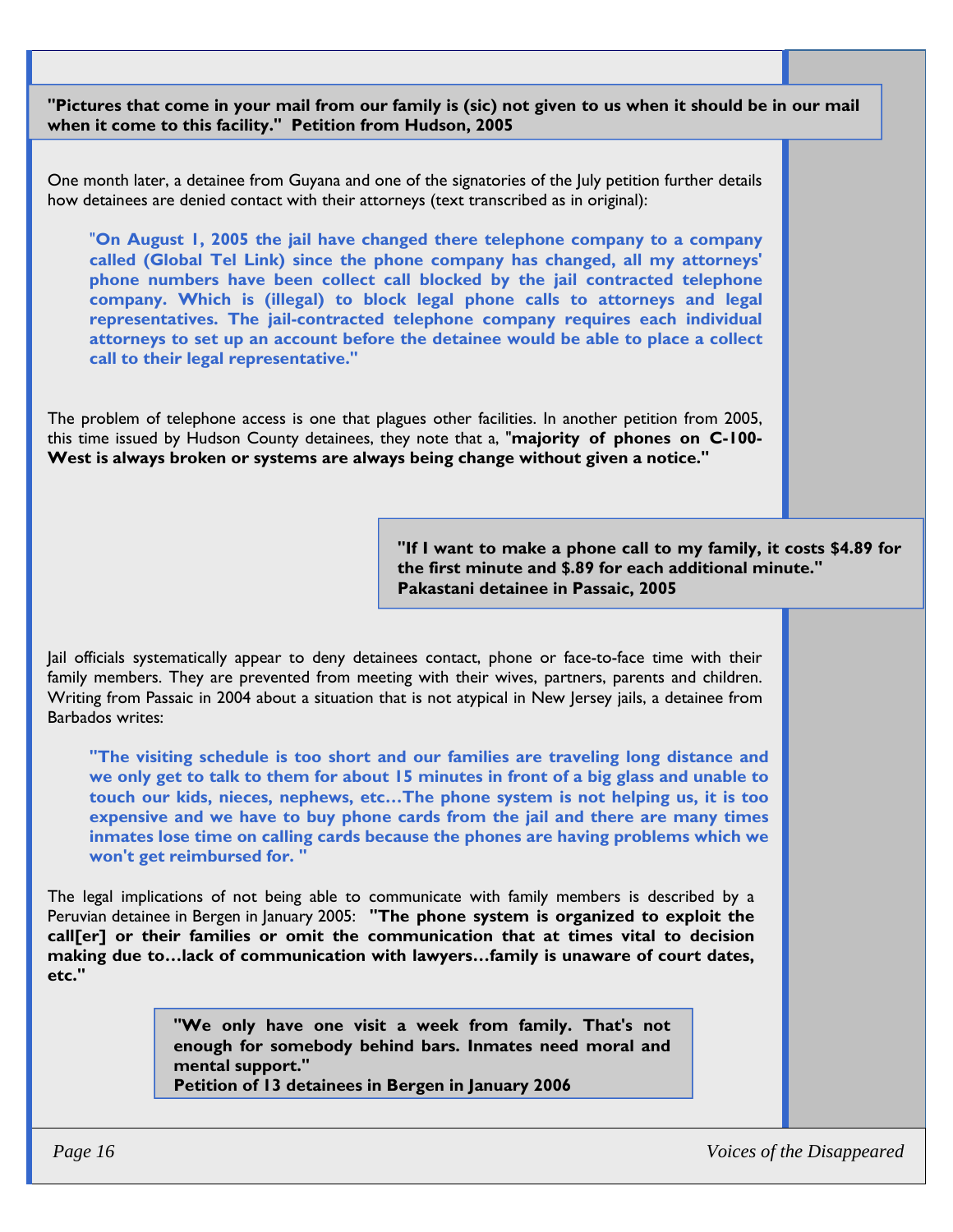## **Abuse: A Condition of Detainee Life**

Unconstitutional detention is by its very nature abusive. But it is also an abusive way of life. This was captured by detainee Sacha Sealey, a Canadian who maintained a journal in Bergen County Jail in 2003. His accounts reveal the deep hostility towards detainees in American jails that we have seen throughout this account. For example, on a day that the INS asks for 13 detainees to appear in court, Sealey shows how guards can turn the simple act of transferring prisoners into an opportunity for gratuitous cruelty:

**"The transporting officers handcuffed us tightly at the ankles and around the waist with the back of our hands touching….When I inquired about the reason for this method, I was told in a joking manner that it was to enable us to breath easier."** 

Sealey points out that **"had there been a need for us to protect ourselves in the case of an accident we would have been rendered helpless,"** a prospect made even more plausible by the cramming of all 13 detainees into a 10-person van with some actually doubled over on the floor. When he calls this risk to the sergeant's attention, the sergeant ridicules him, responding sarcastically, **"We** *can* **do it like this."** [Sacha Sealey to NJCRDC, Sept. 3, 2003]

Sealey describes an encounter in Bergen in October, 2003 where a supervising court officer tells him that his handcuffs cannot be removed to permit him to sit down on the toilet. "I replied O.K, whatever." This hint of resistance was all it took to inflame the guard into savagery:

> **"As I walk by him he punched me in the chest and told me to forget about using the bathroom, and to wait outside. When we returned to the holding cell, [he]**



**Sacha Sealey, detained at Hudson, Bergen and Middlesex County Jails. Deported to Canada.**  Photo Credit: Newsday

 **shackled me [my] feet as well as hands behind my back. "**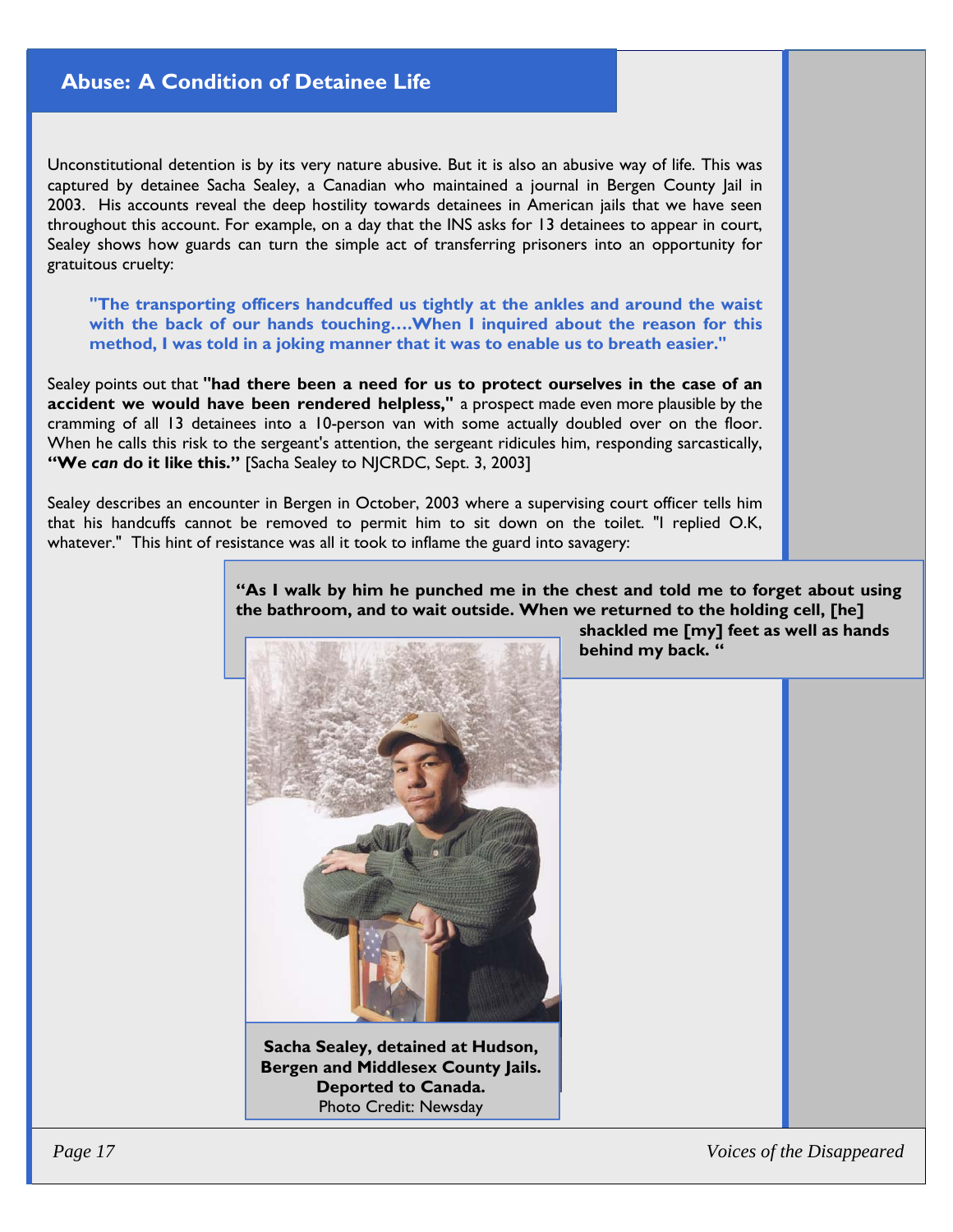Sealey is far from typical of detainees who are mostly disinclined to exhibit "attitude" toward those who police them. His life-story became somewhat high-profile because he was actually brought to the U.S. at the age of two and raised and educated here. He also enlisted in the army at 17 and served in the invasion of Grenada. Culturally speaking, he is an American. His encounter with immigration actually stems from a drug problem after his stint as a soldier, plus immigration laws that in 1996 redefined certain minor drug crimes as "aggravated felonies." Despite his military service, and although he had been clean for three years, authorities declared Sealey's issues too unAmerican to tolerate and shipped him back to Canada in 2004, after 33 years in the U.S. The hairline separating Sealey from citizenship, no obstacle to putting his life on the line for this country, has proved a legal force-field when it comes to staying here.

His case is a reminder that the people in detention have already paid their dues, and sometimes more. The only reason they are being punished is because they are immigrants.

In some respects, detention can be harsher for women than for men. In a 2007 interview with a former female detainee from The Ghana who was detained at both Middlesex and Elizabeth in 2006, we learned that at Middlesex, although male detainees are separated from the criminal population, female detainees, because of their small number, are mixed with criminal inmates. To make a bad situation even worse, and ensuring their constant harassment, detainees are issued red jumpsuits, whereas inmates wear green. Her fear of being seen and possibly molested in the open showers was so great that she chose to remain dirty rather than bathe. A group of women detainees in Middlesex, having learned that a suicide had recently occurred there, wrote a letter to the deportation officer threatening to all commit suicide if they were not transferred back to Elizabeth.

## **Impact on Families & Community**

Though the letters received by the NJCRDC have mainly been from immigrants detailing the horrors of life in detention, it is clear from our work that detention and deportation has had devastating effects for immigrants' family members. Because many of the detainees are men, we find that women and children bear the brunt of the burdens of detention outside prison walls.

For instance, a journalist who escaped from Sierra Leone in 1992, for fear of his life, was deported by the U.S. government in 2004, despite the possibility that he would face torture and death by the Sierra Leone government upon his return. He left behind a partner, child, and a baby who was no more than two months old. Though he was able to make a brief phone call to his family while in transit, he was jailed in Sierra Leone and has since fled to The Gambia where he was given refugee status. He spoke about being forced to leave his family behind:

**"In the event of my deportation, I am afraid that my fiance and two kids will suffer tremendously, because they depend on me for everything. Who will provide shelter for them? Who will be their role model? Who will be concerned about them going to college? Who will feed them?" (Hudson County Jail, May 2004)** 

What is even more tragic about this case is that he actually won an appeal against the DHS, which would have entitled him to an immigration hearing to consider the cancellation of his deportation orders. The appeal was granted, however, only after he was shipped out of the country.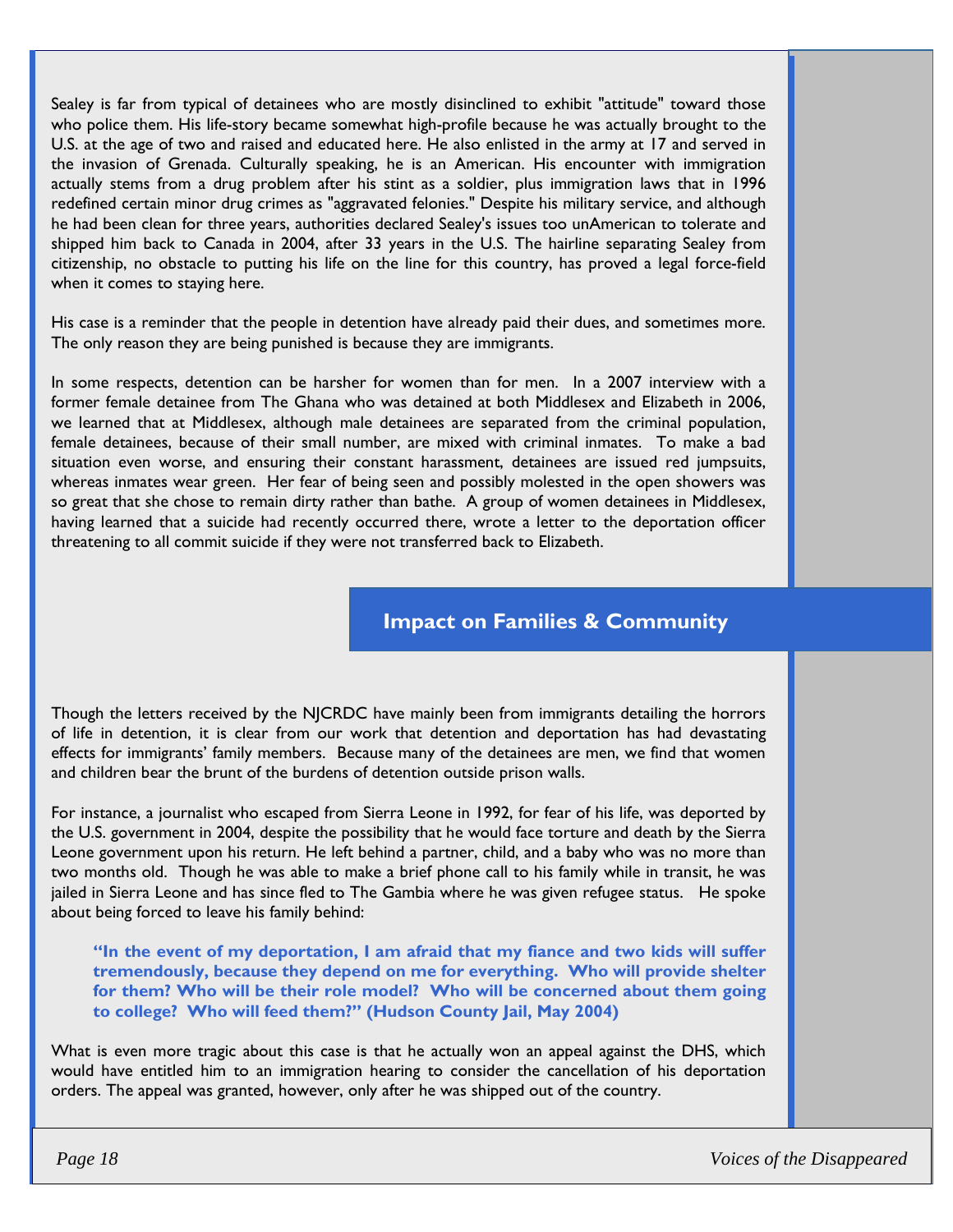The ex-wife of a Guyanese detainee described how her son has been severely impacted by the deportation of his father when he was only six years old. She stated, **"he was stressed out a lot by having to talk to his dad behind bars."** The prospect of never being able to see his father again seems to have left her son deeply despondent. Now fifteen years old, he has little enthusiasm for school work and began to get into trouble with gangs. Only recently has she been able to help him to get back on track, pleading with him to make good of his life because it is what his father would want.

W - LOVE You

**"Childs Letter" Letter from the son of Abdoulie Secka, a detainee from The Gambia was detained at Bergen and Passaic**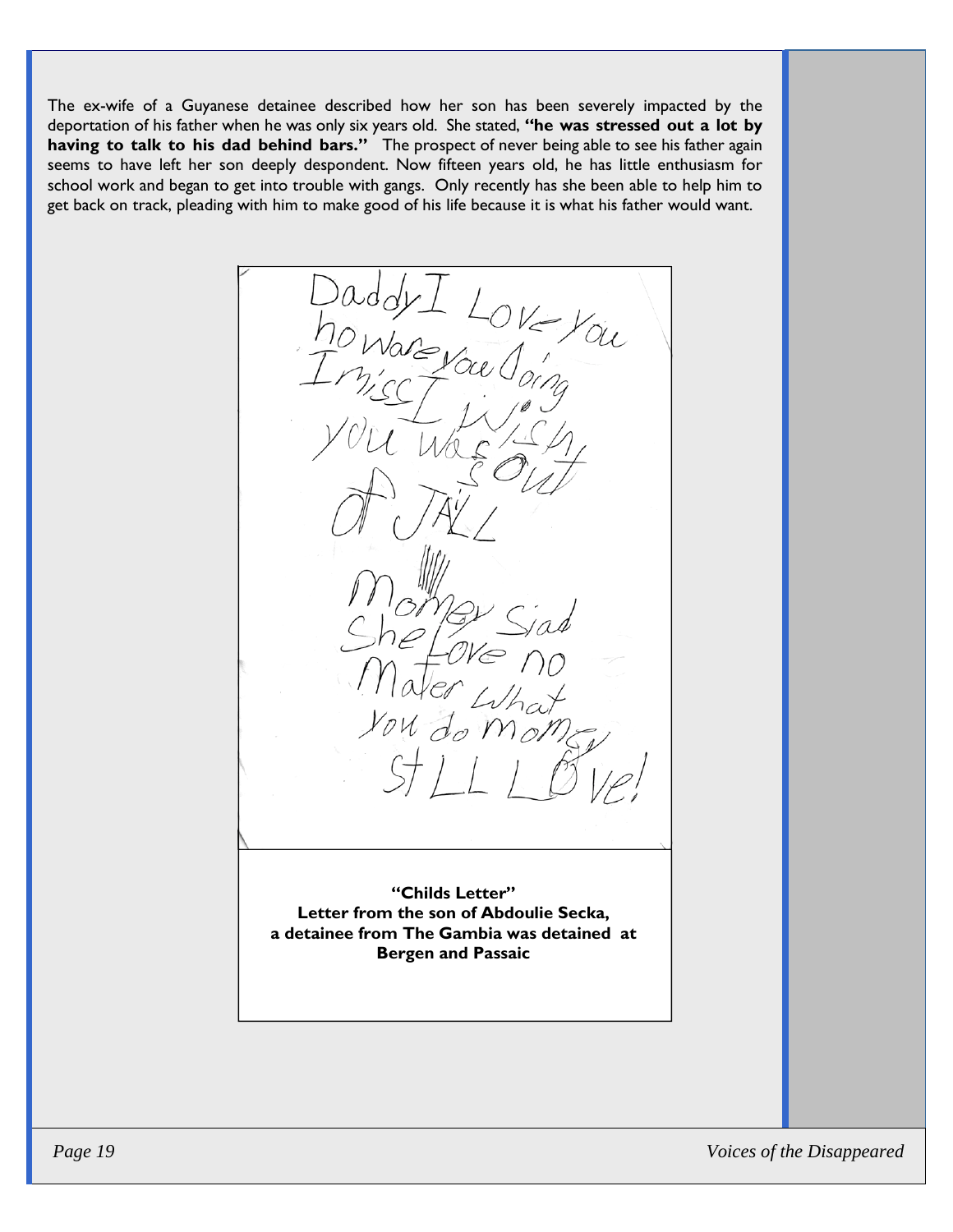A Haitian woman from New York City tried to explain to immigration officials in 2005 the pain of having her brother, who has lived in the U.S. since he was 8 years old, separated from his parents:

**"J.A. has been the main source of help for our ageing parents, both of whom are limited in their abilities to live independently. Both of our parents' medical and general living conditions have been deteriorating. In particular, our mother has been battling a severe state of depression over the absence of her son who was and continues to be—her main reason for living. Our mother is now totally deaf and has no comfort of hearing her son's voice on the phone."** 

T.M., a 37-year old detainee from the Dominican Republic who first arrived in the U.S. at the age of five (and was put in detention for having purchased nine packs of cigarettes without paying New York state taxes on them), writes about how his U.S.-citizen family members are likely to be impacted by his detention and pending deportation:

**"I have no legal representation because I can't afford a lawyer. Please don't let them break the M. family apart. My wife is left all alone to work and care for three small children. It is very hard for her. She is suffering the loss of her husband very much and the children miss their father very much…I am totally devoted to my family and trying to raise my children the best way possible, but now I am about to lose my family."**

Ba Madani, an immigrant from Mali detained at Passaic in 2005 writes, **"Many fathers have been deported breaking up their family, leaving behind young children in a total disregard of American tradition of family values." He asks, "Why do they want my daughter to live her life without her father**?" In many of his letters Madani laments the impact his detention and eventual deportation will have on his little girl (who, at the time of his detention was only 4 years old), **"I may never see my daughter again and I can't imagine what she may go through if something happens to her mother. Her mother and I, we do not have any relatives in the U.S."**

In many cases deported immigrants leave behind children who are U.S. citizens. The legal system does not take children into consideration as a reason to keep someone out of detention or stop a deportation proceedings. Not only is this cruel in human terms, but it demonstrates that there is no equality of citizenship in this country.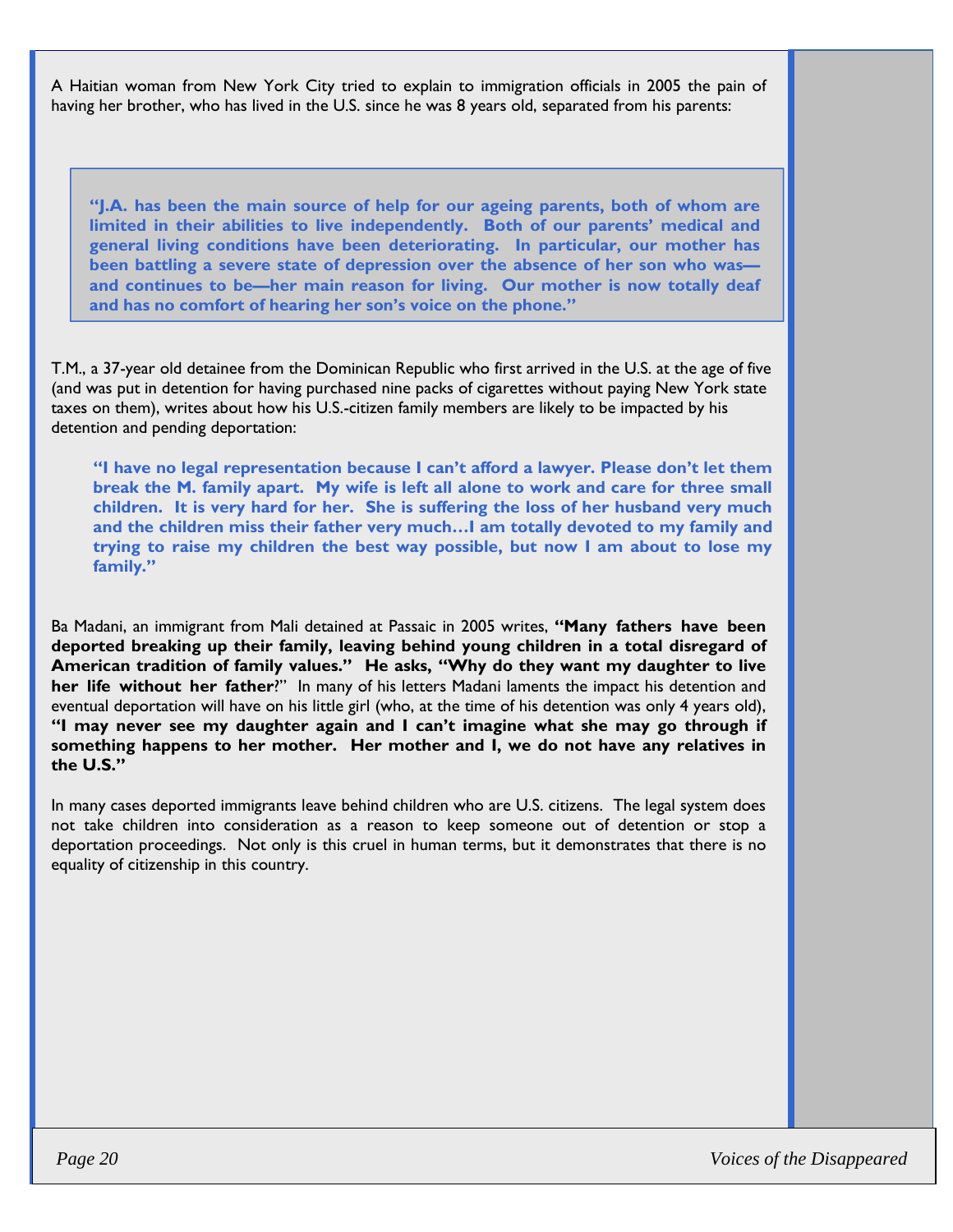## *Medical Abuse in Detention*

Medical services are systematically denied to detainees. Detainee letters, from as early as 2002 until very recently, indicate that denial of medical services is a consistent problem across all county facilities. In many cases jailers outright refuse detainees' requests to be treated. These jailers claim that it is ICE's responsibility to administer care, thereby denying any liability for the worsened medical conditions many detainees find themselves in after being incarcerated; ICE then passes the buck back. Detainees often find themselves in bureaucratic limbo as neither county nor feds take responsibility for attending to their health needs. Often, in a typical "blame the victim" strategy, jail officials accuse detainees of either refusing treatment or not taking care of themselves.

Problems range from official indifference in emergency situations, such as heart attacks, which can result in fatal or life-threatening delays, to inappropriate diets and insulin regimens for diabetics, lack of proper medication and exposure to unhealthy conditions for HIV positive patients, long delays or simply ignoring detainees requests to see medical personnel, complete lack of dental care, and inability to obtain medications. Failures to secure translators to help detainees communicate their health concerns to medical personnel are common. There are even cases of denying medical treatment following beatings by guards.

At times detainees are abused in response to requests for medical treatment. A typical case was a permanent resident from Barbados at Monmouth in September 2005. After being denied the care prescribed by his primary care physician, he attempted to appeal to a Monmouth county officer to reconsider his claim. According to the detainee, the officer **"told me that since I was not a United States citizen I was not entitled to the protection of the United States Constitution."** When the detainee responded by saying he would contact a civil rights organization to look into the matter the officer **"threatened to punch me in the face."** 

Detainees from all six New Jersey County Jails included in this study, Bergen, Camden, Hudson, Middlesex, Monmouth, and Passaic, report long delays or outright denials in responding to requests to see medical personnel. A Polish immigrant reported in February, 2004 that he complained in 2001 and 2002 about being denied medical and dental care at both Hudson and Passaic and filed a civil complaint against the jails. In this case the judge ruled against Passaic's request to dismiss the charges, writing that prison officials either:

- **(1) knew of his need for medical attention but intentionally refused to provide it;**
- **(2) delayed necessary medical treatment based on a non-medical reason; or otherwise;**
- **(3) prevented him from receiving needed or recommended treatment.**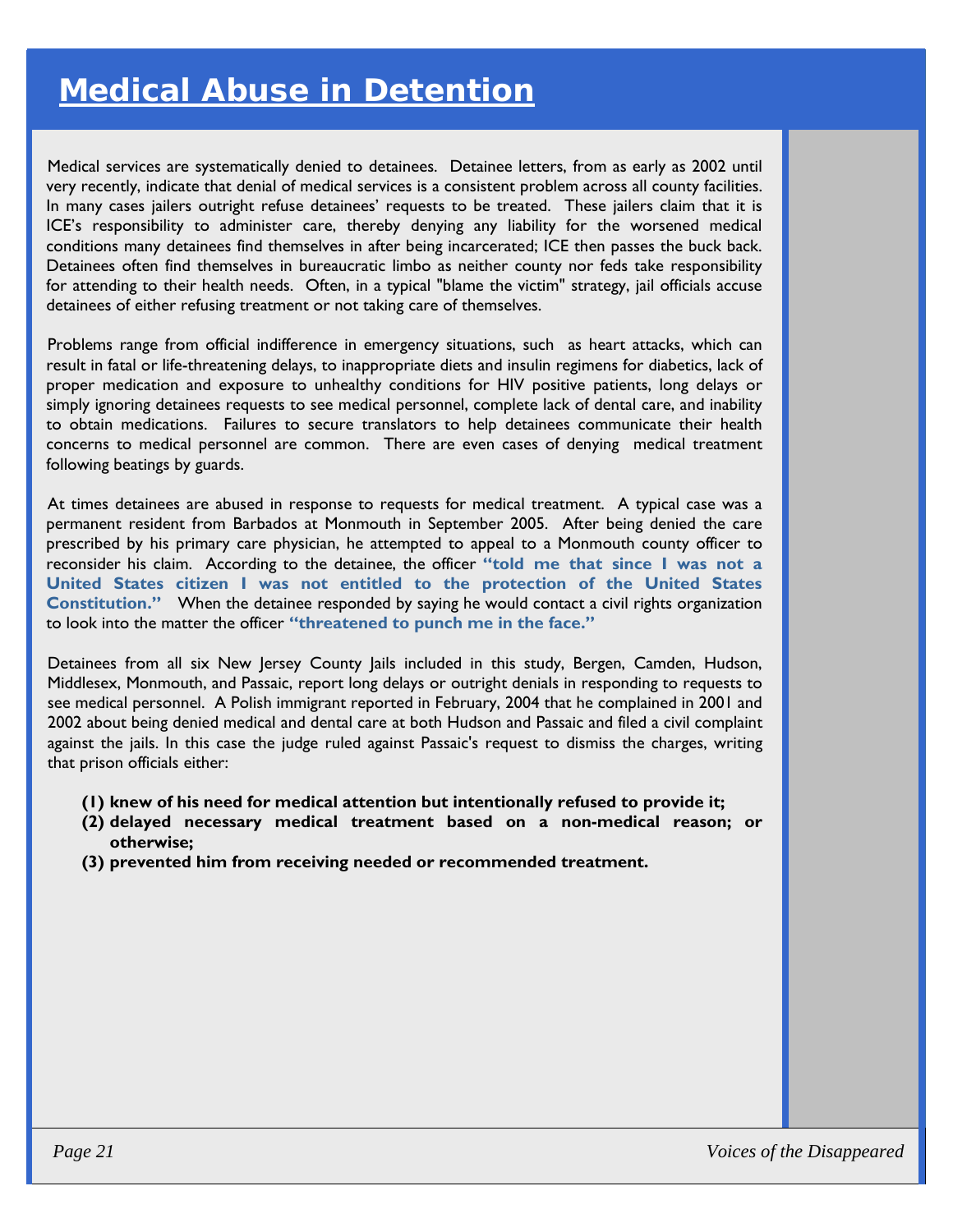In May, 2005, following a fight with another detainee, a Jordanian was left with loose teeth and a bleeding mouth. His repeated requests for medical and dental care were ignored. Not until October, 2005, one day before ICE officials visited Passaic, was he finally allowed to see a doctor, who gave him Motrin. The detainee lost two of his teeth due to lack of timely medical attention.

A Cuban detainee lingered at Camden County Jail in early 2002 with a hernia the size of a grapefruit. The condition worsened and all attempts he made to receive medical care were rebuffed. The detainee was told by jail officials that ICE would not pay for the needed surgery. The U.S. government does not deport people back to Cuba so the detainee had no way out of the system and no ability to resolve his medical problems. The hernia worsened until he was finally released after passage of the Supreme Court decision Clark et al. v. Martinez that was issued on January 12, 2005. The Clark et al. v. Martinez decision made it impossible for the government to indefinitely detain Cuban detainees because there was no reasonable basis for removal to Cuba.

When detainees were able to access medical care they faced an additional host of problems, including the jail officials unwillingness to cover the cost of the care. A petition from 55 detainees in Bergen in March, 2006 detailed the specific dollar amounts they were expected to pay just to get access to doctors and get medication.

**"We have bad medical services. When you get sick sometimes it takes 3-5 days to be called to see the doctor after we turned in 3 or 4 slips. When we attempt to explain to the nurses what we are in need of they become argumentative. We need abrupt attention with our medical problems. When we become sick to see a doctor we must pay \$15. When we are incarcerated we have to pay for meds. This is unfair due to the fact that we are not working. Many inmates don't have money. And if they do they must pay \$50 to be processed." Petition of 55 detainees, Bergen, March, 2006** 

A Canadian detainee in December, 2003, complained about the care he was getting during a medical exam when the dentist refused to change his gloves that he had used after handling things on his desk. The dentist said that he was not going to waste money on gloves and finally refused treatment on the basis that, **"I don't need you type of people."**

Detainees with chronic illnesses often suffer the most since county jails only designed to house people for thirty days are unable to care for them. In addition, the conditions detainees live under compound existing medical issues. Common problems include inadequate diets and insufficient insulin regimes for diabetic detainees as well as lack of proper medication and exposure to unhealthy conditions for HIV positive patients.

> **"It is a human right violation to deny someone medical care and this institution does that like if us immigrants are cock-roaches we are not here to take care of but to step on." Haitian detainee, Middlesex, May 2004**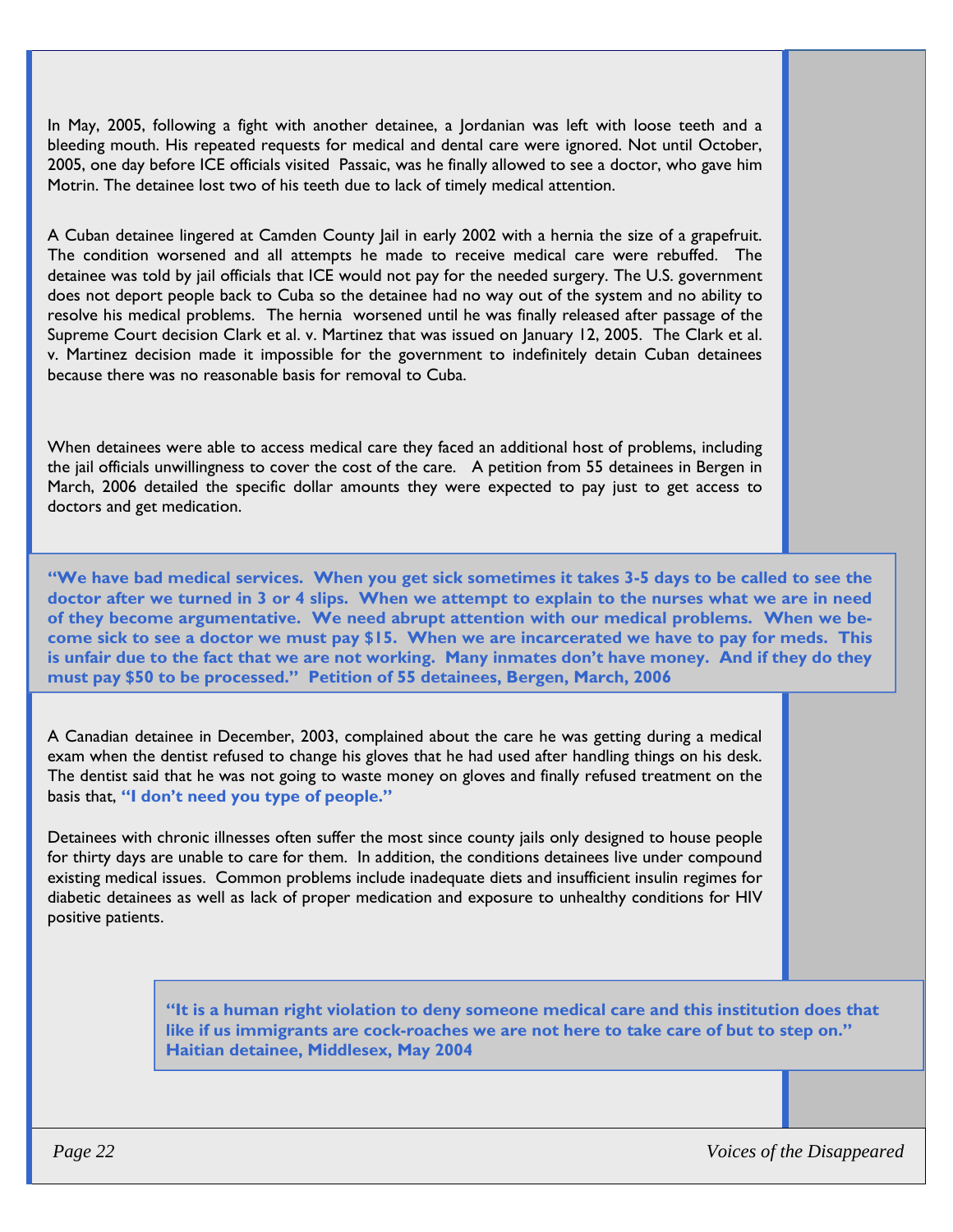A 60-year-old Pakistani detainee in December 2005 suffered from insulin-dependent diabetes with hypertension and a heart condition. Hudson Correctional, where he was being held, refused to provide his necessary daily care. He had a stroke in 2003 and as a result is now in a wheelchair and going blind.

At the time of his detention at Hudson, he had to pay the other detainees to help him with very basic tasks such as getting in and out of bed, showering, and getting in and out of his wheelchair. His family sent a private doctor to the jail to see him because they did not believe he was getting appropriate care but Hudson refused the doctor access.

Another older detainee from Ghana had a heart condition and requested treatment throughout 2005. After he finally got permission for heart surgery, he was moved back to Passaic a few days after the surgery. The detainee was very weak and could not walk or take care of his basic hygienic needs without assistance. The jail refused to provide either a walker or wheelchair. The detainee then slipped in the water that was coming down the wall of his cell and fell and hurt himself and the jail denied any responsibility.

#### **A Haitian at Monmouth**

**P.P., a Haitian national, was transferred to Monmouth after serving almost 12 years at Rahway State Prison for attempted murder. During a fight at Rahway his esophagus was crushed and he required major surgery. This left P.P. with a feeding tube allowing him to receive only a liquid diet.** 

**Upon release from Rahway the DHS could not find a detention facility that could accommodate such a complicated medical case. None of the New Jersey county facilities could handle this problem and all but Monmouth refused to accept him. Although Monmouth clearly could not provide adequate care in this case, authorities were nevertheless perfectly willing to accept ICE payments.** 

**At Monmouth P.P. received nutrition only sporadically and when he complained, was threatened with being assigned a cellmate. This would have been a tremendous hardship since he needed to clean himself four or five times each day to prevent emitting a terrible odor. His family, living nearby, petitioned to have him released into their care but ICE adamantly refused. They maintained his detention in preparation for sending him back to Haiti when and if political conditions improved there. This delay was threatening not only because deportation would likely prove fatal for him since deportees to Haiti are held in jail without access to medical care and sometimes even food, and also because the continued detention put tremendous stress on his system. Each time he filed grievances with immigration authorities, they claimed his needs were being met.** 

**NJCRDC advocated for P.P.'s release at a Monmouth County Freeholder meeting and followed up on an earlier appeal on behalf of other Monmouth detainees concerning brutality issues. County authorities claimed there was no abuse and NJCRDC was hearing only one side of the story. According to county officials, since there were no federal complaints or investigations, there could be no problems.**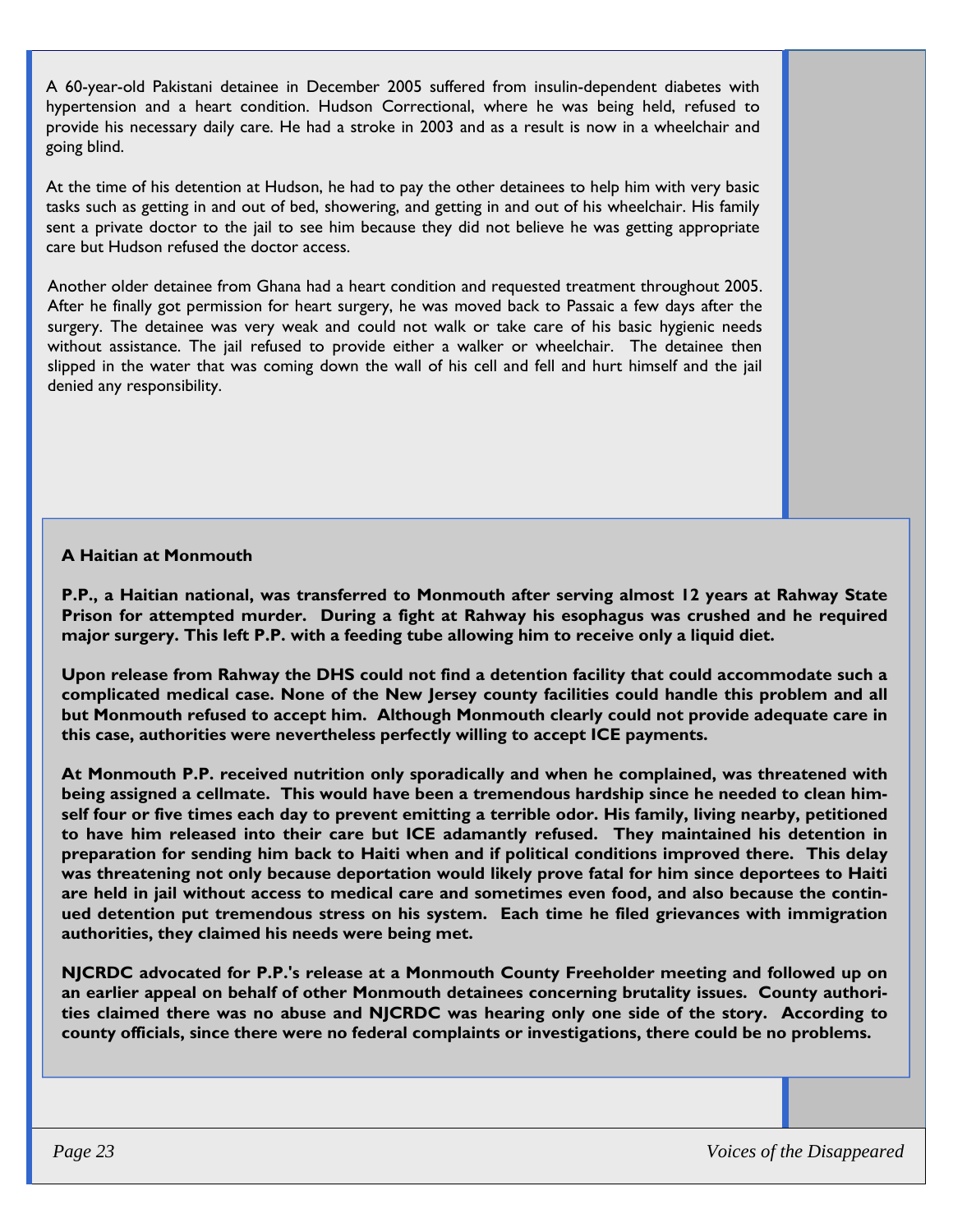#### **A Nigerian at Monmouth**

**Hassan Fagge, a microbiologist who worked at various hospitals and laboratories, suffered from diabetes, heart and kidney problems. His condition was under control before entering detention, than rapidly deteriorated. No specific doctor or nurse was assigned to his case and his medications were constantly changing. No one took blood tests or analyzed his heart or kidney functions.** 

**While at Passaic, guards slammed his head against the cell bars for speaking with another detainee during their check-up. Authorities eventually requested he be transferred out of the facility because they were unable to care for him. ICE responded to this request by sending him to Bergen in March, 2005, but the sheriff and doctor refused him admittance. He was then shipped to Monmouth where the doctor indicated he could not be kept for long because of his medical condition. Both at Passaic and Monmouth doctors requested for Fagge to be provided a specialist to deal with his complicated medical needs but ICE denied these requests. Due to the lack of appropriate medical care received inside detention Fagge is now blind in one eye.** 

**Members of NJCRDC observed Fagge's condition at Monmouth. When he pressed his leg it turned green and left a depression; jail personnel refused to look at him. He was not provided an appropriate diet and there was no adjustment of his insulin in accordance with the amount of food he was given. Furthermore he was placed in isolation for more than two months with only one thin blanket because he complained of not getting treatment. While in isolation the guard at times threw his food in the garbage just after he took his insulin saying, "I don't care if you die." The guard also took his legal papers and writing materials. While still in isolation Fagge threatened that if conditions did not improve he would go on a hunger strike. Ultimately, he was transferred to Hudson County Jail December 8, 2005, and finally released.** 



**"White Snow Lion" Drawing by Purveegiian Batsaihan, detainee held in Pike, Berks, York and Clinton, County jails in Pennsylvania. Deported to Mongolia.** 

 *Page 24 Voices of the Disappeared*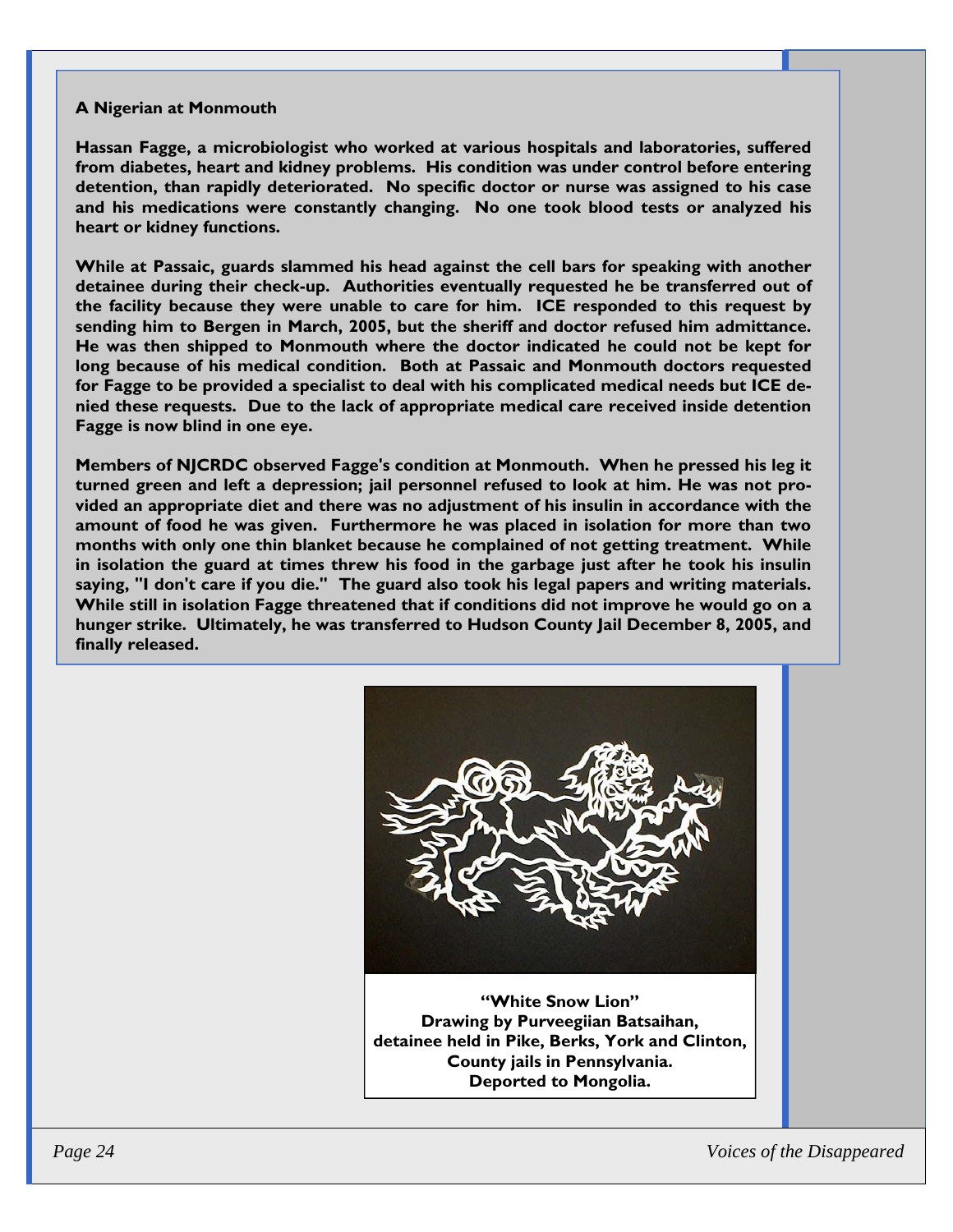#### **Suicide**

Detainees are usually at their lowest when they are first detained. Often they have just been caught in some surprise legal web and are suddenly divided from families and communities. Some are afraid they will be returned to horrific conditions in their "home" countries--that they will even be killed. Many think about suicide. Some are in real danger of committing it.

In some cases the desperate actions of the immigrant detainees put them in suicidal situations. For example, two days after he was admitted to detention in Monmouth, on June 9, 2007, a Russian detainee, Samuel Izrailovich Shevaniya launched a hunger strike to protest the government's decision to deport him. A week later, when jail officials thought his life was in jeopardy as he was on the brink of starvation they responded by force feeding him. A week later Monmouth jail officials received a court order from a federal judge in Trenton permitting them to force-feed him "intravenously or with feeding tubes." [Newark Star Ledger, 6/16/07]. Shevaniya was transferred out of Monmouth two months later and his whereabouts are now unknown to us.

The force-feeding represents a shift in ICE policy, since in the past officials had used isolation and threats of transfer to other parts of the country, or long-term solitary confinement, to dissuade detainees from starving themselves. A major problem has in fact been a lack of clear policy for suicidal detainees of any kind. NJCRDC has noted a pattern in reported cases of suicide where the detainee was known to be suicidal yet kept in solitary lockdown without appropriate watch or oversight. One of the most notorious cases is that of Heq Sung Soo at Passaic on February 16, 2005, shortly before the end of the ICE contract there. According to Passaic, Soo was placed in solitary confinement upon arriving. After 6 days, he attempted suicide and was sent to the hospital for psychiatric treatment, where he stayed for nearly three weeks. The evaluation recommended he be treated by the jail as "self-injurious," and Passaic placed him in "receiving," where they could presumably watch him and prevent him injuring himself again. Four days later, the jail advised for unexplained reasons that he be moved back to solitary, for "special watch or observation." After a single day in solitary, he killed himself.

In a situation like this one, it is difficult to call detainee suicide an insane choice. It may be an inevitable consequence of a system that refuses to accept responsibility for special psychological needs, and that deprives isolated and desperate detainees of ways to have their voices heard. Soo, for example, was a Korean who could not understand English and could not apparently communicate his needs or wishes. There is no record of any attempt to seek a translator for him.

ICE recently reported that there have been 62 deaths inside immigrant detention facilities since 2004, that is, within the last 32 months alone. *That is nearly two a month.* The percentage of these that are deemed suicides is not clear, but we think it would be notable. The fact that authorities released this number at all may be an indication of growing pressure to address the problem. We have been told by ICE that there are no current pending investigations into immigrant detention deaths and that **all jail officials have been cleared of any wrongdoing in all 62 reported cases.**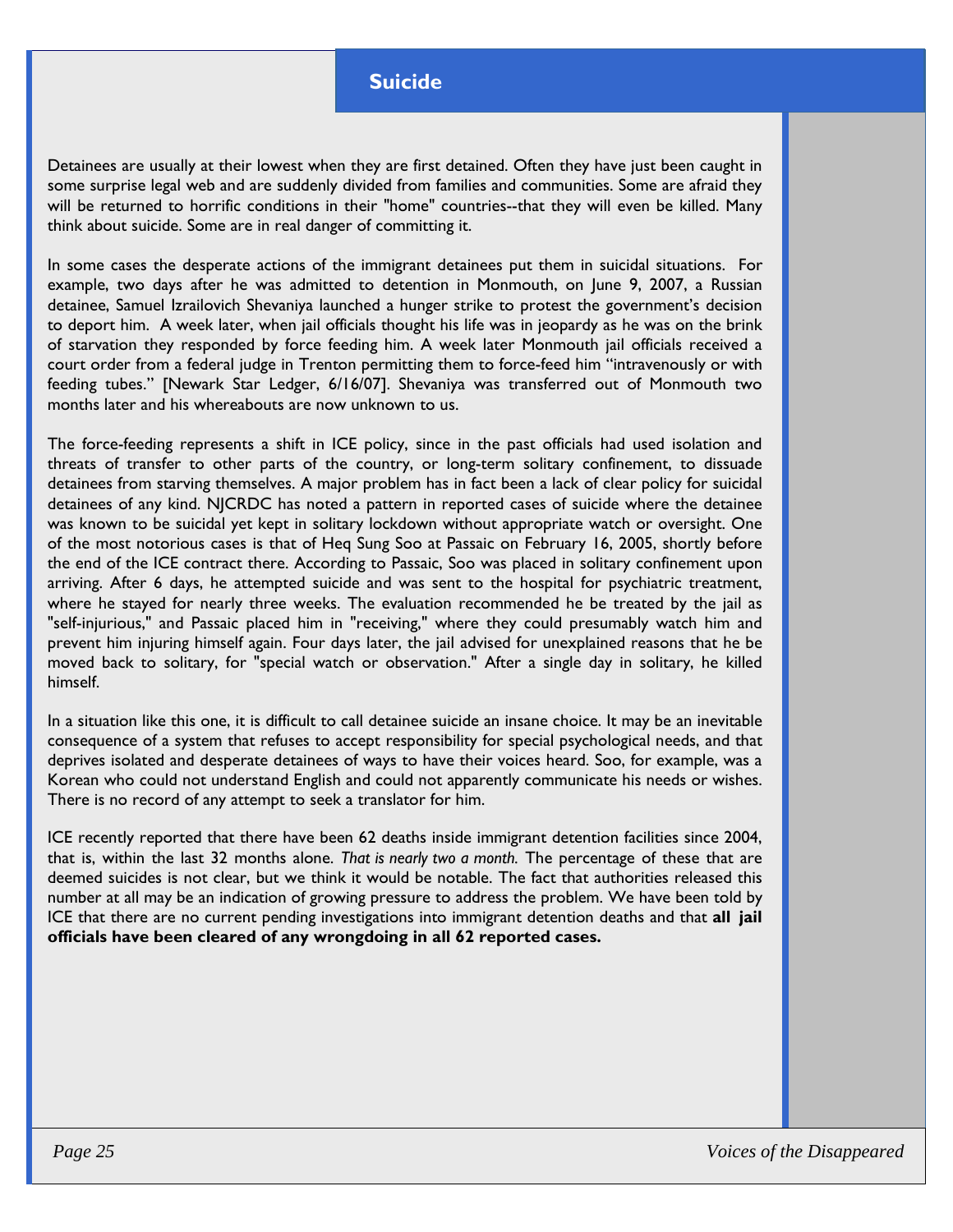Verbal, mental, and physical abuse is a common fact of existence from the first moment of detention to the last. Often confronted by surprise--in workplace raids, in incidental encounters with police, or at re-entry checkpoints--immigrants are faced with the instant prospect of public humiliation, followed by detentions that are by definition below the legal radar and invite the abuse of authority. With no Miranda rights or access to lawyers, the Constitution a dead letter, detainees are often treated as if they lacked even the accepted international protections of their human rights.

## **Climate of Abuse**

The attitudinal issues are both critical and paradoxical. Prison officers and guards may view immigrant detainees as ipso facto criminals, incorrigibles who can only be controlled with brutality. In some facilities, in defiance of standards, the two prison populations are physically commingled; they are certainly so in the minds of those who keep them. The Passaic County Sheriff casually characterized detainees on public television **as "criminal aliens," guilty of "murder…rape… sodomy"** [CNN: "Lou Dobbs Show." 1/3/06], while his public spokesperson routinely attributed pathological motives to detainee petitioners and hunger strikers. Many detainees say that since 2001 it has become commonplace for officials to call them "terrorists." This attitude has persisted despite immigrant roundups netting not a single connection to alleged terrorist activity. Those that detainees encounter on a day-to-day basis--including not just authorities but fellow-prisoners--are thus given license to view them as worse than criminals.

We have seen glaring examples of institutionalized failure even to review complaints. Mark Gary Hough, a British national with an American wife and family, tried to bring suit for a brutal beating he had received during detention at the Florence (AZ) Processing Center in 1994. The total lack of grievance procedure there meant a ten-year struggle against the machinery of institutional, systemwide cover- up. In effect, he had to try to define due process for himself. In an effort to challenge his first deportation and pursue his abuse case, he re-entered the country illegally in 1997. He was detained again at Passaic County Jail in 2002-2003. Since the ruling on his plea against deportation came first, his ten-year struggle resulted in the failure of both legal challenges. The judge observed that while Hough might well have been deprived of constitutional rights in his first detention, he no longer had standing because of his illegal re-entry. The result was, in effect, a complete whitewash of his detention abuse case. (Because it is in some respects typical of abuse complaints here and throughout the system, we have included his deposition among the case studies cited below.)

Complaint processing may only have worsened over the next ten years as the widened but poorlyprepared detention system scrambled to meet post-1996 and then post-2001 challenges. In 2004, Juan Gonzales-Cifuentes, a Mexican bringing suit for assault against Bergen County Jail in 2004, was told at the time of the incident that the jail had no grievance form or grievance process. He was forced to ask his family to hire a lawyer to file a complaint in his behalf. He also refused to accept the systemic failure. He wrote to ICE targeting "the [lack of] grievance system" and pointing to what he and his lawyers called a "malicious cover-up" of this rights violation [letter G-C to Trella, 6-21-2004].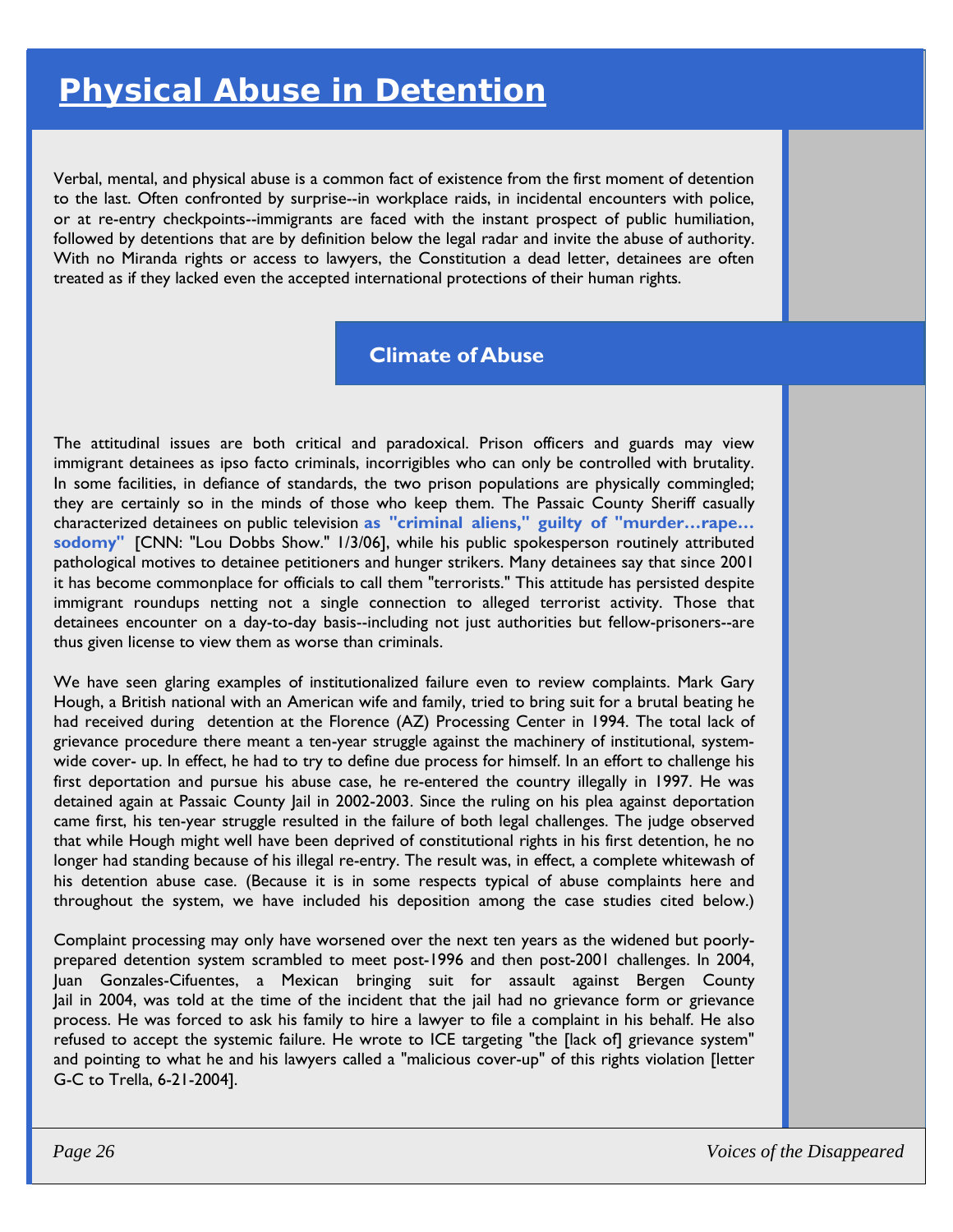Both examples underscore a reality of prison abuse familiar to human rights advocates everywhere: that authority is often used not just to commit abuse but to erase it. The result is official impunity for the perpetrators and bitter frustration for the victims. Few alleged police or guard brutality cases have actually gone to law. With no court-appointed attorneys and no comprehensive equivalent of Legal Aid for detainees, indeed within a jail subculture that encourages official silence and even retaliation, we know that abuse is not just vastly under-grieved (in any official sense) but underreported. Few victims or their families actually have resources to hire lawyers. Some lack the literacy skills to appeal to humanitarian or rights organizations or seek out sympathetic reporters.

Some persist in speaking out nonetheless. Despite illness, pain, depression and demoralization, and despite the prospect of insult, if not further injury, as the price of speaking up, detainees have still found the courage to do so. They band together and petition, sometimes in their own behalf, sometimes for others. They show a confidence in the basic American guarantees of justice and due process that even as seasoned a reporter as NPR's Daniel Zwerdling called inspiringly "idealistic." [NPR: 11/17/04] Given the frustration they meet, it can also sometimes be heartbreaking.

## **Scope of Brutality**

The abuse detainees receive is not isolated or scattered. Our archives include hundreds of pages of testimony from hundreds of detainees; full coverage would fill this report by itself. The systemic character of abuse is evidenced by testimony reflecting conditions in several facilities in New Jersey as well as some outside the state. Even the Inspector General's most recent audit had originally included *ten* contract jails around the country cited for possible serious breaches of standards. By the IG's own assertion, only understaffing forced them to limit their final cut to five, one each in California (CCA), Pennsylvania (Berks), and Florida (Krome), and Hudson and Passaic County Jails in New Jersey.

Along with the failure of grievance process and the lack of access to legal support, there is the shortage of watchdog groups like ours around the country that monitor conditions and speak up for detainees. The conclusion must be that federal auditors could not have had access to a complete record. Indeed it has been difficult to choose from our own archive of New Jersey-based letters and affidavits. Each one that is described humanizes someone's suffering, but it can only give a glimpse into the range of abuse and hint at its systemic character.

> **Several accounts in these pages represent abuses that occurred in Passaic County Jail. We decided to include them, even though this facility is to our knowledge no longer being used to house immigration detainees. We did this for several reasons. First, we believe it is important for people to know the extent of the abuses detainees suffered over the four years of that contract, and how brazen official indifference to this suffering was at every level of responsibility. We also believe these abuses were crimes--crimes that have not been charged, let alone punished, and for which (as one legal commentator has put it) "the evidence has been deported." They remain crimes, just the same, and demand criminal investigation and convictions.**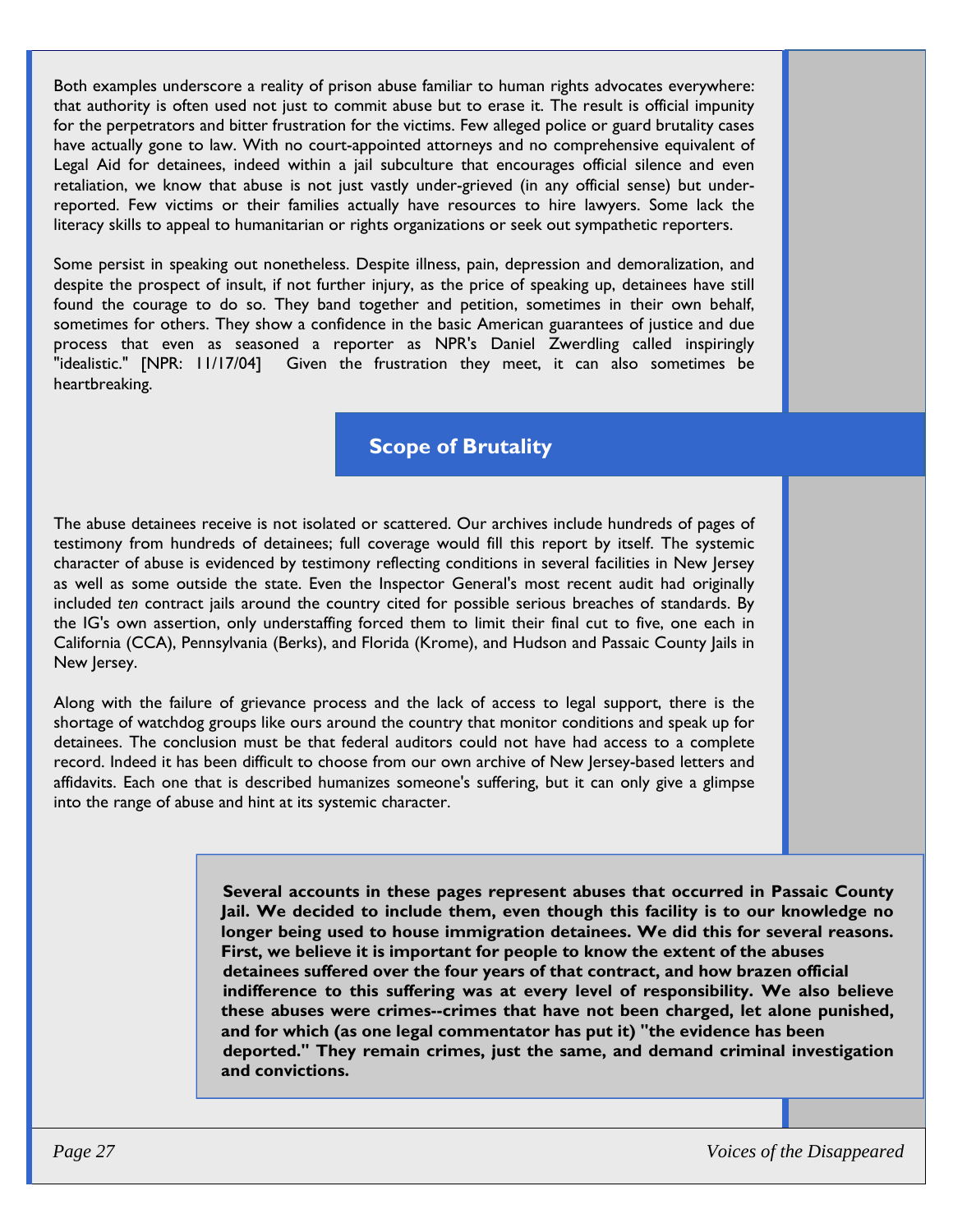## **Publicizing Brutality**

There has been much publicity and several media reports around the most egregious abuse cases as compared to the other kinds of injury described here. NJCRDC has been very successful in providing detainees a lifeline when abuses take place and putting the victims in direct contact with the media, thus breaking through their extreme isolation and forcing the topic into the public debate. There is always the danger that a media focus on flagrant abuse cases appeals less to our fundamental humanity than to a heightened social craving for sensationalism and violence. In our judgment, shocking cases should never be disconnected from their context in a system that invites abuse and degrades our supposed American values of fairness and justice.

It should be added that as time passed and the government audit following up from the dog attack cases did not seem to be forthcoming, NPR took the step of broadcasting two personal interviews with Dan Zwerdling on September 14, 2006, recapitulating his earlier reports of late 2004 and early 2005. This new work stressed the uncooperative attitude of public officials toward his investigations. Although silent about both detainee activism and work like ours, NPR has brought key exposure to the detainee abuse story as a story of institutional criminality. (http://www.wnyc.org/shows/lopate/episodes/2006/09/14/)

On an activist level, however, the national Bill of Rights Defense Committee has explicitly and repeatedly highlighted detention as a civil and human rights issue. They have credited NJCRDC with following this story and building the documentary record that journalists and, in the first stage of the audit, auditors themselves relied on. They have also worked to get our organizing message out and connect us with grassroots groups in other parts of the country with detainee populations to protect.

**The Human Face of Abuse** 

Many detainee narratives begin with beatings either on arrival or early in detention in circumstances where the use of force appears gratuitous as well as excessive. Its intention is first and foremost to humiliate and intimidate, or as one detainee described it, to "break" the prisoner [Shiekh, 2004: 9].

The early case of Mark Gary Hough (1994) although it took place in Arizona, represents almost an abuse template. Hough describes how while waiting in line for Christmas dinner he was approached by a prison guard who addressed him "in unprofessional language." When the guard was asked why, **"[he] became even more verbally abusive, and attempted to humiliate [me] in front of all the other present detainees and other staff." When the guard turned his verbal abuse on another detainee, several detainees questioned him again. The officer then phoned a signal to prison authorities "that there was a riot in the cafeteria."** 

When back-up arrives, the first officer singles out Hough as having **"incited a riot."** Dragged from the cafeteria and thrown into a processing cell, Hough is held there in solitary for over three hours. He tells what happened when the six officers he charges entered and attacked him: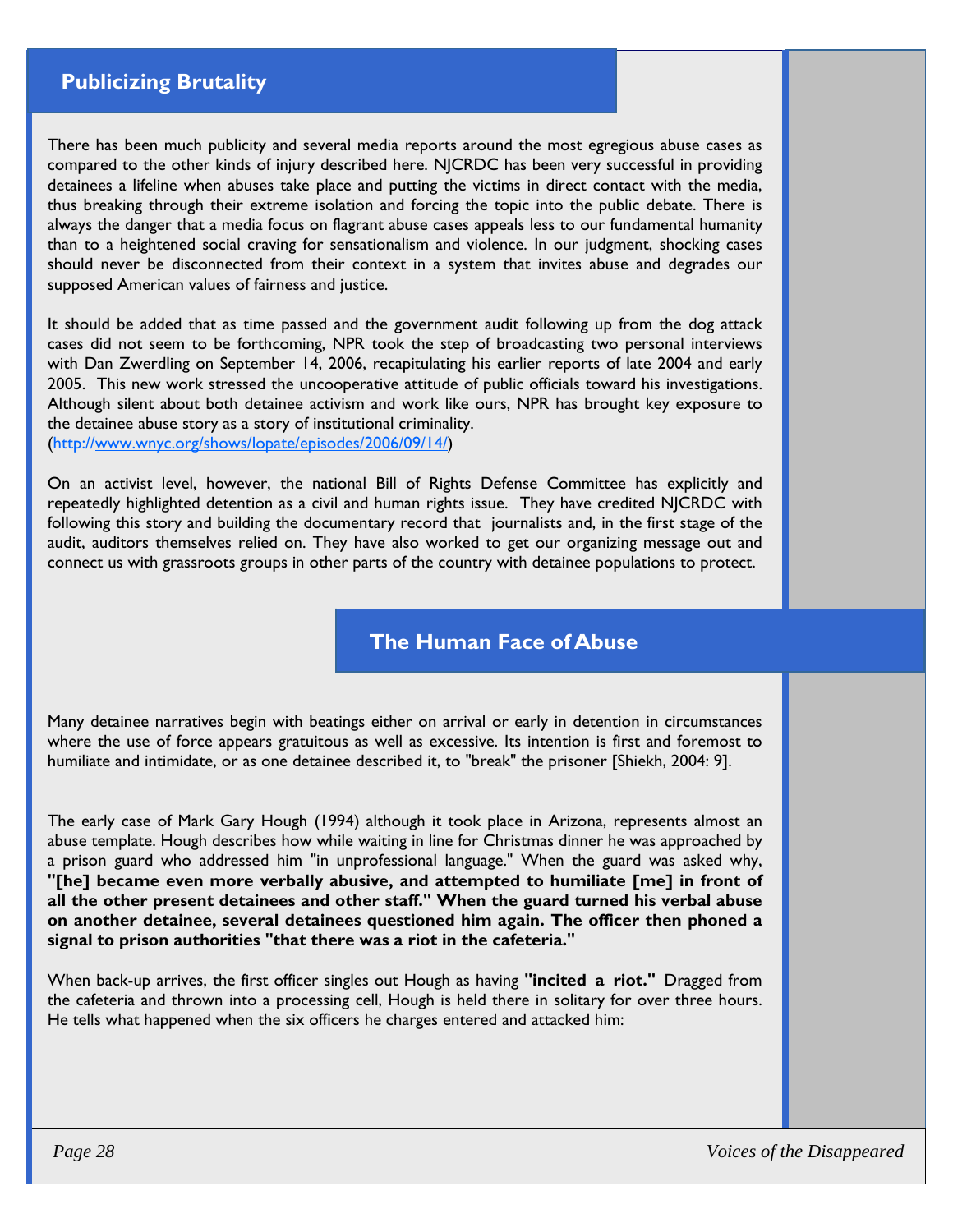**"Immigration Officer [name], who was fully clothed with a full face and head gear, and armed with deadly weapons that included body shield in one hand, club in the other hand…handcuffs, leg iron, [and] mace, was the first to attack. …This officer while I was sitting down smashed the protective shield into my head and mouth… then with force push my head back against the concrete wall."** 

Already severely hurt, Hough is placed in a chokehold and forced from his bench. He tries to scream that he can't breathe but is ignored. The other officers turn him over, roughly cuff his hands behind his back and shackle him in leg-irons, then pull up hard on the chains against the snap of his backbone. Then they drag him to the hole along the concrete floor on his stomach, so that **"toenails from both feet were ripped from [my] skin**." (Mark Gary Hough vs [officers of Florence Processing Center, Florence AZ], "Statement of Case: First Cause of Action," January, 1995).



**Mark Gary Hough, a detainee held in Passaic, with his wife Maureen. Deported to the United Kingdom. "The Department of Homeland Security, unjustly continues to deny me the right to see my children, and family who reside in the United States. Your truth in justice is simply a one way street. I have demonstrated you have lost what you once called the Land of the Free. The United States has become a prison. "**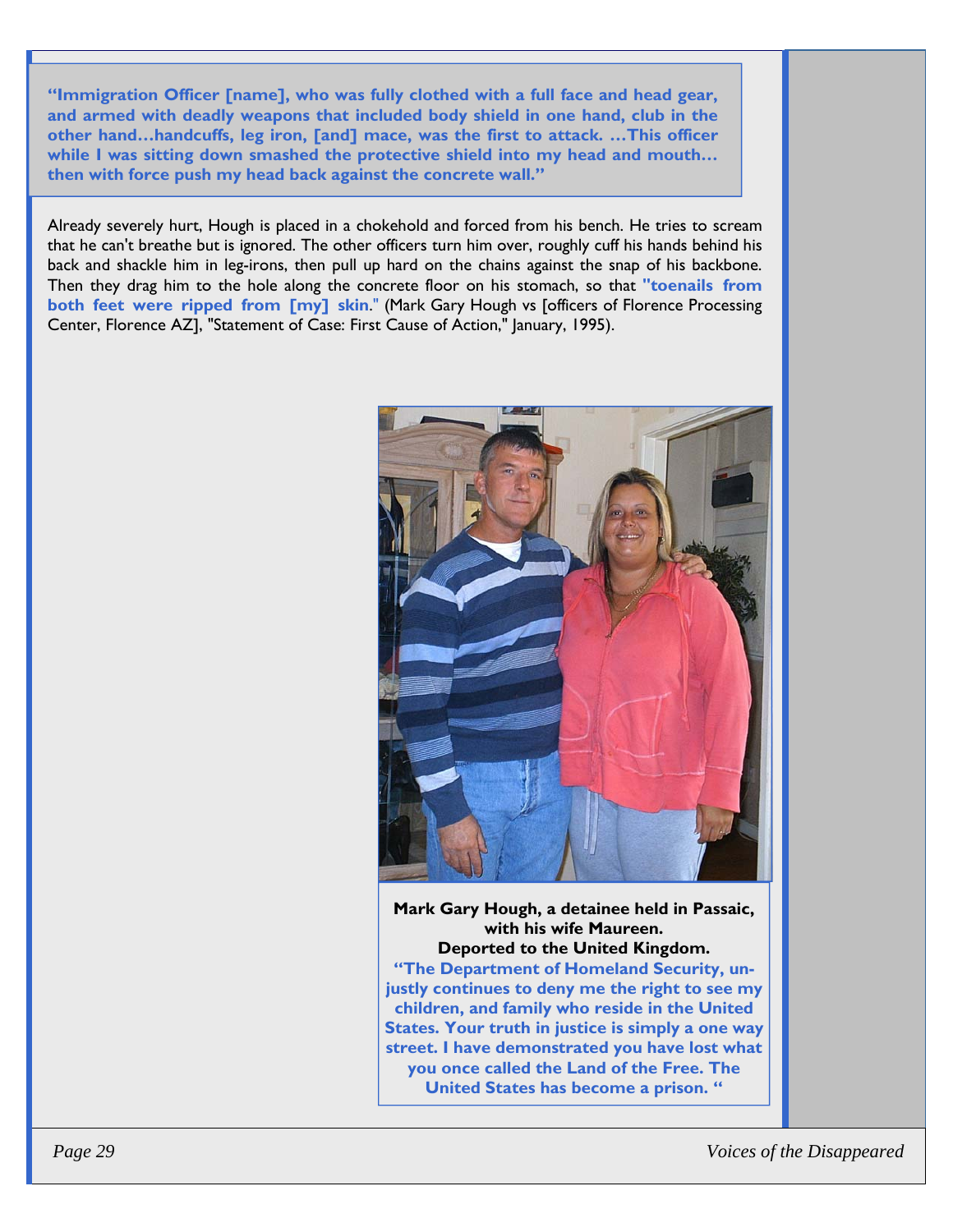More than ten years later [May, 2005], the situation for a detainee, P.S. in Hudson County Jail seems to mirror Hough's. P.S. described how, moments after being received into detention, he was asked to spit out his gum and missed the garbage can. He tried to pick it up but his handcuffs prevent him. Then

**"Officer [name] slammed me into the block wall, slammed my head into the wall repeatedly as several other officers [names] came out from behind the counter to assist in the first part of the attack. I said, 'I'm sorry,' one officer said, 'Now you sorry, huh?'"** 

P.S. recalled in detail the beating that sent him to the hospital. He is struck in his legs by one guard while the others hold his handcuffed arms "very hard and high" behind his back.

**I said, 'I'll pick up the gum. Just release a handcuff.' They released one so I picked up the gum and threw it out…. I was dragged…to the back and was then… pummeled. I was hit repeatedly in my back, my ribs, punched in the face, in the back of my knees as my head then bounced off the metal benches. The whole time the second part of the beating took place I was violently being restrained with officers holding both my arms very hard and up behind my back.… My h e a d finally broke open and blood squirted everywhere. That did not stop the beating.... [P.S. to NJCRDC, July, 2005]** 

Such brutality seems to have already become routine at Hudson. An Egyptian detainee there in March 2004 was Sadek Awaed. Awaed described to a reporter how he was severely beaten in an incident that began when a Tunisian detainee, Fathi Ganmi, started arguing with a guard. The guard began to beat Ganmi, and then ordered everyone back to their cells.

Awaed had just had knee surgery, which slowed his return to his cell. He describes how he was attacked: **''[Name] punched me in the face and in my lips. I said, 'Give me one second, cuz.' But the guard cursed at him, shouting, ''Stop faking.'''** A former Jersey City cab driver who was subsequently deported, Awaed told *New York Times* reporter Jonathan Miller what happened when the two were joined by a full detail of guards:

> **[The first one] pushed me down on the floor. He started kicking me. There were 12, 15 of them, but 2 was holding me down. He was kicking me in the face and in my neck. I said, 'Do whatever you want, but stay away from my knee, I just had an operation.' After they finished beating me up, they pushed me against the wall. When I fell down I was dizzy, and blood started coming out of my nose and mouth. [***New York Times,* **New Jersey section, Sunday, Dec 5, 2004]**

Both *The New York Times* and NPR cited hospital records that showed Awaed and Ganmi treated for wounds, Awaed for injuries to the neck and back and Ganmi for injuries to the testicular area and a chipped tooth.

In a letter to NPR/WNYC, Hudson official Victor Aviles counter-claimed that Awaed was a problematic inmate, having been placed in confinement two weeks before for "trying to incite a riot." The same phrase comes back again and again (cf. Hough's earlier report on the guard at Florence). It appears to be official hyperbole for a detainee with any courage or self-respect.

Both media accounts of the Hudson County incident involving Awaed and Ganmi tell us that after an internal review the two guards directly involved were dismissed amid official promises that the other officers who witnessed the beating **"would be retrained."** 

 *Page 30 Voices of the Disappeared*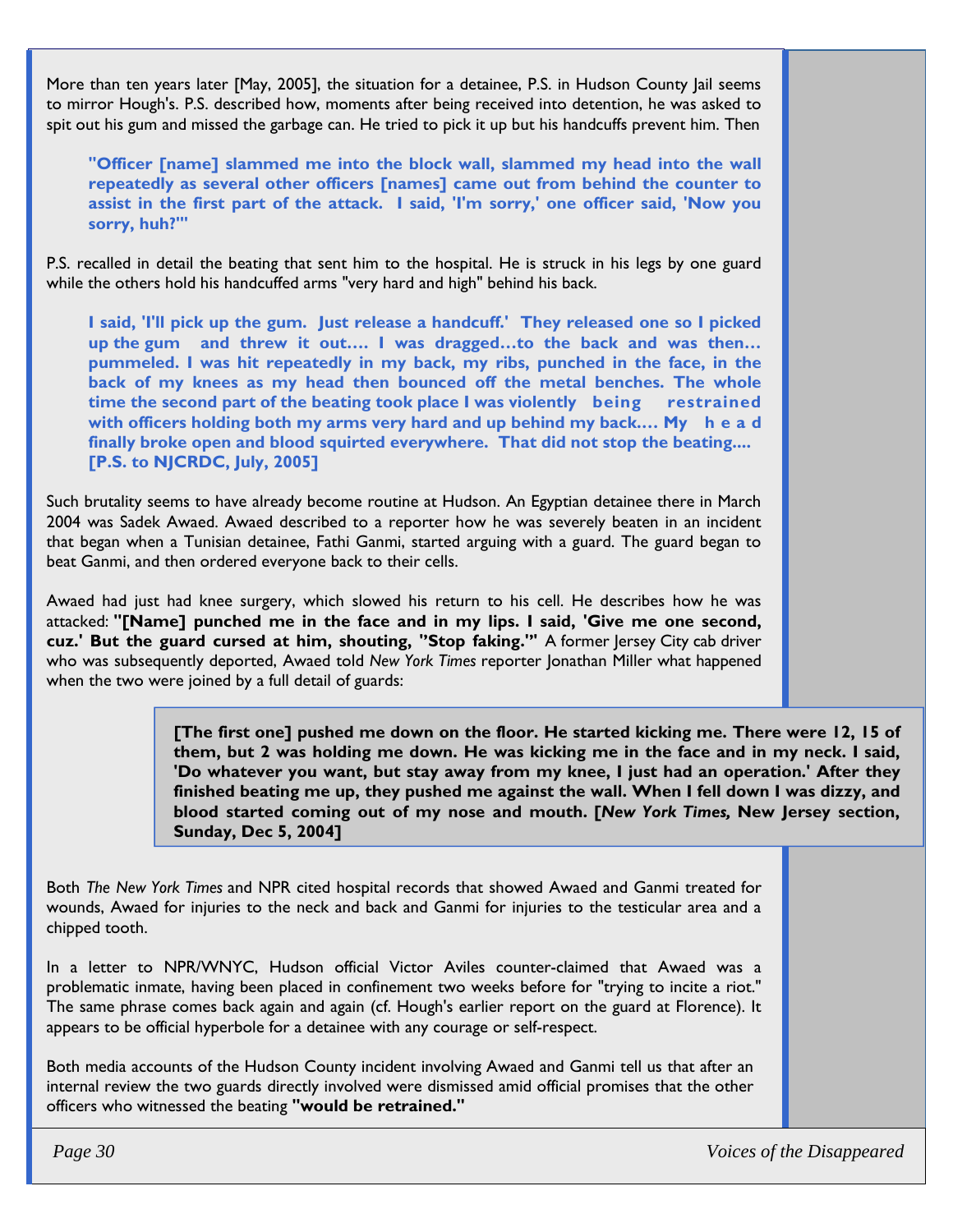### **Hemnauth Mohabir**

The experience of Hemnauth Mohabir, a Guyanese detainee held for over two years in Passaic County Jail, sheds some light on such official attitudes. Mohabir told his story for Dan Zwerdling's first NPR report on November 17, 2004. (Mohabir's words are transcribed from the audio file at http://www.npr.org/templates/story/story.php?storyId=4173701).

**[Mohabir] says that one night last year at about 11 p.m., a group of about 8 guards at Passaic strolled up to the cell he was sharing with three other detainees. The guards ordered a "roll-call" -- the detainees had to stick their arms through the bars so the guards could read their name bands. Mohabir says he stuck his own wrist through the bars from where he had been sleeping on his bunk. The head officer was standing a few feet away, and he was annoyed that Mohabir didn't get off his bunk and walk over to him.** 

**Mohabir [speaking on audio]: Officer Lieutenant [name] say, 'Hey, you little skinny mother-f…,' and then again, ' Get over here, you little skinny mother--....' 'Shut up,' I said. It don't call for that. You don't have to say that...curse me with my mom'--** 

**Zwerdling [on audio, in utter disbelief]: "You said** *shut up* **to a lieutenant?"** 

**M: Yes, because he curse me with my mom. I think he disrespected me. He say, 'What? you talking to me? and then he say, 'Open this gate,' and they come in and he hit me. I feel like my breath pop, and then he hit me again, and I feel like my breath pop again.** 

**Z: What are the other guards doing?** 

**M: They standing around laughin and mockin at me, and he sayin 'He can take it man, he OK....' [Pause] I was scared....** 

Mohabir went on a 43-day hunger strike at Passaic in August 2003 to protest his detention and looming deportation. The hunger strike was not just for himself, but to protest the unjust imprisonment of all the detainees. Mohabir's personal suffering and ongoing advocacy on behalf of detainees who were abused both in Passaic and Hudson, where he was later transferred, brought public attention to the atrocities inside Passaic and the rest of the detention system, but was not enough to stop his own deportation back to Guyana.



#### **"Truth Drawing"**

**The hand that gaveth life, that flows like a river, that grows like a tree, that bears fruits of strength and courage so free, that burneth desire in the chalise (sic) of fire is the path of a perfect soul going higher.** 

**Roti Mohabir, Hemnauth's mother, with his scarf artwork that he made in detention. "Truth Drawing"**  Photo Credit: Daniel Zwerdling, NPR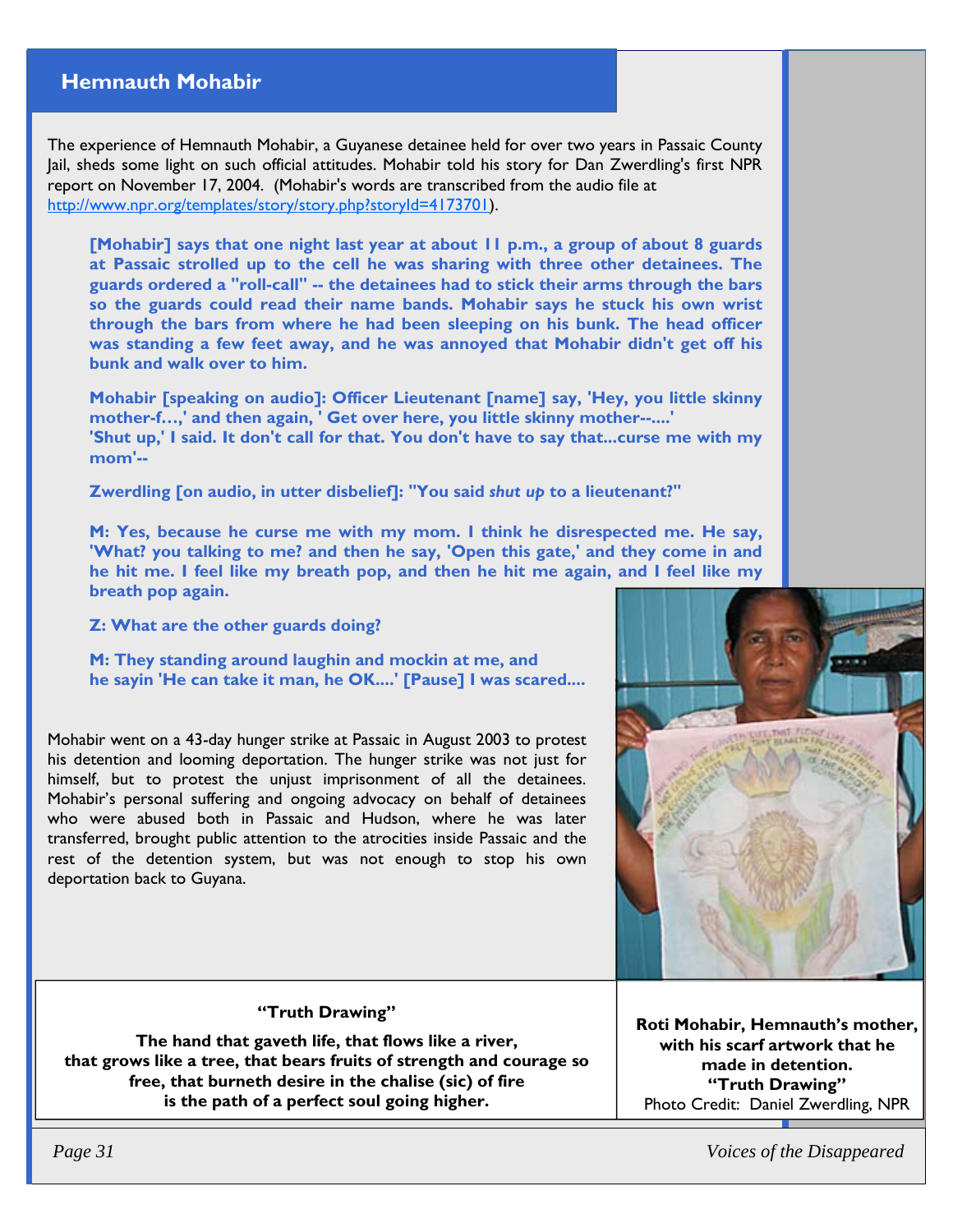## **Nabil Elgendy**

Another terrible abuse case at Bergen involved a legal permanent resident from Egypt, Nabil Elgendy who was detained on possession charges that he claims were then mysteriously raised to "drug trafficking." His deposition alleges that he was first subject to abusive treatment by Bergen guards in July 2002 when he was smacked on the head by a guard, receiving a serious cut over his left eye. Elgendy says that a few weeks later, when he reported an overflowing toilet, four officers come to his cell as if on cue, claiming he had damaged it on purpose. They then proceeded to beat him unmercifully.

Elgendy was hospitalized after the assault at the Hackensack University Medical Center, where he received 50 stitches, **"seven… in his nose and 43 near his right eye."** [Hospital record, in Shiekh, "Abuse," 11] Elgendy's is a rare instance of a grievance that was actually fully processed. He filed a complaint against the four assaulting officers with his supportive hospital records. But to create a legal distraction one of the officers filed a counterclaim against Elgendy, and the judge dismissed Elgendy's charges on the grounds that his claim was filed "**too late."** 

Elgendy thought his claim was dismissed because he is Arab. To assault "the Arab Muslim detainee then run and charges [sic] them with assault" is a "bad habit" of jail officers, he told reporter Jonathan Miller.

He is far from the only detainee who alleges this consistent "blame the victim" tactic. Muslim prisoners often observe dietary laws by requesting vegetarian meals. This seems to irritate officials and invite hair-trigger aggressive behaviors. An example is an incident on October 14, 2004, when a Guyanese detainee, Peter Ali, complained that the kitchen at Passaic had presented him a meal that was non-vegetarian. **"I told the Sgt, that I get a vegetarian meal, but Sgt. was so abusive to me and told me to come outside the bars. Sgt. then open the gate and when I go… outside the bar, Sgt. slam me to the jail floor on my back. After doing that he and Officer, and several officers drag me around to another room on my back, then Officer held me by my foot for 10 minutes."** The abuse continued for ten minutes, becoming increasingly violent. Ali complains **"I now am suffering with a damage back that never can be fixed…."** (Ali to NJCRDC, 2004)

There does not appear to be any oversight of atrocious guard behavior, silently approved and therefore encouraged by authorities, as this dramatic petition by 20 detainees in Hudson in 2005 illustrates:

Over several months Officer (name) went from shouting and yelling at detainees, to cursing at detainees, to making verbal threats at detainees, **to calling detainees names like faggots, motherfuckers and cockrouches [sic], to calling Spanish people spics and blacks [sic] people monkey.** The man is so outwardly racist that whenever he opens his mouth to speak nine time out of ten there's something derogatory and degrading that he's going to say to a detainee.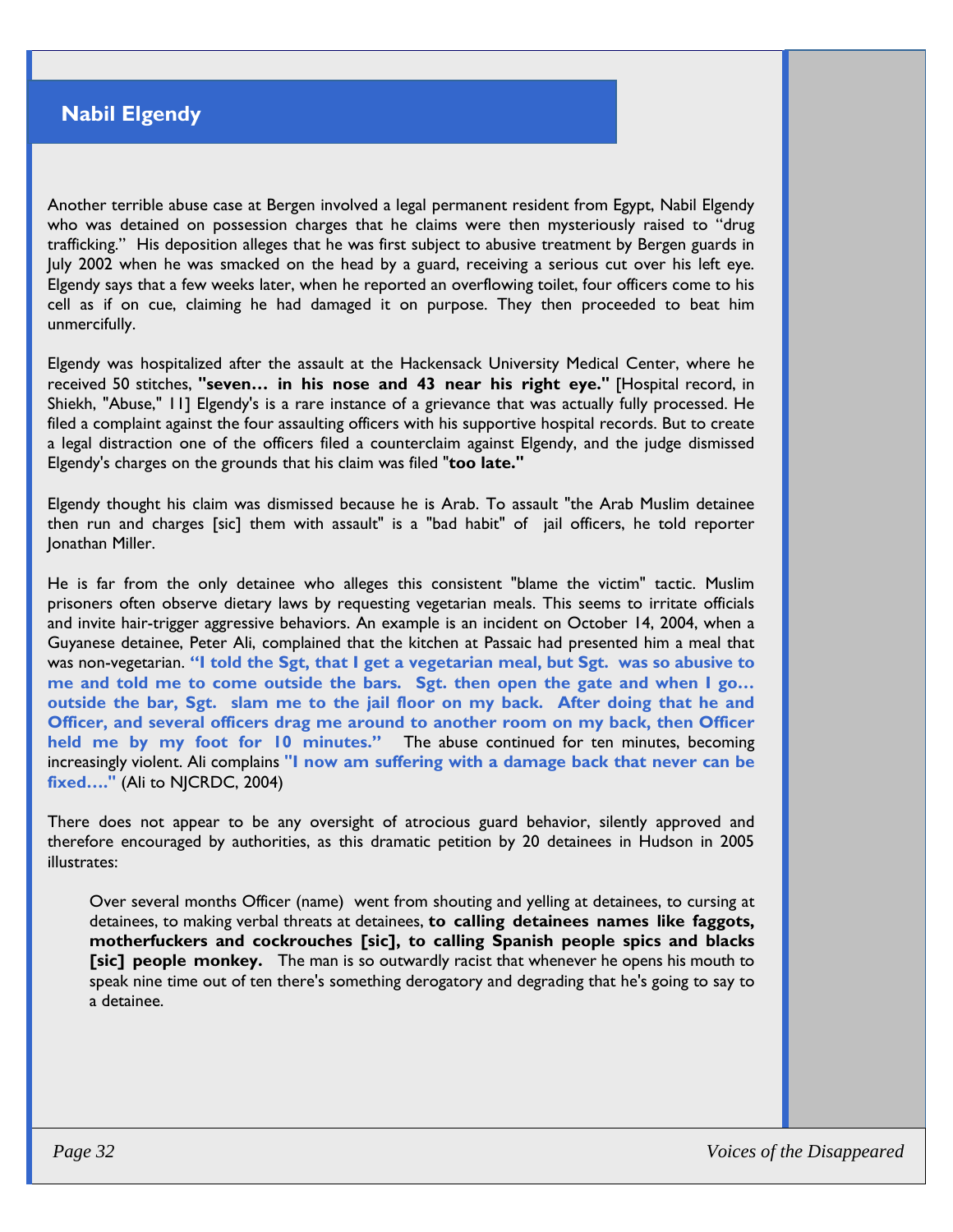Here's some of Officer (name)'s favorite sayings. **"On the fucking Rec Motherfuckers," "Count time fags," "How many fags are in the shower,"** and some days it might be asshole this and asshole that. Just last week Officer (name) boldly and unjustly called a Chinese detainee **a "fucking Gook."** . . . [O]n June 12, 2005 there was about fifteen to twenty detainees watching the NBA finals Basketball Game when Captain (name) had just made his rounds. He was talking to the officers in the bubble and then left. After the captain left Officer (name) came back on to the housing area and stood standing by where everyone was watching the game and loudly stated three times "**who [sic] dick did you motherfuckers had to suck to get late night."** All the time this officer talks about how if he was in charge how badly he would treat us. How we wouldn't be allowed to have nothing. **How he would pack ten people in one cell like a slave ship.** 

A Cuban detainee who was a Muslim convert, Rosendo Oreposa-Lewis, received national attention after the Passaic guards used attack dogs against him. Lewis, who was in Passaic for nearly 2 years, helped to document abuses against other detainees as well. His account of the experience of Mexican detainee J.C. exhibits not only officials' gratuitous cruelty, but their tendency to treat the mental anguish of detainees at the start of their imprisonment as an invitation to abuse. J.C. describes, in a signed statement made to Lewis and translated by him, how he was treated at the start of his detention at Passaic when he "failed to get up for roll-call" on two consecutive mornings. He "was taken out of the cell and to the intake area" where he was held for two full days.

> **Thursday after complaining about my condition I was beaten for no reason. They (the CO's) strapped me to the chair they have for punishment and beat me. My head was broken, my body everywhere hurts and has bruises. My ancle [sic] is swollen, my arms and hands as well[,] result of the handcuffs that they strapped me with….Also, I was sprayed with pepper spray.**

With J.C.'s report is the sworn statement of another detainee, V.L., who, as he passed the intake area on his way to a medical check at about 2 pm on Thursday, August 5, witnessed J.C. strapped to what is commonly known to inmates as the "punishment chair."

J.C. was held in this same intake cell until Saturday, when he was finally returned to the detention unit. **"The Detainees there saw how I was in pain. I can hardly walk and am shaking from the pain to all of my body,"** he told Lewis. J.C. found himself too dazed to remember the names of any of the officers who attacked him **"nor did I ever know the reason why I was attacked."** Twelve other detainees signed on as witnesses to the information in this statement [Ibid.], which also contains a graphic drawing by Lewis of J.C.'s severely injured body.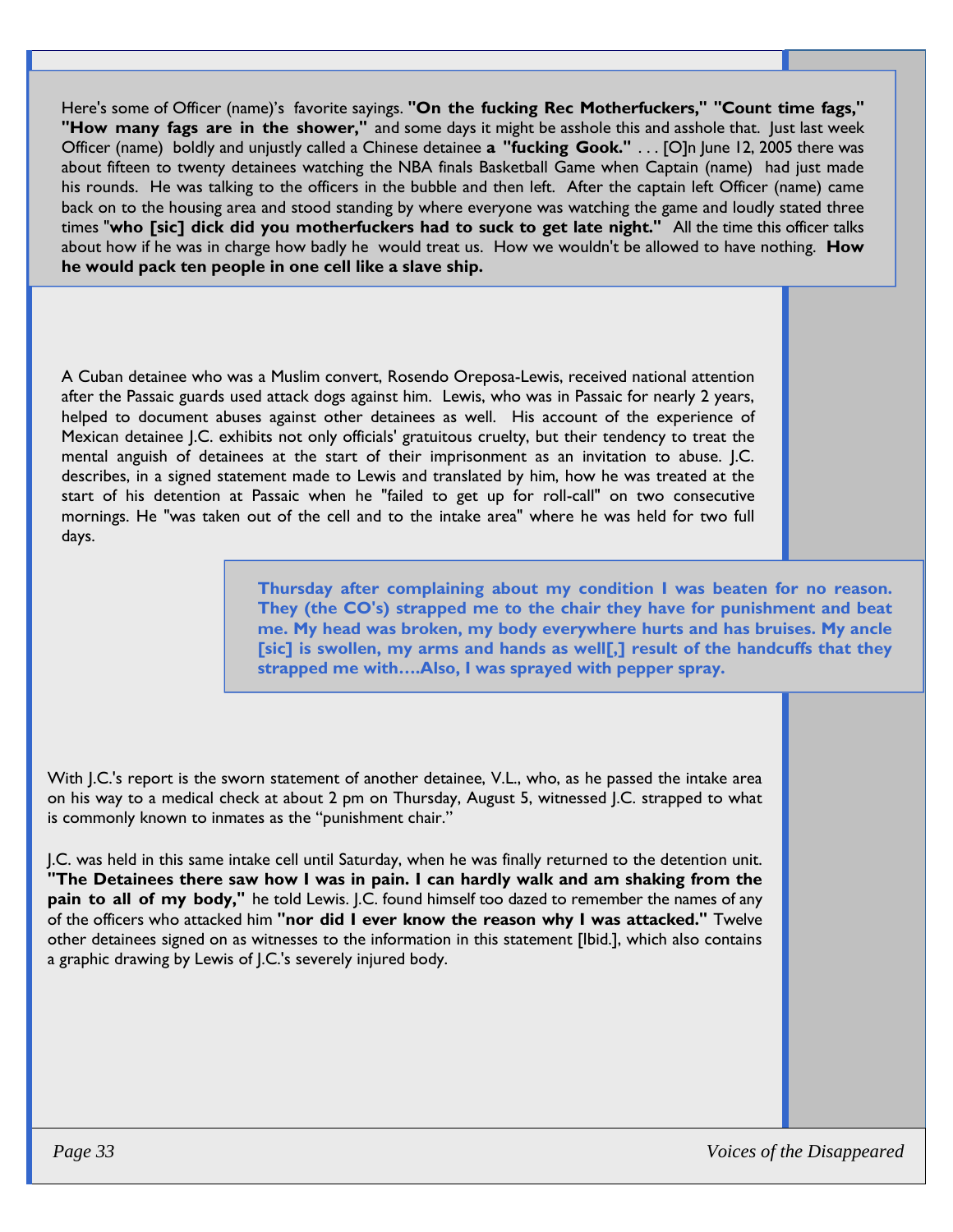## **The Influence of Abu Ghraib**

Public consciousness of abuse was raised in mid-2004 when the world spotlight briefly shone on the horrors committed by American guards at Iraq's Abu Ghraib prison. Images of snarling dogs terrorizing prisoners horrified some Americans and raised awareness of the brutality potential in all secret or unmonitored detentions.

For a moment, stories we had circulated about abuse here in the U.S., mostly to journalistic disbelief or indifference, suddenly became credible: Americans too, if given sufficient license to torture, were capable of coldblooded and gratuitous cruelty. It was not lost on us that one of the most egregious soldier-perpetrators at Abu Ghraib, Charles Graner, Jr., had in fact been a corrections officer in Western Pennsylvania.

Several reporters immediately turned their attention to abuse occurring here in the US. Notable among them Daniel Zwerdling of NPR, whose previously-mentioned coverage included two attentiongrabbing broadcasts on November 17 and 18, 2004, which focused heavily on the use of attack dogs at Passaic County Jail (archived at http://www.npr.org/templates/story/story.php?storyId=4173701).

## **Dog Attack! Rosendo Lewis' Report to NJCRDC**

On May 10, 2004 I leaned out of my cell and asked a captain to speak to him but accidentally called him Sergeant. **"You piece of shit, who the fuck do you think you're talking to?!" I said, "Sir, why you talk to me like that? I'm just trying to ask you a question." The Capt. said, "You don't ask me nothing. Do you understand?" My reply was, "I have the right to speak."** He became very angry and walked away. About 5 to 10 minutes later he came back, this time through the front door of the dorm. Capt. was accompanied by nine other officers and a German Shepherd K-9 dog. **All ten men, once I was taken out of the dorm and into the hallway, commenced to hit me, slapping me in the face, pulling me by the beard, punching and kicking me then finally the dog was unleashed and clamped down on my left forearm for what seemed an eternity**. I was taken to the Barnet Hospital ER for treatment. When I came back, I was thrown in confinement for thirty days, with a mattress on the floor. I was taken out three times a day into the hallway for roll call and then there, with the Sgt.'s permission and consent an officer squeezed my arm, slapped and humiliated me for days repeatedly. Medication was prescribed but somehow I never got it for the first two weeks. I endured excruciating pain, fear and hunger. I have a haunting dream of the dogs and being hit by the officers.

**It is difficult to believe that until this time the use of dogs to restrain and intimidate detainees was sanctioned and routine throughout the detention system.** 

The day after Zwerdling's first NPR broadcast (although the government claimed no correlation), ICE announced that dogs would no longer be permitted for prisoner control in contracted jails or detention centers. At the same time, the Department of Homeland Security Inspector General also announced a new audit that would specifically address New Jersey detention centers for public release by the Spring of 2005. This report was not actually to see daylight until two years later in January 2007.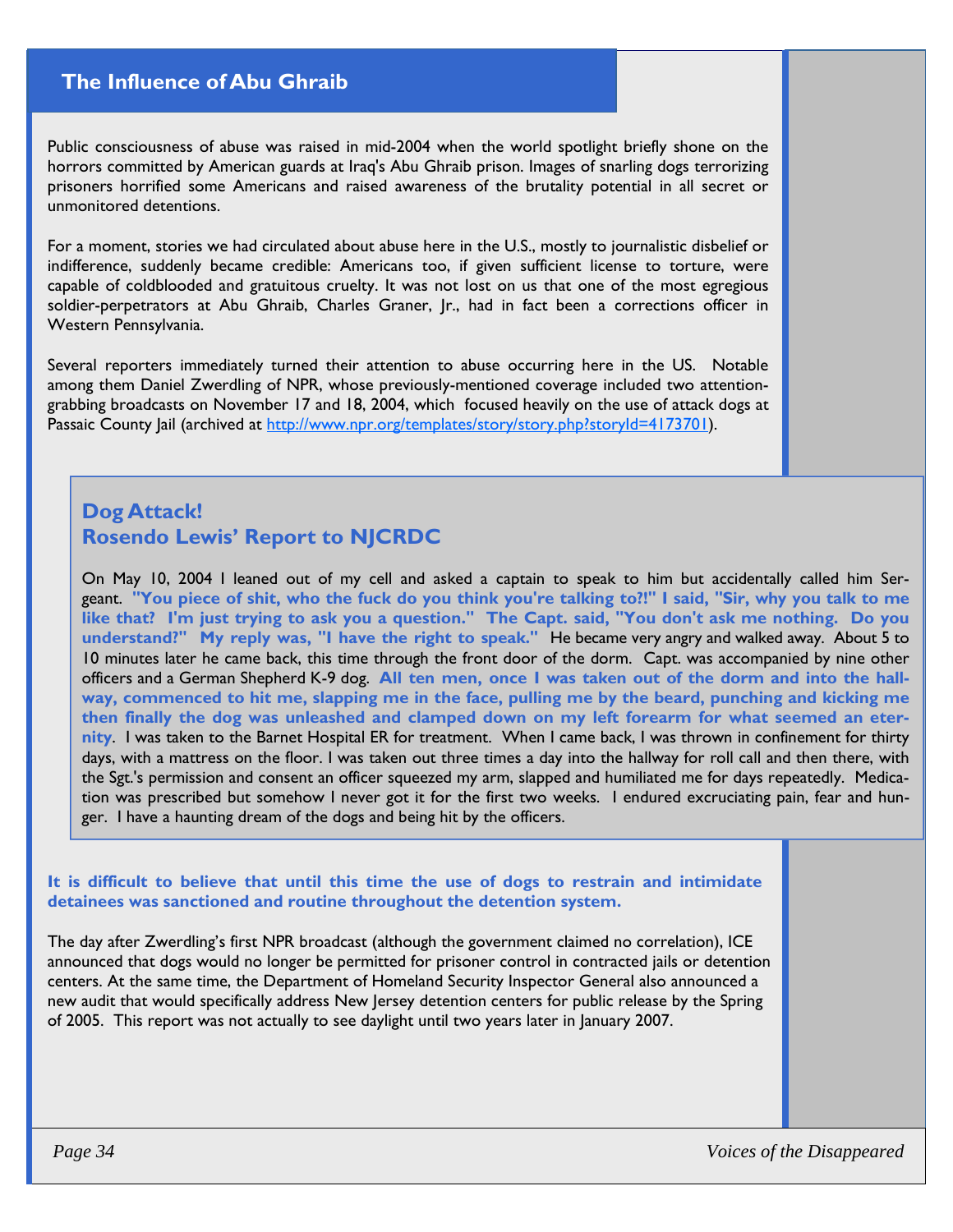Complaints of brutality at Passaic understandably flared during the audit period. So did our own efforts to provide the detainees with more public visibility. When a Korean detainee, Heq Sung Soo committed suicide in a holding cell at Passaic County Jail in February, 2005 [*New York Times* (Nina Bernstein, "Metro Briefing" section) February 17, 2005] advocacy efforts pointed out the jail's complete bungling of appropriate methodology for protecting a suicidal detainee (see "Suicide" section). Soo's death did not help relations between the Jail and OIG auditors, and may have been the beginning of the end of any productive process of review of conditions there.

In May, at the beginning of a mounting sequence of reports that were to lead to the jail's open clash with auditing officials in October (and the cancellation of the ICE contract in January 2006), another Korean-American, Nguyen Vu, was punished for standing up to an officer who tried to take away a musical birthday card he had hoped to send his wife.

**So the officer stop punching me, and he pushed me out the door to another hallway, then close the door so no one can't see… [then] they start yelling and screaming at my face. By then I fear for my life. I try to tell them what really happend [sic] and they told me to 'shut the fuck up' 'we don't want to hear you speak.'"** 

**Now Sgt. [name] grabbed and twisted my left wrist to see what was my name, he asked me what does it says on my wrist band, then I say "You can't see?" Then he got mad and sayed [sic] "you smart ass motherfucker," and grabbed me behind my head and slammed it to the wall. Then he seen that I started to bleed while I felt dizzy….** 

A posse of more officers arrives ("like 3 or more"), push him to the ground and continue to punch him. This goes on until they pull him up, handcuff him, and take him to the medical unit, where the nurse asks him if he wants a painkiller.

**By then I was so upset and scared that I wanted to be alone so I told him (the nurse) that I don't want nothing. After that they took me down to the hole and strip search me and called me all kinds of Dirty names with racial remarks and then they threw me in the hole….[Vu to NJCRDC, May 2005]** 

Vu's repeated pleas for medical attention while in the hole were ignored. When he was finally released, he learned that he himself is actually being charged with assault. This has been a repeated pattern of behavior by jail officials. In disbelief he faced a hearing officer, and was of course vastly relieved to find himself cleared. At least at the time, Vu seemed unable to process the irony that the fierce beating he received would go unpunished.

In December 2005, NJCRDC received a report of the beating of Asama Metwaly, an Egyptian detainee in Passaic, and passed along the information to the *North Jersey Herald News.* Controversy over the jail's compliance with the OIG's audit efforts were very heated by this time. Detention-awareness had become high in the local press. The jail appeared to take a more defensive approach than usual to allegations of official brutality. Both jail and federal officials defended the use of force in the case of Metwaly's beating, counterclaiming that he was not beaten, and the only force used was pepper spray. Bill Maer, spokesman for the Sheriff's Office, admitted that the use of mace was a "fairly regular" occurrence in the jail and that Metwaly needed (and was given) proper medical care. He described the incident as "minor" and one which "happens all the time."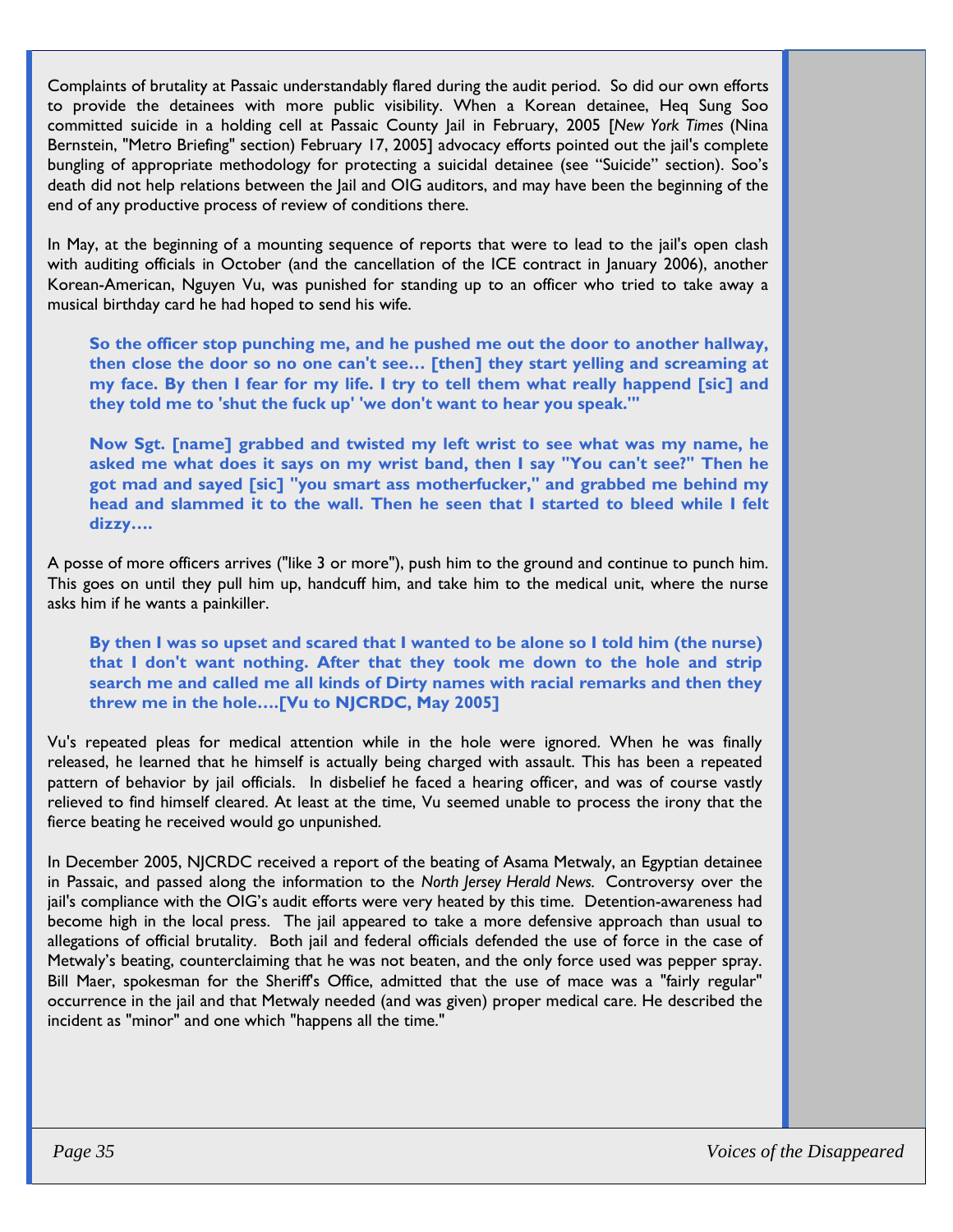Yet the description of events provided by other detainees runs counter to the official version. Highlighting the reality of mutual support in detention, fifteen immigration detainees who said they witnessed the incident signed a handwritten statement sent to NJCRDC, dated December 14.

**"Around 1:30 PM at 2-G-2 we heard some screaming coming from 2-G-3, it sounded like a fight, we from 2-G-2 looked over and saw around 5 officers pinning down and holding a detainee, this took place outside the 2-G-3 dorm which is the reason we from 2-G-2 were able visibly see it. They were punching and kicking him while he was handcuffed. We heard the inmate screaming that he was not resisting the officers, and the officers still continued to hold him down, and hit him. One of the officers Sergeant (name) used pepper spray which effected (sic) a lot of us in 2-G-2. After they sprayed him with pepper spray they carried him away to another unit."**

The reporter who covered the story for the *Herald-News* reminds us that "according to ICE guidelines, the use of force on detainees is authorized 'only after all reasonable efforts to resolve a situation have failed.' In that situation officers should use 'as little force as necessary to gain control of the detainee'" [Karen Keller, *Herald News*, December 23, 2005].

Although the news story also says that ICE did not have a problem with the way the Passaic County Jail handled the case, the jail announced the suspension of their detention program within the week. ICE's official statement in this case may have been an early warning that, audit or no audit, little was going to change. It was a suspicion that the publication of two relatively toothless Inspector General audits has now only confirmed.

## **Petition from the Passaic Detainees**

We immigration detainees in the custody of ICE are demanding immediately release from punitive detention here at Passaic County Jail, and ICE and not to be transfer to another jail where immigration detainees will be subjected to more and more punitive detention by Passaic County and other jail (ICE). Noted that these immigration detainees are not criminals and don't have any criminal charges pending against them, but the immigration detainees are treated as notorious criminals jail behind bars. For years, months without legal representation the immigrant detainees constitutional rights are in limbo with ICE.

The immigration detainees are treated as criminals but don't have the same rights as criminals to attorneys and a jury trial, and put in jail for months years. NOW where is our constitutional rights freedom for all USA.

We immigration detainees are held in legal limbo with department of Homeland Security to deprived them of there life and liberty and place the detainees behind bars without having a criminal charges against them. It's unconstitutional to deprived human beings of there life and liberty and most of all there families.

Many of the immigration detainees who are jailed by ICE for months and even years and many detainees never gets a chance to reunite with there families, parents are being taken away from there children. Where are the family ties laws. The immigration services just disregard there laws to make money off of there poor detainees keeping them behind bars for many years. Immigration judges are deliberately extending detainees cases for many months to keep detainees in jail to profit off of them. It's a big racketeering by the DHS and the contracted jail.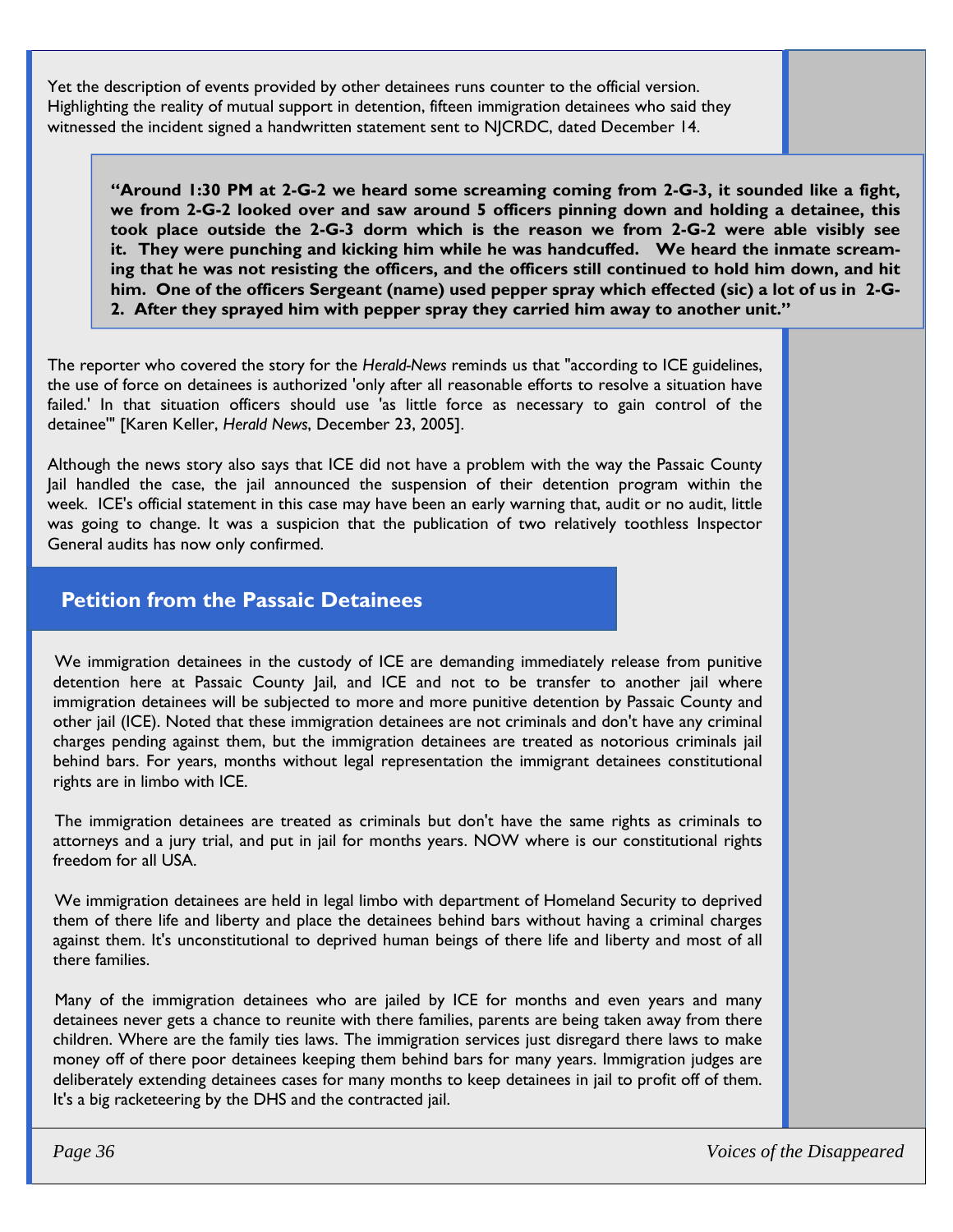## **Abuse Continues**

Although Passaic County Jail has been closed to ICE detainees since January 2006, detainee abuse and the conditions that lead to abuse, whether in detainee-specific facilities or units adapted from former criminal prisons, have not stopped throughout the detention system.

Indeed it has not stopped at Passaic County Jail, which has now substituted a lucrative contract to hold charged federal prisoners for the detention contract it gave up to hold immigrant detainees. Although no longer in administrative detention, the federal prisoners are still overcrowded, still abused, still denied access to "privileges" like legal and medical resources, phones, and communication contact with families. **In fact, the jail has now reintroduced the K-9 attack dogs that were barred by immigration authorities in 2004.** Just this summer, the NJCRDC received a communication from A.R.R. at the jail that details an attack last November by members of a special SORT squad, with dogs, along with Regulation personnel:

**"These officers began punching, kicking and smacking me while I was being dragged without provocation [and with] rage and violence....After this beating, I was transferred to the Medical Department for a medical evaluation of my injuries...Neither at that time nor any time after that was I charged with any violations....I requested...a grievance form, pursuant to jail grievance procedures. Instead of receiving a grievance form the officer gave me an ombudsman slip," which was ignored." [**A.R.R. to NJCRDC, information received June, 2007]

Elsewhere, even during the period in 2004-2005 when heightened attention was being focused on the abuses here and at Abu Ghraib, NJCRDC had reports from Monmouth of a Muslim detainee being asked to strip naked for photographs "for no apparent reason," with "his attempts at being given a reason…ignored." [Stanley Organek, NJCRDC, to Sheriff Joseph Oxley, June 14, 2005]

In another case (reported by detainee Peter Ali from Guyana in July 2005 and witnessed by 23 other detainees), there was the presence of dogs in the Monmouth detainee unit again, eight months after ICE standards had been modified. (Ali to NJCRDC, July 14, 2005). Ali was at the time a recent transfer from Passaic County Jail, where he had also reported being beaten twice, the second time when trying to observe what was happening to Nguyen Vu.

It bears repeating that the OIG's audit was delayed till long after the public horror over Abu Ghraib had subsided. It was also long after the contract with Passaic County Jail had ended. When it was finally published—a year and a half late—it raised so few issues and so dehumanized its data that it hardly made a ripple in the media.

[Some of the information in this section was further documented by Irum Shiekh's testimony in, "Abuse in American Prisons," *Muslim World Journal of Human Rights*: Vol.1: Iss. 1, Article 4. (2004) See esp. pp. 9-13 for NJ information. *Available at:* http://www.bepress.com/mwjhr/vol1/iss1/art4]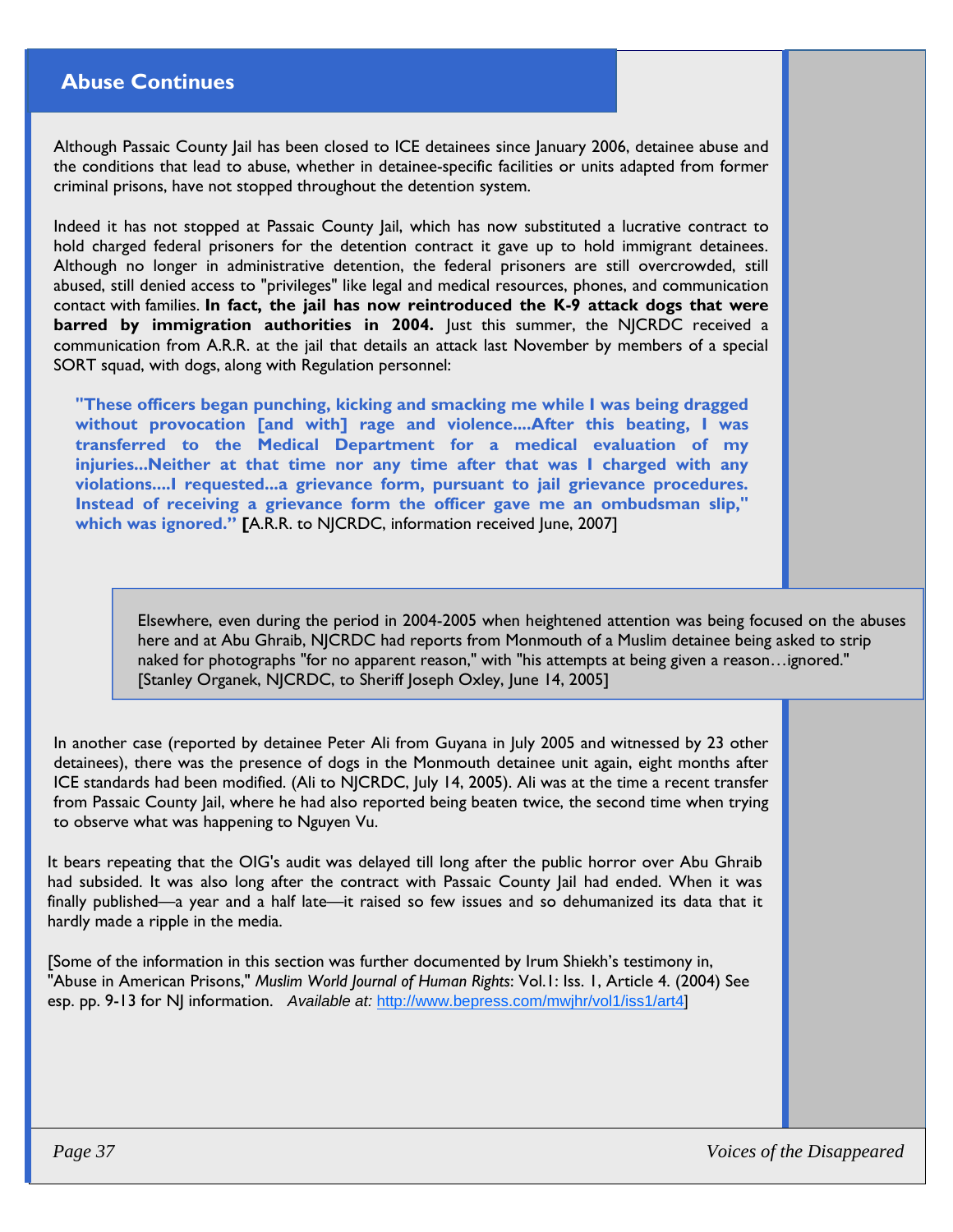From the winter of 2003 through the summer of 2007, I worked at the Immigration Law Unit of Legal Aid Society regularly conducting Know-Your-Rights presentations for immigration detainees at the Bergen, Hudson, Passaic County jails in New Jersey. I also ran a weekly hotline for detainees to call for legal advice and information. During that time I spoke with approximately 2,000 detainees or their families. Throughout that period, detainees reported incidents of physical and verbal abuse, deprivation of medical care, interference with religious practices, lack of access to legal materials, overcrowding, and unhealthy conditions. I cannot say that all of these complaints were true. We did not have the resources to document them or investigate their veracity. Moreover, the jails controlled all the documentation. That gave them credence, however, was that the same sorts of complaints were consistently reported by different people, from different cultures, at different times. *38 <b>COMMENTS STrom Bryan Lonegan Lonegan Comment of 2007, two set of 2007, two set of 2007 and Society regularly conducting Know-Your-Rights presentations for immigration set of the spent, Hudson, Passac County plat in* 

Thus, advocates were hopeful in 2005 when the Department of Homeland Security announced that the Office of the Inspector General would be conducting an audit of the Passaic and Hudson County Jails. Given the years of waiting for the OIG report, it was a tremendous disappointment. While some have lauded the OIG audit as proof of the problems of immigration detention, it is certainly understated proof. Reading it, one gets the impression that the problems were mostly due to administrative failures. For example, the OIG report discusses problems in the grievance procedure, but barely addresses the underlying substantive abuse. For those of us familiar with what had occurred, the OIG report almost trivializes the true severity of conditions. Congratulations are therefore in order to the NJCRDC for the production of this amazing report which sheds light on the reality of immigration detention in NJ.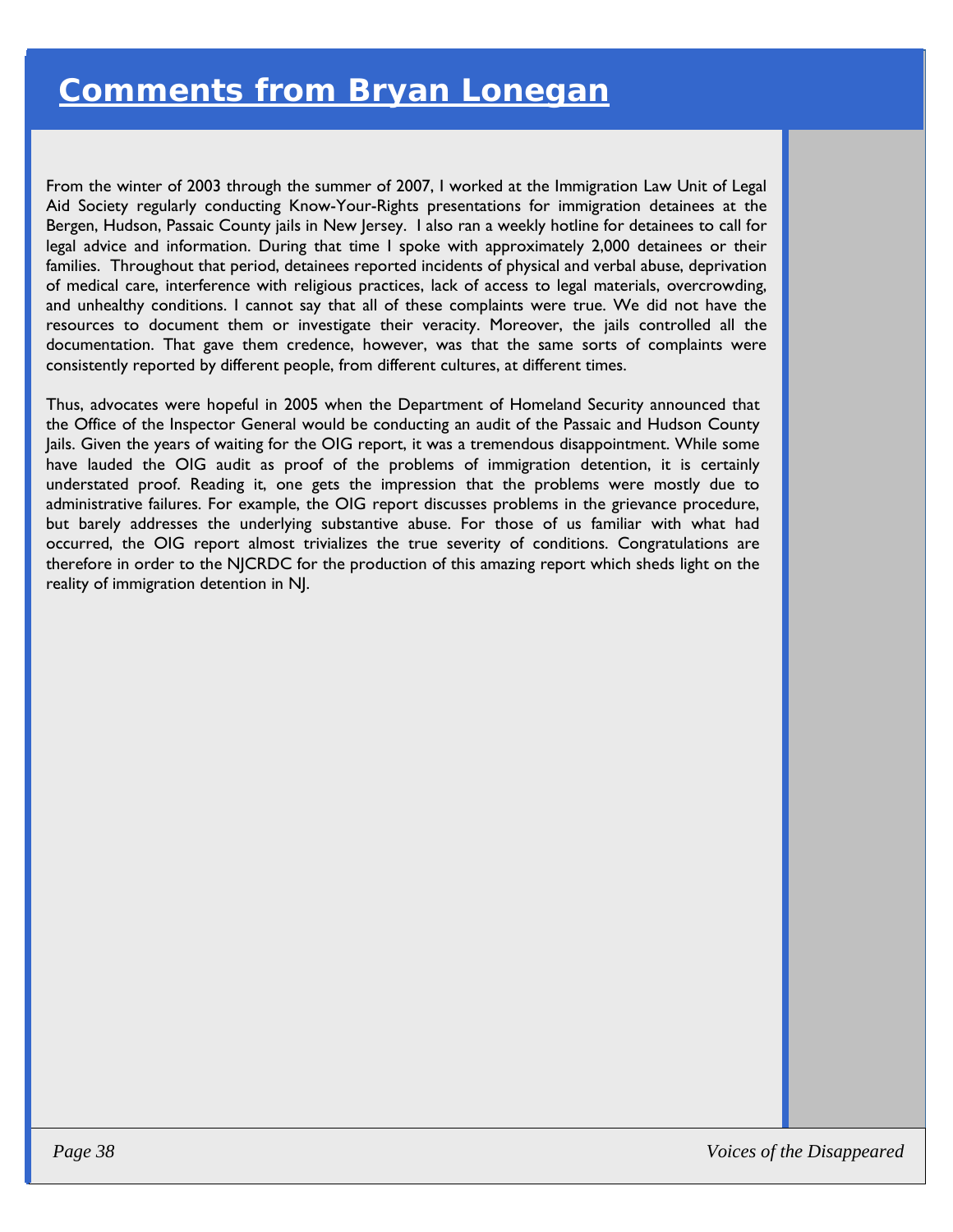## *Strategies To End Immigrant Detention*

The abuses detailed above are the inevitable consequence of the current unconstitutional system of immigrant detentions. They are part of a continuum that extends to Guantanamo and Abu Ghraib and derives from the same policy of detaining people in violation of the Bill of Rights. To stop these outrageous abuses, we must end detentions and the campaign of terror waged against immigrants. Laws enabling unconstitutional detention—the 1996 Illegal Immigration and Antiterrorism Acts, as well as the Military Commissions—must be repealed. It is imperative that all who live in this country be able to live in peace and enjoy full political rights.

Local campaigns can organize to close detention facilities and prosecute those responsible for terrorizing innocent immigrants. Activism can be directed at local facilities under ICE contracts. The focus should be ending these contracts, since fewer facilities result in fewer detentions. When Passaic County announced the cancellation of the ICE contract in December 2005, scores of detainees were released either directly from Passaic County Jail or from neighboring facilities to make room for Passaic transfers.

Passaic County Sheriff Jerry Speziale blamed this change of policy on activist protests, and specifically on protests organized simultaneously inside and outside the facility. We think he was right. The decision came after several years of tireless activism on both sides of the prison wall, and shortly after the detainees circulated a petition demanding cancellation of the ICE contract.

Our experience is that such coordination starts with local public protests demanding termination of ICE contracts and explaining the unconstitutional nature of the detentions. It is important to reach out to detainees, visit them, speak to their relatives, and collect descriptions of how these severe hardships have impacted them and their families.

Some strategies that worked for us were holding community meetings and rallies, distributing flyers, issuing press releases, sending letters and stories to the press, and circulating a newsletter to detainees. Early on, we brought a contingent of speakers to County meetings, where we read graphic statements from detainees and demanded an end to the local contract. This tactic met with hostility, but the long-term effect was to put elected officials on notice that their policy of seeking revenue from the suffering of the imprisoned immigrants would not be tolerated. Thereafter it was impossible for local authorities to plead ignorance.

Detainees understandably focus on conditions of detention--egregious physical and mental abuse, poor food, lack of medical care, etc.--rather than on the illegality of detentions. When the media exploded with exposes of flagrant abuses at Guantanamo and Abu Ghraib, we found the public more receptive to revelations about dog attacks at Passaic. Complaints of inhumane treatment then worked to highlight the problem of the detention itself. We worked directly with the detainees not only to focus on daily problems, but to attack the bigger detention issue, and we provided outside support when they courageously spoke out. Often there need only be one courageous individual to start a petition or mount a hunger strike in order to build a broader campaign.

NJCRDC undertook this work because we believe the rights of immigrant detainees are intricately linked to civil rights for all.

#### **End the Detentions! Free All the Detainees!**